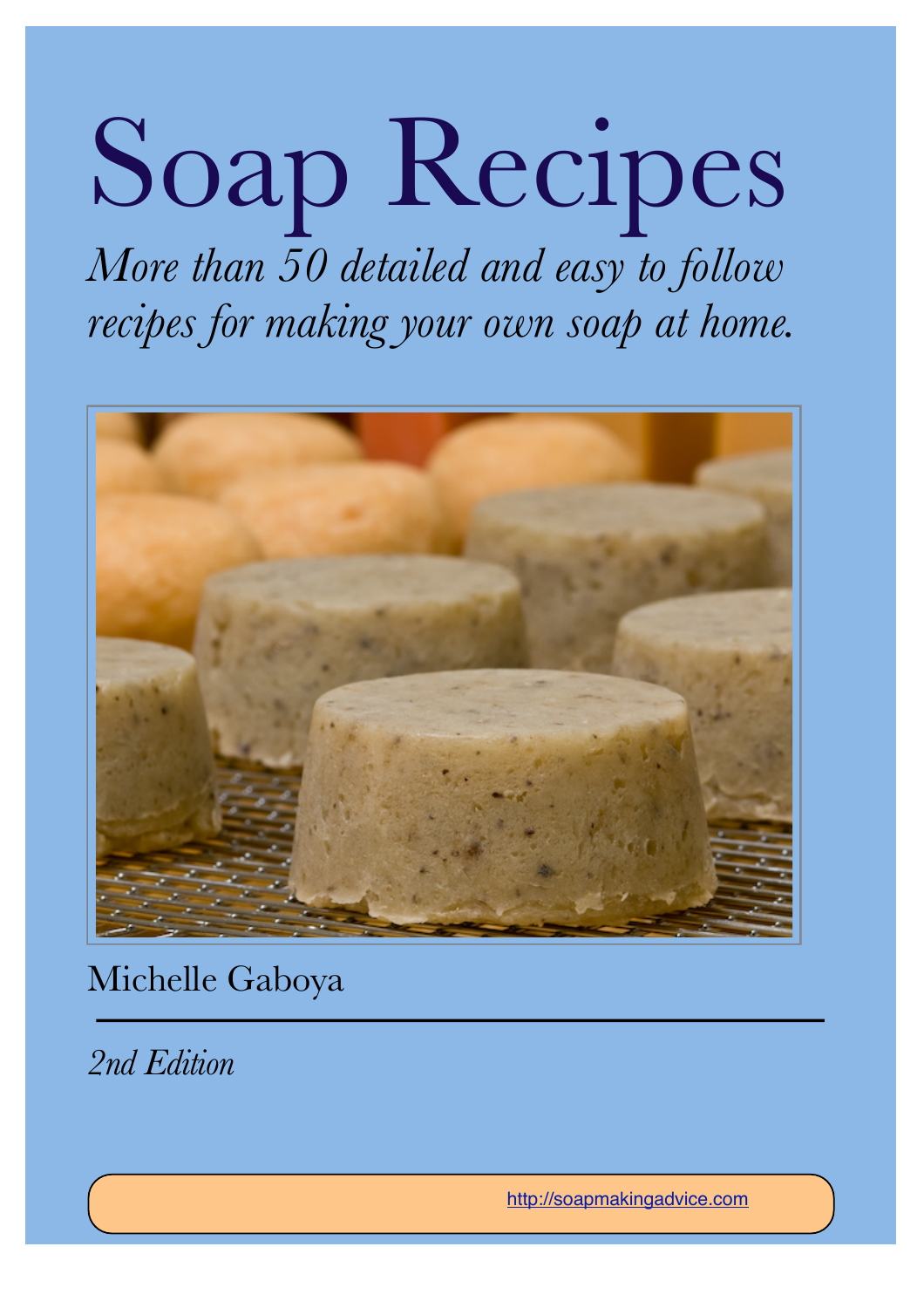*Copyright © 2012 by [SoapMakingAdvice.com](http://soapmakingadvice.com) Book design by Horto All rights reserved.*

*No part of this book may be reproduced in any form or by any electronic or mechanical means including information storage and retrieval systems, without permission in writing from the author. The only exception is by a reviewer, who may quote short excerpts in a review.*

*Produced in Australia*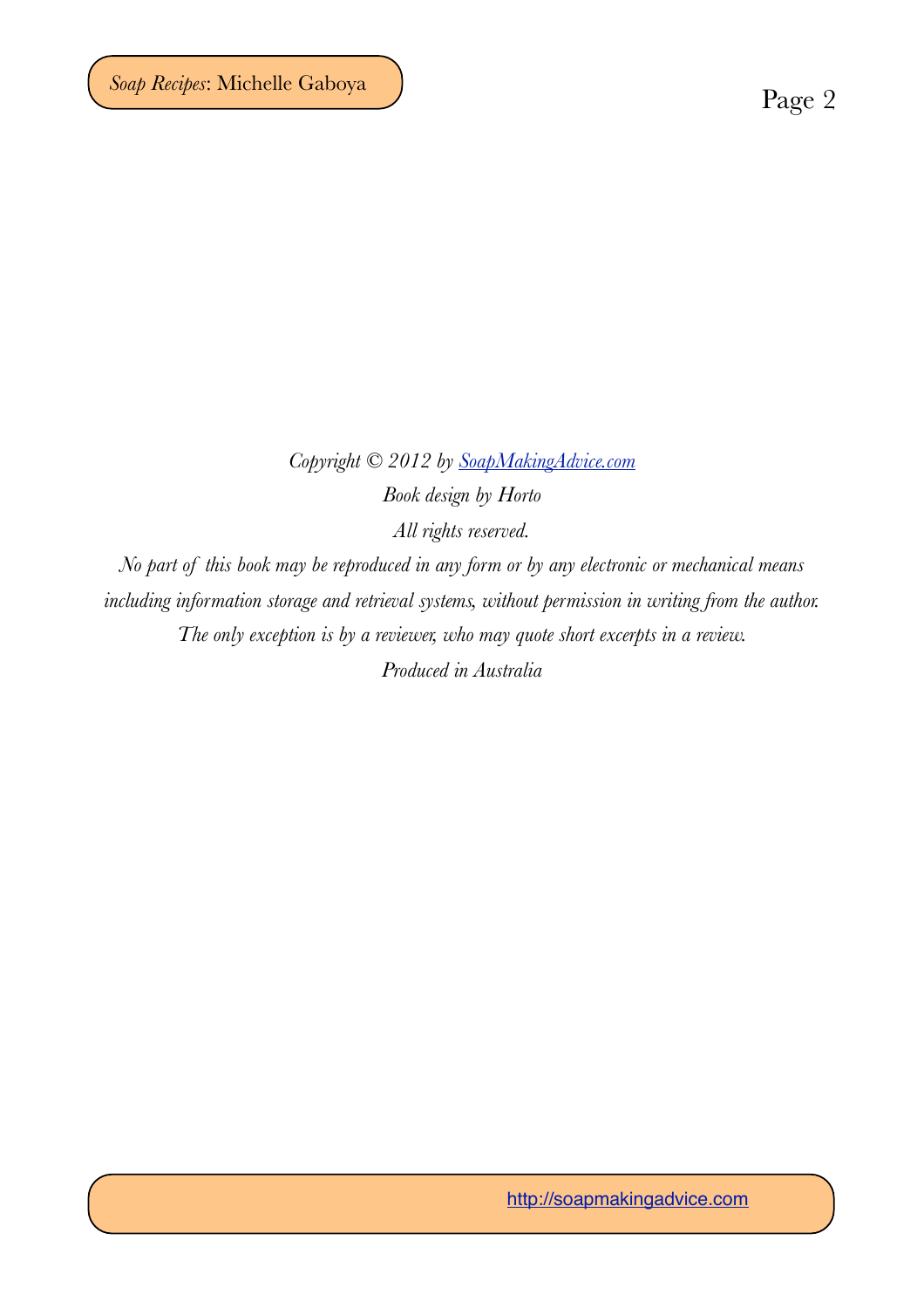## Acknowledgements

Michelle Gaboya has been a soap making enthusiast for over 10 years, creating all types of elegant homemade soaps for family, friends and various occasions.

As an avid enthusiast she has accumulated a wealth of experience in the field of soap making and is a recognized personality amongst the soap makers' community. She takes great pleasure in sharing her knowledge and experience with other keen soap makers. Michelle continues to hone her craft and experiment with new designs and formulas regularly.

This book would not have been possible without the dedication of Michelle and her patience to commit all of the following into print. You can get more information and regular articles on the [Soap Making Advice blog](http://soapmakingadvice.com/additional-articles).

Many thanks Michelle.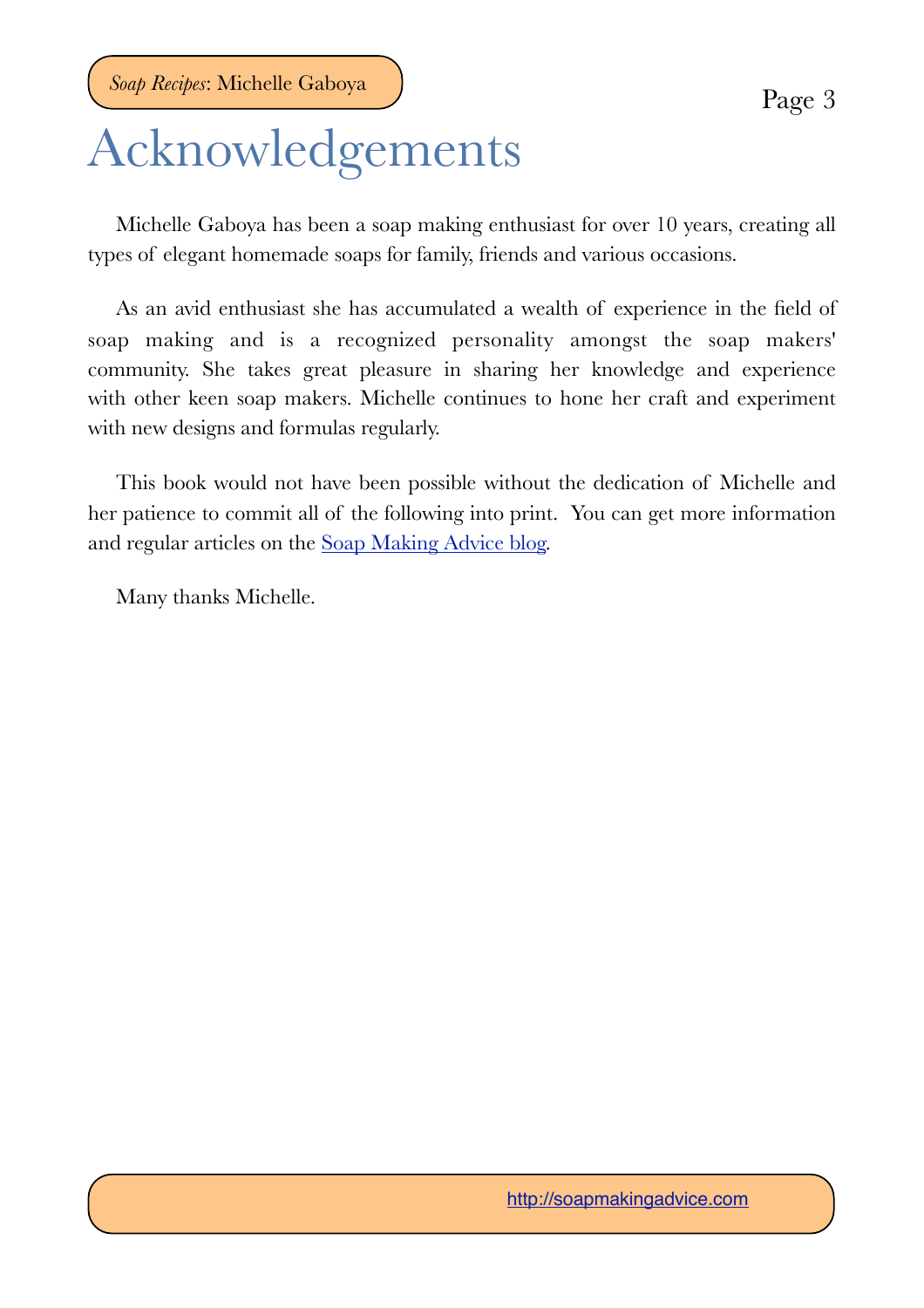# Soap Making Advice titles

If you have found this quick guide useful, please consider Michelle's other titles:

Soap Making Made Easy Everything you need to jump-start the process of making your own soap, at home! Michelle Gabova 2nd Edition http://spapmakingadvice.com

Soap Making: A Quick Guide A summary of the most important aspects of making soap at home, from the comprehensive guide Soap Making Made Easy: 2nd Edition by Michelle Gaboya.



*[Soap Making Made Easy](http://soapmakingadvice.com)*: A comprehensive soap making guide, with over 80 pages of useful tips and advice covering all aspects of the soap making process. Available in ePub format for use with any Ebook readers, smartphones or tablets, or in PDF format.

*[Soap Making: A Quick Guide](http://soapmakingadvice.com)*: A summary of the most important aspects of making soap at home, covering all the basics. Handy to use as a quick reference guide. Based on the comprehensive *Ebook Soap Making Made Easy*. Available in ePub format for use with any Ebook readers, smartphones or tablets, or in PDF format.

You can get more soap making tips and information as well as regularly published articles on the [Soap Making Advice blog.](http://soapmakingadvice.com/additional-articles)

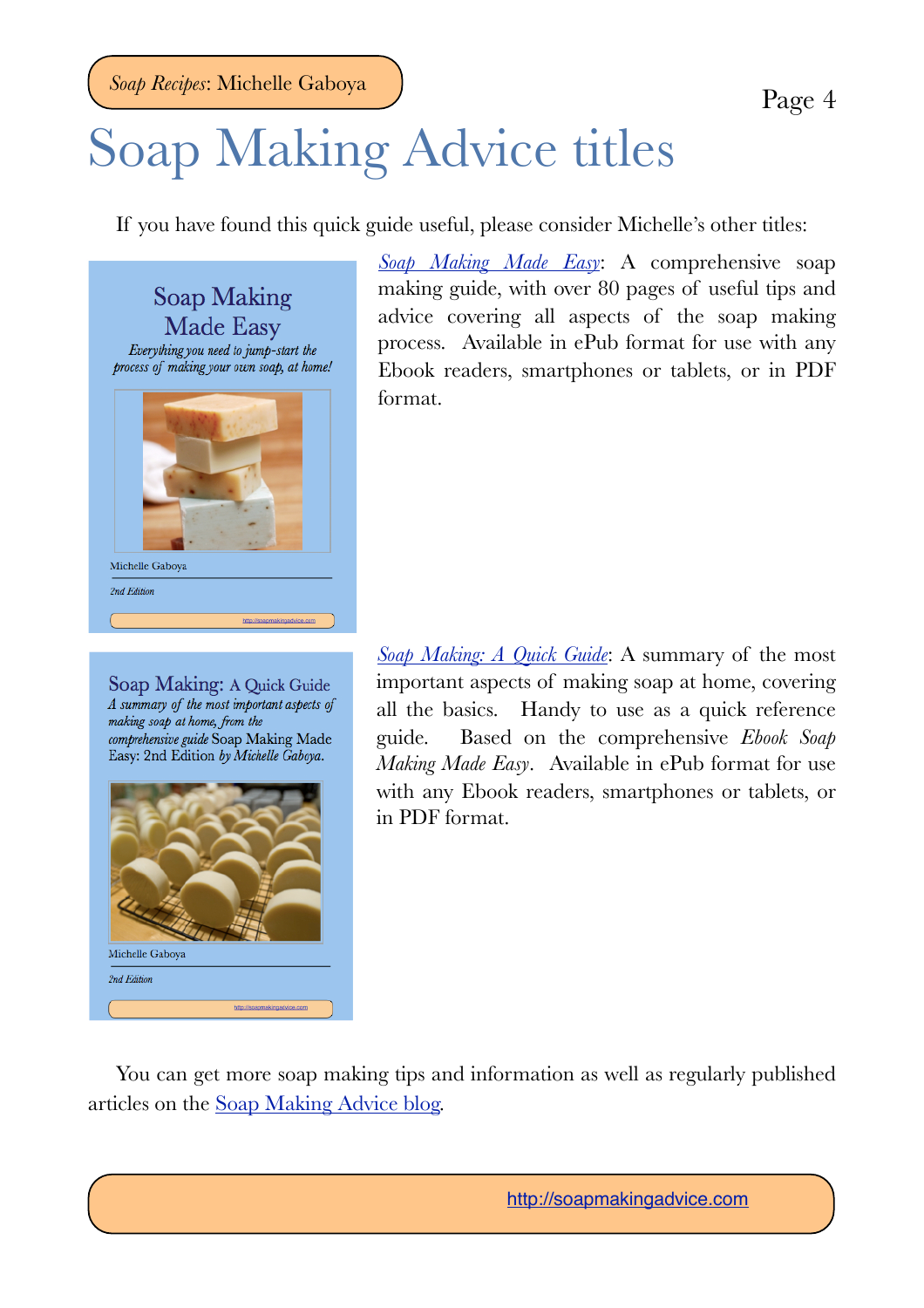## Table of Contents

|                                      | 8.     |
|--------------------------------------|--------|
| <b>Bath Bombs</b>                    | 8      |
| Oatmeal Melt and Pour Soap Recipe    | 9      |
| <b>Bath Jelly</b>                    | 10     |
|                                      | 11     |
| Beginner Cold-Process Soap Recipe #1 | 11     |
| Beginner Cold-Process Soap Recipe #2 | 12     |
| <b>Basic Castile Soap</b>            | 13     |
| <b>Basic Beef Tallow Soap</b>        | 14     |
| <b>Basic Vegetable Tallow Soap</b>   | 15     |
| Basic Olive Oil Soap                 | 16     |
| Basic Supermarket Soap               | 17     |
| Honey Bee Soap                       | 18     |
| Shea Butter Soap                     | 19     |
| Hemp/Coconut/Olive Oil Soap          | 20     |
| Palm/Coconut/Sesame Soap             | 21     |
| Cocoa Butter and Goat's Milk Soap    | 22     |
| Lavender, Orange and Patchouli Soap  | 23     |
| Citrus Honey Bock Soap               | 24     |
| Green Tea and Lemongrass Soap        | $25\,$ |
| Tomato Soap                          | 26     |
| Flower Power Soap                    | $27\,$ |
| Good Morning Soap                    | 28     |
| Apricot and Almond Soap              | 29     |
| Soy Milk and Spice Soap              | 30     |
| Creamy Lavender Soap                 | $32\,$ |

<http://soapmakingadvice.com>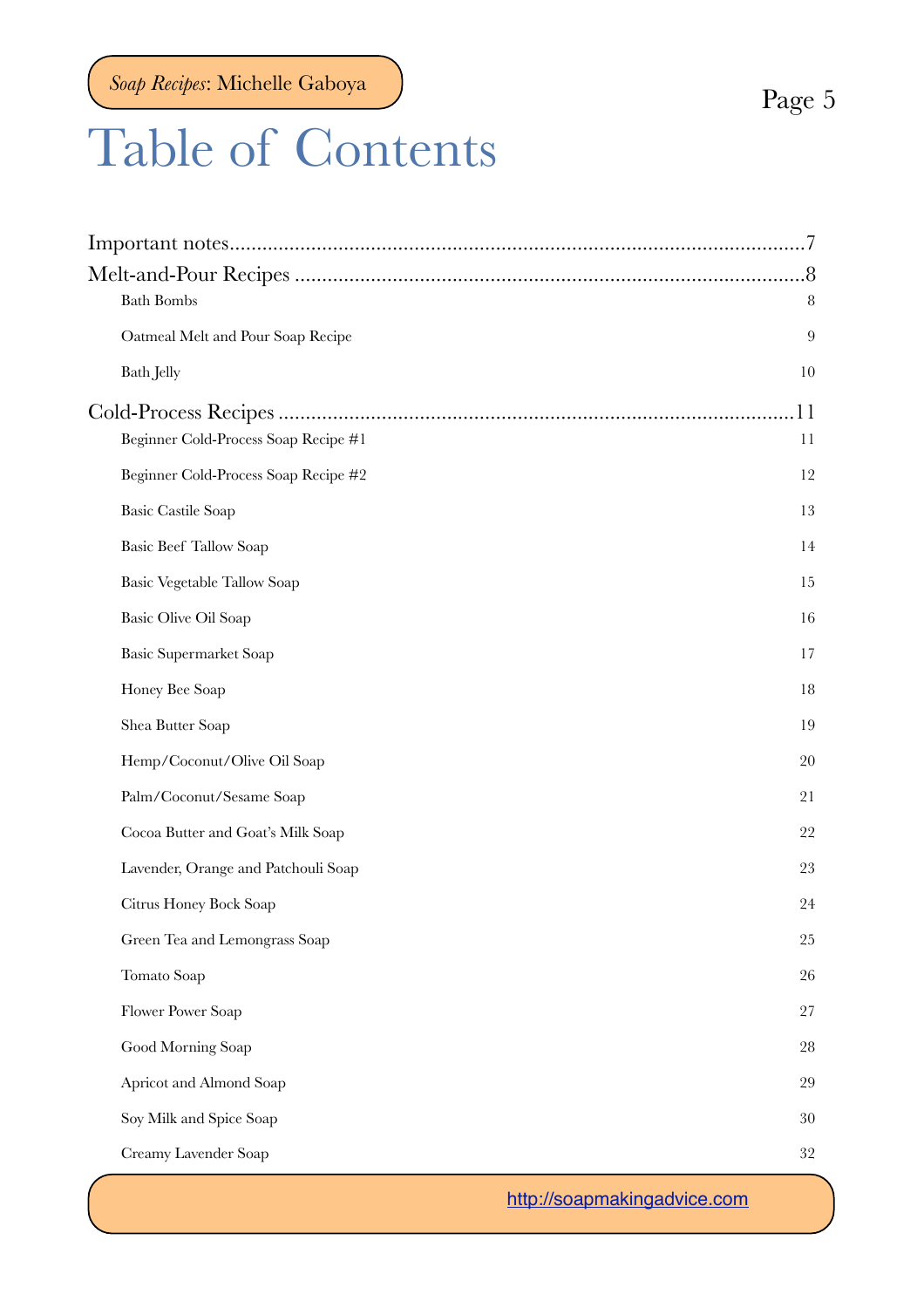| Soap Recipes: Michelle Gaboya<br>Pear-licious Soap | Page 6<br>33 |
|----------------------------------------------------|--------------|
| <b>Bubble Gum Soap</b>                             | 34           |
| Camper's Bug-Repellent Soap                        | 35           |
| Carrot Soap                                        | 36           |
| English Countryside Soap                           | 37           |
| Flax Oil Soap                                      | 38           |
| Lemon Olive Complexion Bar                         | 39           |
| Chocolate Mint Swirl Soap                          | 40           |
| Bay Rum and Sesame Oil Soap                        | 41           |
| Neem Oil and Herb Soap                             | 42           |
| Pumpkin Pie Soap                                   | 43           |
| Three Oil Herbal Soap                              | 44           |
| Jojoba Liquid Soap                                 | 45<br>45     |
| Sunflower and Coconut Liquid Soap                  | 46           |
| Eucalyptus Citrus Liquid Soap                      | 47           |
| <b>Shaving Soap</b>                                | 48<br>48     |
| Skin-Soothing Shaving Soap                         | 49           |
| <b>Buttermilk Shaving Soap</b>                     | 50           |
| Solid Brown Sugar Scrub                            | 51<br>51     |
| Oatmeal Scrub Soap                                 | 52           |
| Coffee House Scrub Soap                            | 53           |
| Shampoo Bar                                        | 54<br>54     |
| Crock Pot Shampoo Bar                              | 55           |
|                                                    |              |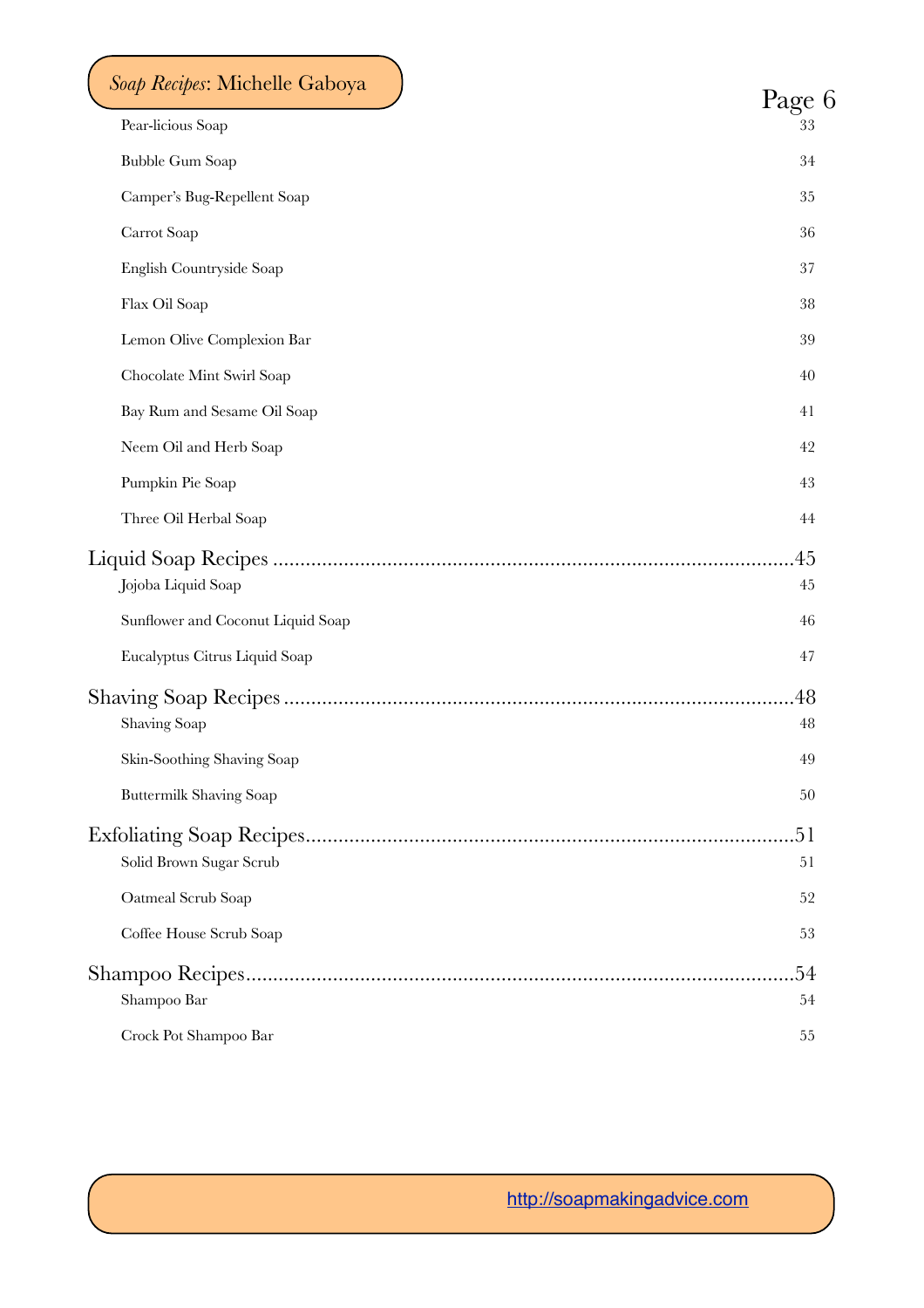## <span id="page-6-0"></span>Important notes

Soap-making ingredients should always be measured by *weight*, not *volume*, for accuracy, and to account for differences in density between various materials. For all recipes, measure the ingredients using a digital kitchen scale, not measuring cups or spoons.

Follow all soap-making precautions, particularly when working with lye.

These recipes were assembled from a variety of sources, and there is no guarantee, expressed or implied, regarding the quality of soap that these recipes will produce.

You can get more soap making tips and information as well as regularly published articles on the [Soap Making Advice blog.](http://soapmakingadvice.com/additional-articles)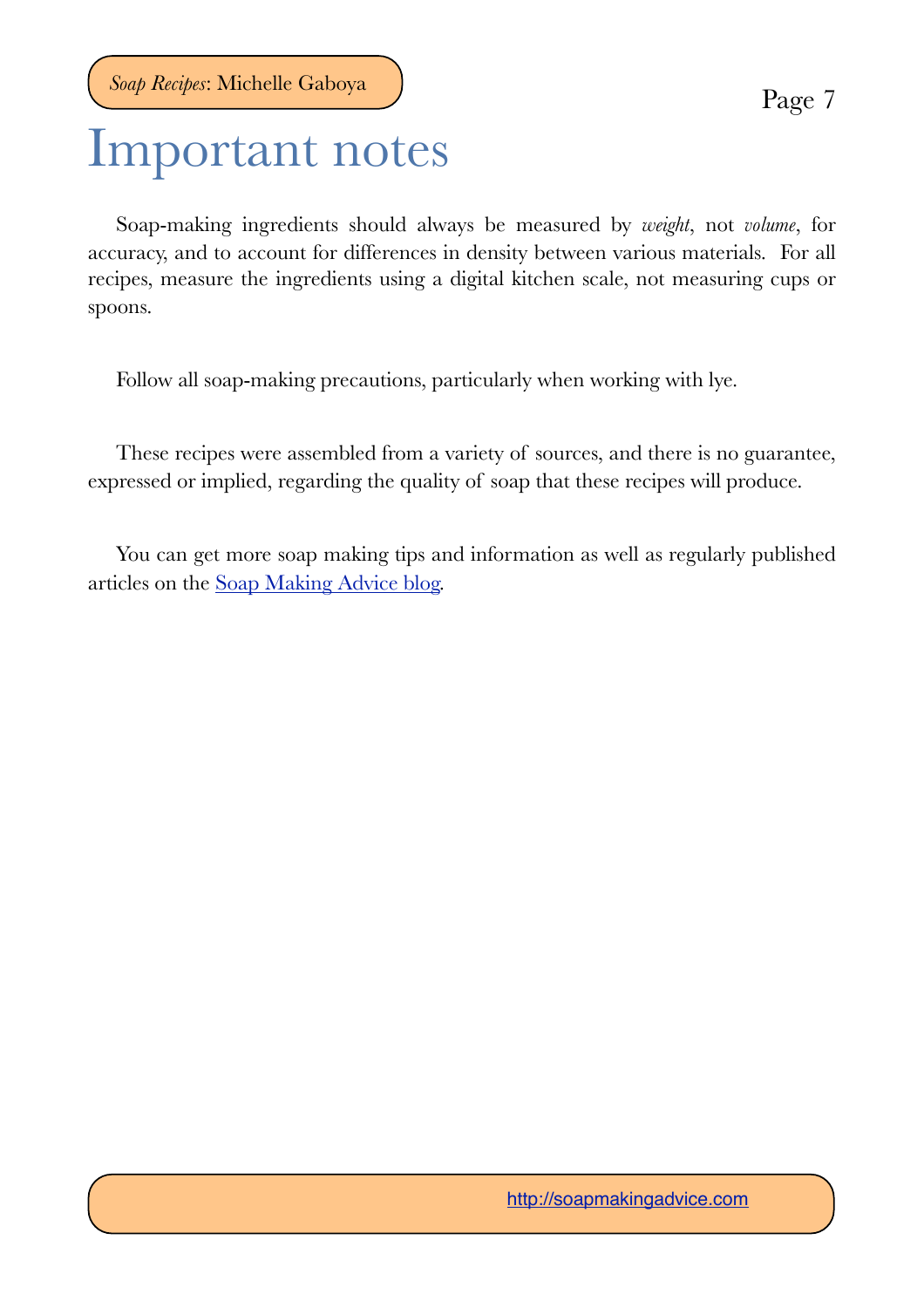## <span id="page-7-0"></span>Melt-and-Pour Recipes

#### <span id="page-7-1"></span>BATH BOMBS

- 1 part citric acid
- 2 parts baking soda
- Witch hazel
- Colorant
- Fragrance
- Dome-shaped mold
- 1. Blend the citric acid and the baking soda. They must be thoroughly blended or the mixture will be grainy, so you may want to use a stick blender.
- 2. Add the colorant to the thoroughly blended mixture don't add too much colorant, because the color will be bolder once the witch hazel is added.
- 3. Add desired amount of fragrance oil.
- 4. Use a squirt bottle to spritz the witch hazel onto the surface of the mixture, while hand-stirring with the other hand.
- 5. Once the mixture starts to become sticky, it is ready to mold. Don't add too much witch hazel, or the mixture will begin fizzing in the container.
- 6. You can unmold the mixture in a few minutes, and they will be ready to use after they've air-dried for 3 or 4 hours.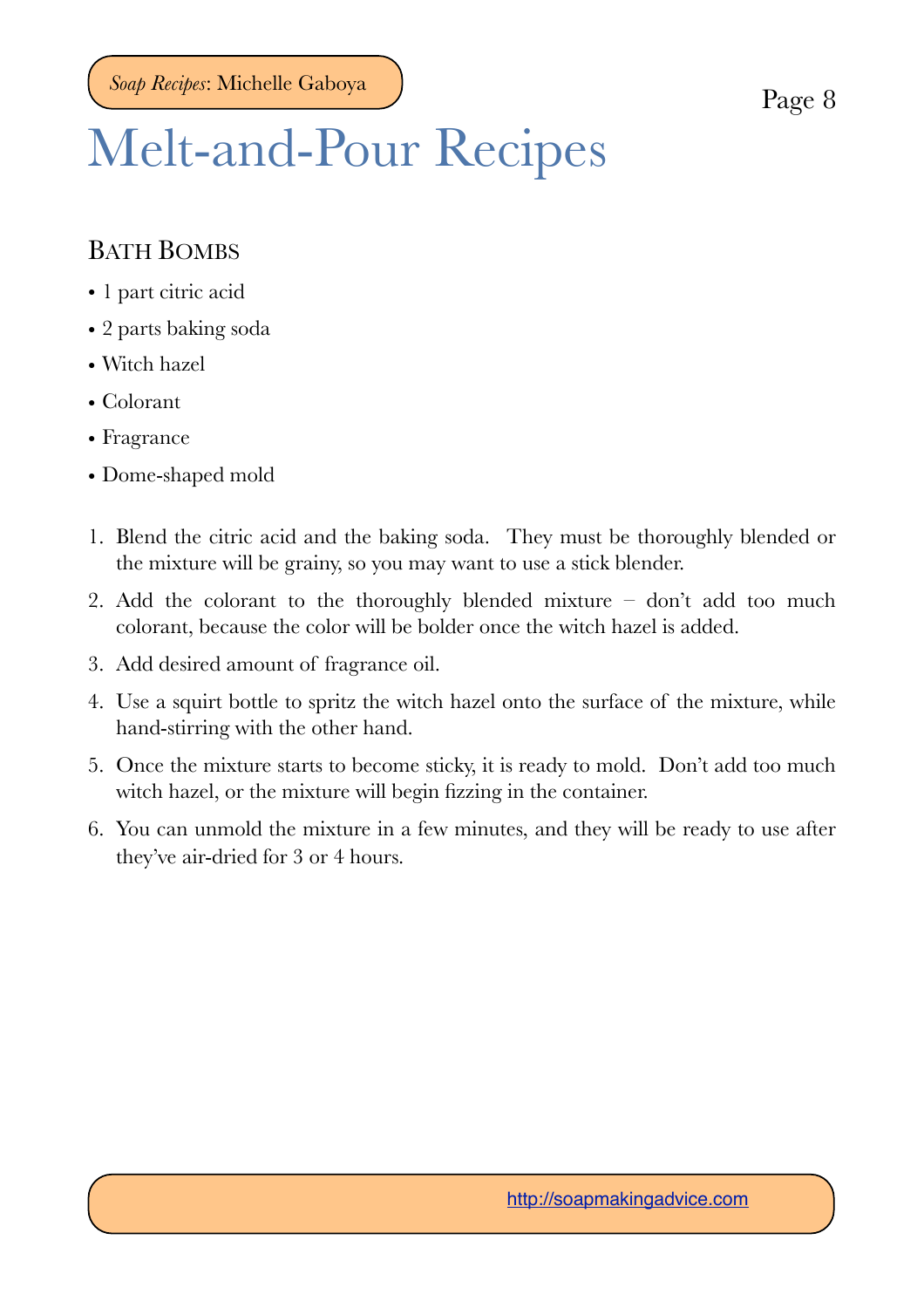#### <span id="page-8-0"></span>OATMEAL MELT AND POUR SOAP RECIPE

- 8 oz. white/opaque soap base
- 8 oz. clear base
- $\cdot$   $\frac{1}{2}$  oz. oatmeal, ground (optional)
- $\cdot$   $\frac{1}{2}$  oz. fragrance oil
- Colorant (optional)
- 1. Melt the two bases, and combine them.
- 2. Add the fragrance oil and colorant, and stir well.
- 3. Add the oatmeal and stir; if it is sinking, then the base may not be thick enough yet.
- 4. Cover the bowl with clear plastic wrap and wait for it to cool, or stir it until it is thick enough that the oatmeal is suspended in it.
- 5. Pour the soap into molds, and spray lightly with alcohol to finish the soap and break any air bubbles on the surface.
- 6. The soap should be molded in 2-3 hours, but ideally it should set overnight.
- 7. Pop the soap out of the molds and package the bars.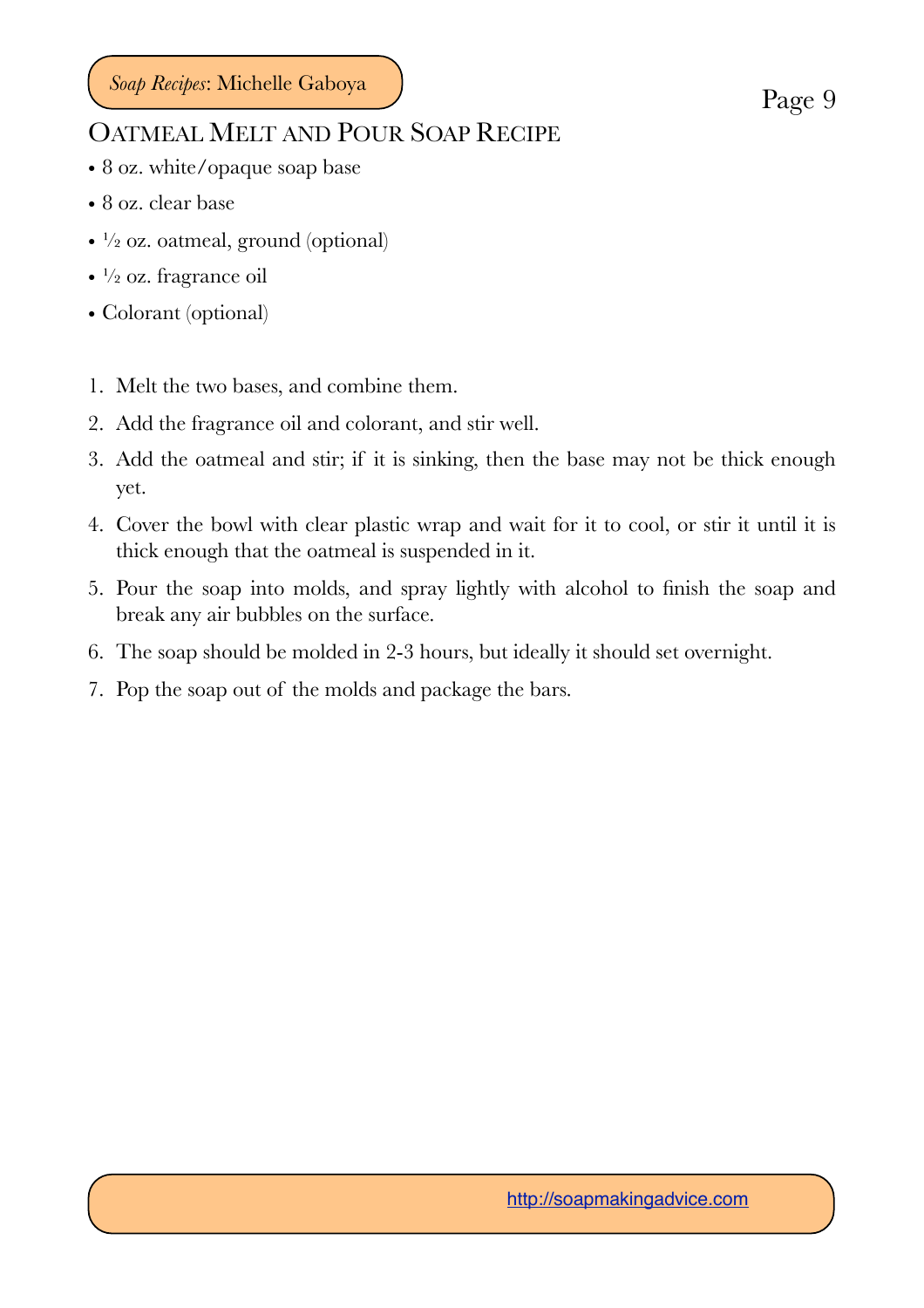### <span id="page-9-0"></span>BATH JELLY

- $\cdot$  <sup>1</sup>/<sub>2</sub> cup transparent soap base
- 2 cups water
- 1 envelope Knox unflavored Gelatin
- Fragrance oil (optional)
- Colorants (optional)
- 1. Pour envelope of gelatin into a bowl and set aside.
- 2. Heat water to boiling.
- 3. Pour the boiling water into the gelatin and stir until gelatin is completely dissolved.
- 4. Melt the transparent soap base.
- 5. If desired, add the fragrance oil to the melted soap base.
- 6. Slowly pour the soap into the gelatin, and stir gently.
- 7. When mixed thoroughly, add colorant, and pour into desired containers.
- 8. Store in refrigerator, at least until firm.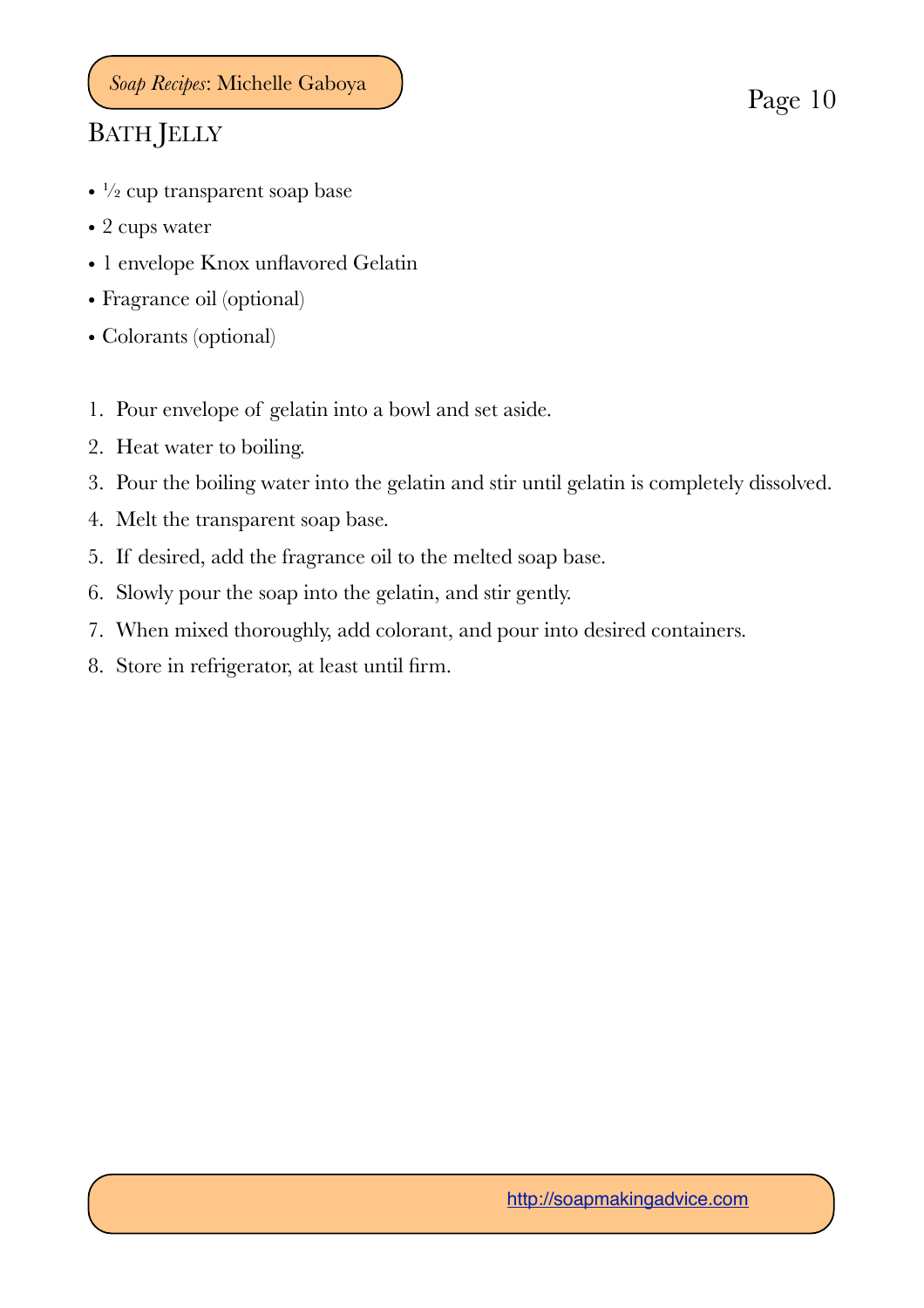## <span id="page-10-0"></span>Cold-Process Recipes

#### <span id="page-10-1"></span>BEGINNER COLD-PROCESS SOAP RECIPE #1

- 16 oz. canola oil
- 16 oz. coconut oil
- 16 oz. palm oil
- 6.9 oz. lye  $(5\%$  superfat)
- $\cdot$  15.8 oz. water
- 1. Mix your lye solution first and set it aside to cool.
- 2. Measure and heat your solid oils until completely melted.
- 3. Measure and add the liquid oils to the melted solid oils.
- 4. When both the lye and the oils are at about 100-110 °F, slowly pour the lye solution into the oils.
- 5. Stir with a stick blender, alternating short blasts with the blender and stirring.
- 6. Mix the soap until it reaches a light trace.
- 7. Pour the raw soap into your mold and let it sit for 12-24 hours until it has cooled off completely and is hard enough to cut.
- 8. Remove it from the mold and slice into bars.
- 9. Let it cure an additional 2-4 weeks. Makes about 4.5 pounds of soap.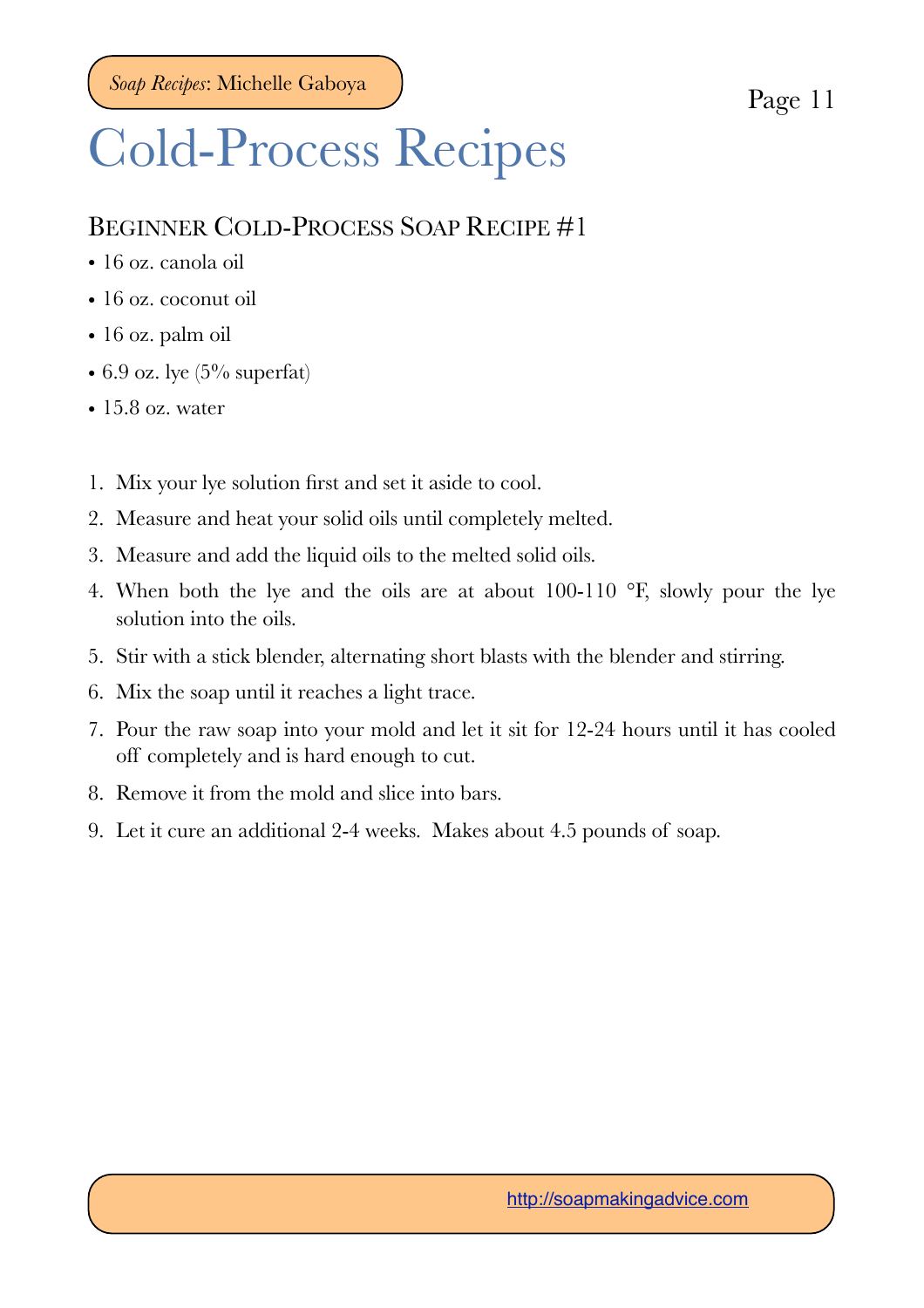#### <span id="page-11-0"></span>BEGINNER COLD-PROCESS SOAP RECIPE #2

- 5 oz. Canola Oil
- 5 oz. Castor Oil
- 32 oz. Coconut Oil
- 32 oz. Palm Oil
- 11 oz. lye  $(5\%$  superfat)
- 24.4 oz. water
- 1. Mix your lye solution first and set it aside to cool.
- 2. Measure and heat your solid oils until completely melted.
- 3. Measure and add the liquid oils to the melted solid oils.
- 4. When both the lye and the oils are at about 100-110 °F, slowly pour the lye solution into the oils.
- 5. Stir with a stick blender, alternating short blasts with the blender and stirring.
- 6. Mix the soap until it reaches a light trace.
- 7. Pour the raw soap into your mold and let it sit for 12-24 hours until it has cooled off completely and is hard enough to cut.
- 8. Remove it from the mold and slice into bars.
- 9. Let it cure an additional 2-4 weeks. Makes about 6.5 pounds of soap.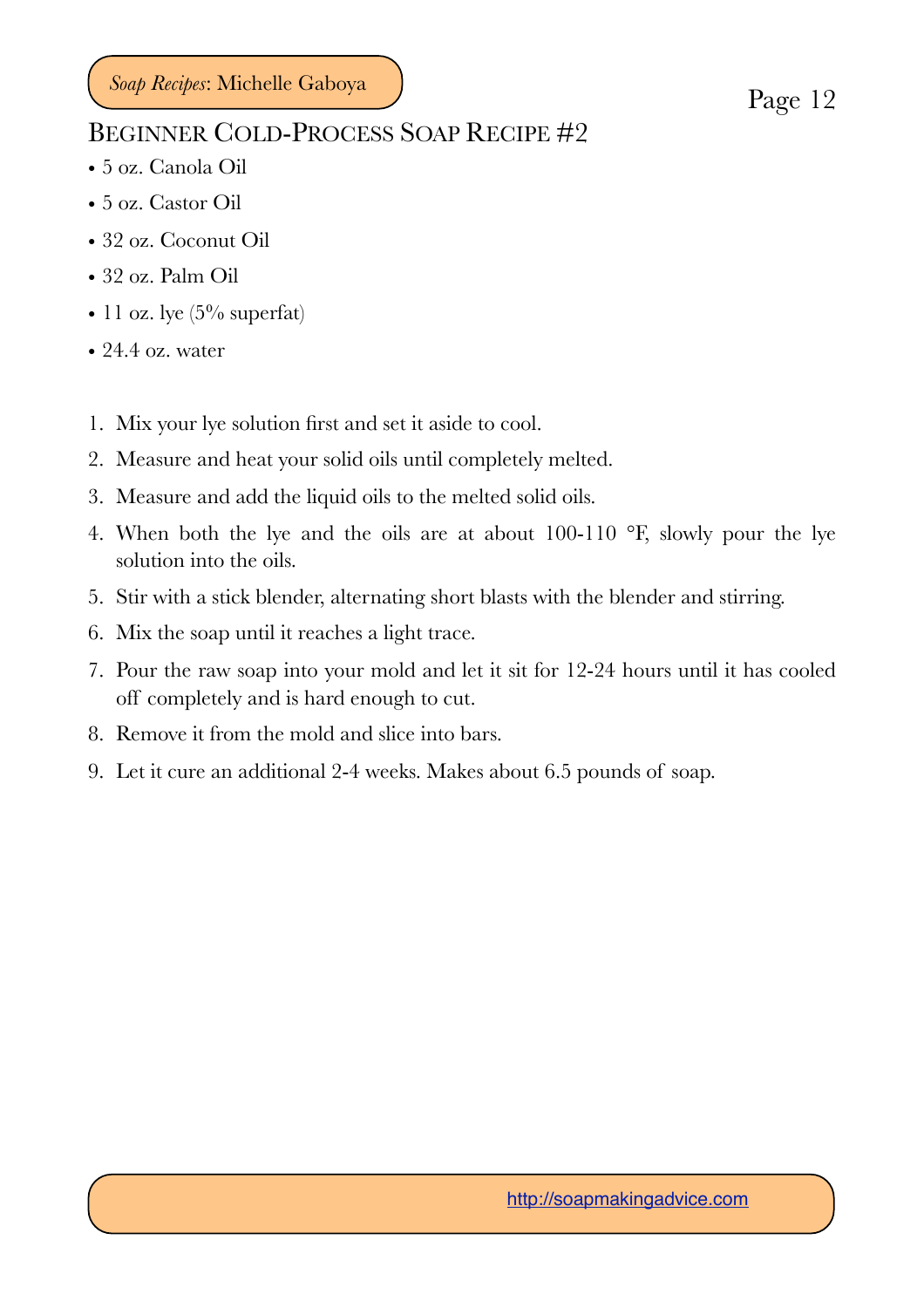#### <span id="page-12-0"></span>BASIC CASTILE SOAP

- 40 oz. olive oil
- 5 oz. palm oil
- 5 oz. coconut oil
- 16 oz. water
- 6.7 oz. lye
- 1.5 2.2 oz fragrance or essential oil (optional)
- Colorant (optional)
- 1. Mix your lye solution first and set it aside to cool.
- 2. Measure and heat your solid oils until completely melted.
- 3. Measure and add the liquid oils to the melted solid oils.
- 4. When both the lye and the oils are at about 100-110 °F, slowly pour the lye solution into the oils.
- 5. Stir with a stick blender, alternating short blasts with the blender and stirring.
- 6. Mix the soap until it reaches a light trace.
- 7. Add the fragrance oil and colorant, if desired.
- 8. Mix them into the soap thoroughly.
- 9. Pour the raw soap into your mold and let it sit for 12-24 hours until it has cooled off completely and is hard enough to cut.
- 10.Remove it from the mold and slice into bars.
- 11.Let it cure an additional 2-4 weeks.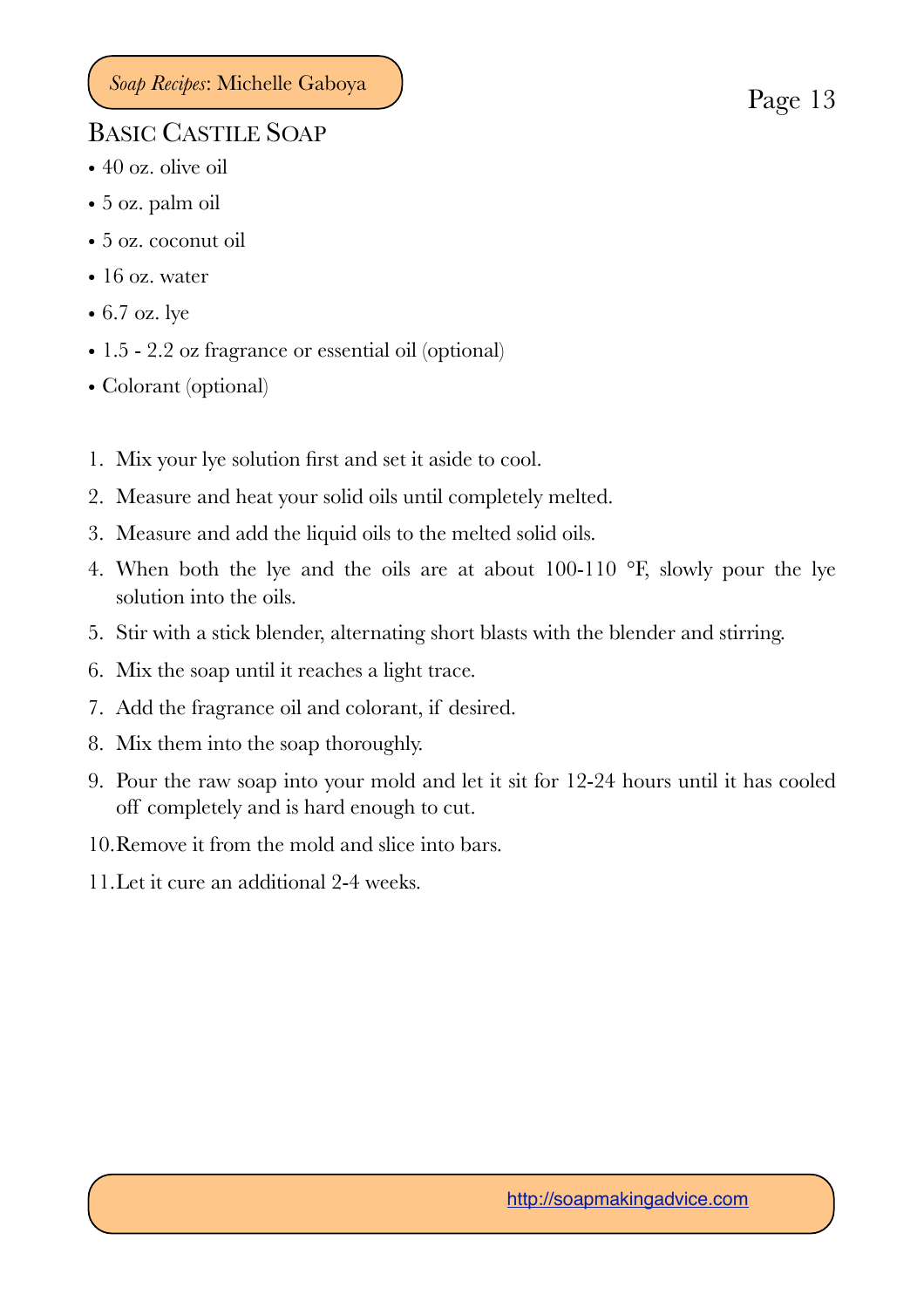### <span id="page-13-0"></span>BASIC BEEF TALLOW SOAP

- 9.6 oz. olive oil
- 22.4 oz. beef tallow
- $\cdot$  10.5 oz. water
- 4.2 oz. lye
- 1.4 oz. of fragrance essential oil (optional)
- Colorant (optional)
- 1. Mix your lye solution first and set it aside to cool.
- 2. Measure and heat your solid oils until completely melted.
- 3. Measure and add the liquid oils to the melted solid oils.
- 4. When both the lye and the oils are at about 100-110 °F, slowly pour the lye solution into the oils.
- 5. Stir with a stick blender, alternating short blasts with the blender and stirring.
- 6. Mix the soap until it reaches a light trace.
- 7. Add the fragrance oil and colorant, if desired.
- 8. Mix them into the soap thoroughly.
- 9. Pour the raw soap into your mold and let it sit for 12-24 hours until it has cooled off completely and is hard enough to cut.
- 10.Remove it from the mold and slice into bars.
- 11.Let it cure an additional 2-4 weeks.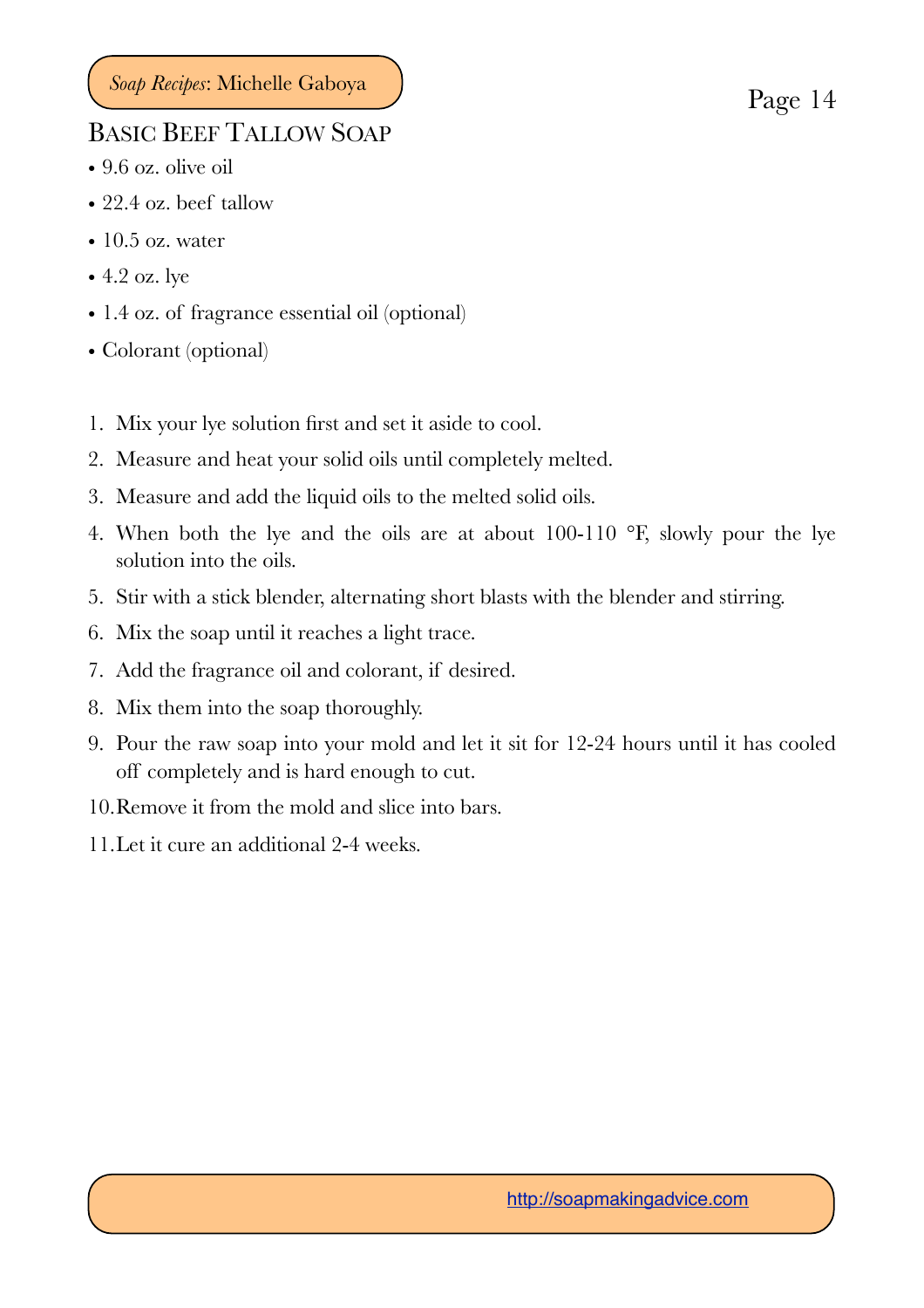#### <span id="page-14-0"></span>BASIC VEGETABLE TALLOW SOAP

- 9.4 oz. Crisco (or vegetable shortening)
- 6 oz. olive oil
- 6 oz. coconut oil
- 8 oz. water
- $\bullet$  3 oz. lye
- 0.9 oz. of fragrance oil or essential oil blend
- 1. Mix your lye solution first and set it aside to cool.
- 2. Measure and heat your solid oils until completely melted.
- 3. Measure and add the liquid oils to the melted solid oils.
- 4. When both the lye and the oils are at about 100-110 °F, slowly pour the lye solution into the oils.
- 5. Stir with a stick blender, alternating short blasts with the blender and stirring.
- 6. Mix the soap until it reaches a light trace.
- 7. Add the fragrance oil and colorant, if desired.
- 8. Mix them into the soap thoroughly.
- 9. Pour the raw soap into your mold and let it sit for 12-24 hours until it has cooled off completely and is hard enough to cut.
- 10.Remove it from the mold and slice into bars.
- 11.Let it cure an additional 2-4 weeks.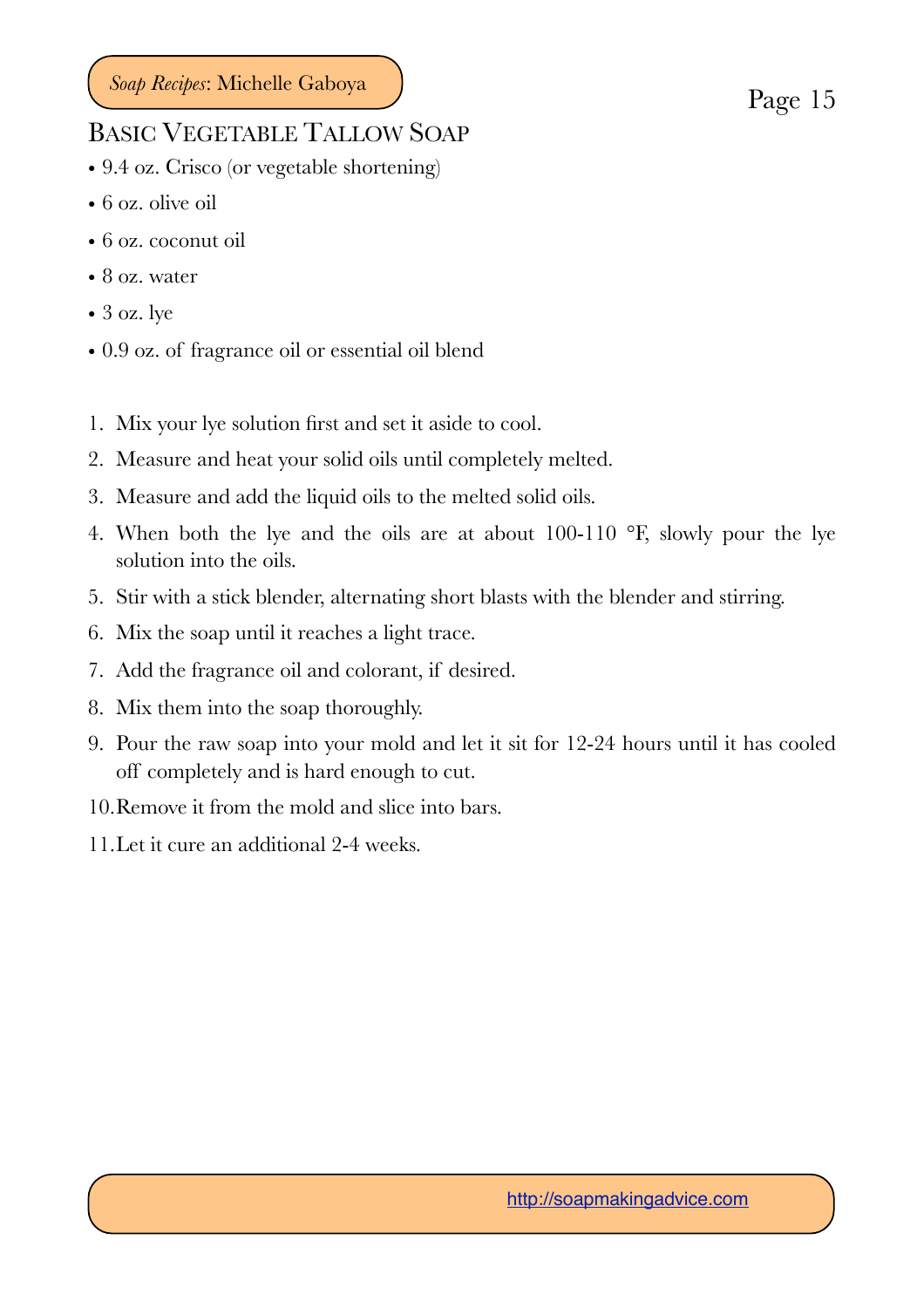### <span id="page-15-0"></span>BASIC OLIVE OIL SOAP

- 6.5 oz. palm oil
- 6.5 oz. coconut oil
- 7.5 oz. olive oil
- 1.3 oz. castor oil
- 8 oz. water
- 3.1 oz. lye
- 1 oz. of fragrance oil or essential oil blend
- 1. Mix your lye solution first and set it aside to cool.
- 2. Measure and heat your solid oils until completely melted.
- 3. Measure and add the liquid oils to the melted solid oils.
- 4. When both the lye and the oils are at about 100-110 °F, slowly pour the lye solution into the oils.
- 5. Stir with a stick blender, alternating short blasts with the blender and stirring.
- 6. Mix the soap until it reaches a light trace.
- 7. Add the fragrance oil. Mix them into the soap thoroughly.
- 8. Pour the raw soap into your mold and let it sit for 12-24 hours until it has cooled off completely and is hard enough to cut.
- 9. Remove it from the mold and slice into bars.
- 10.Let it cure an additional 2-4 weeks.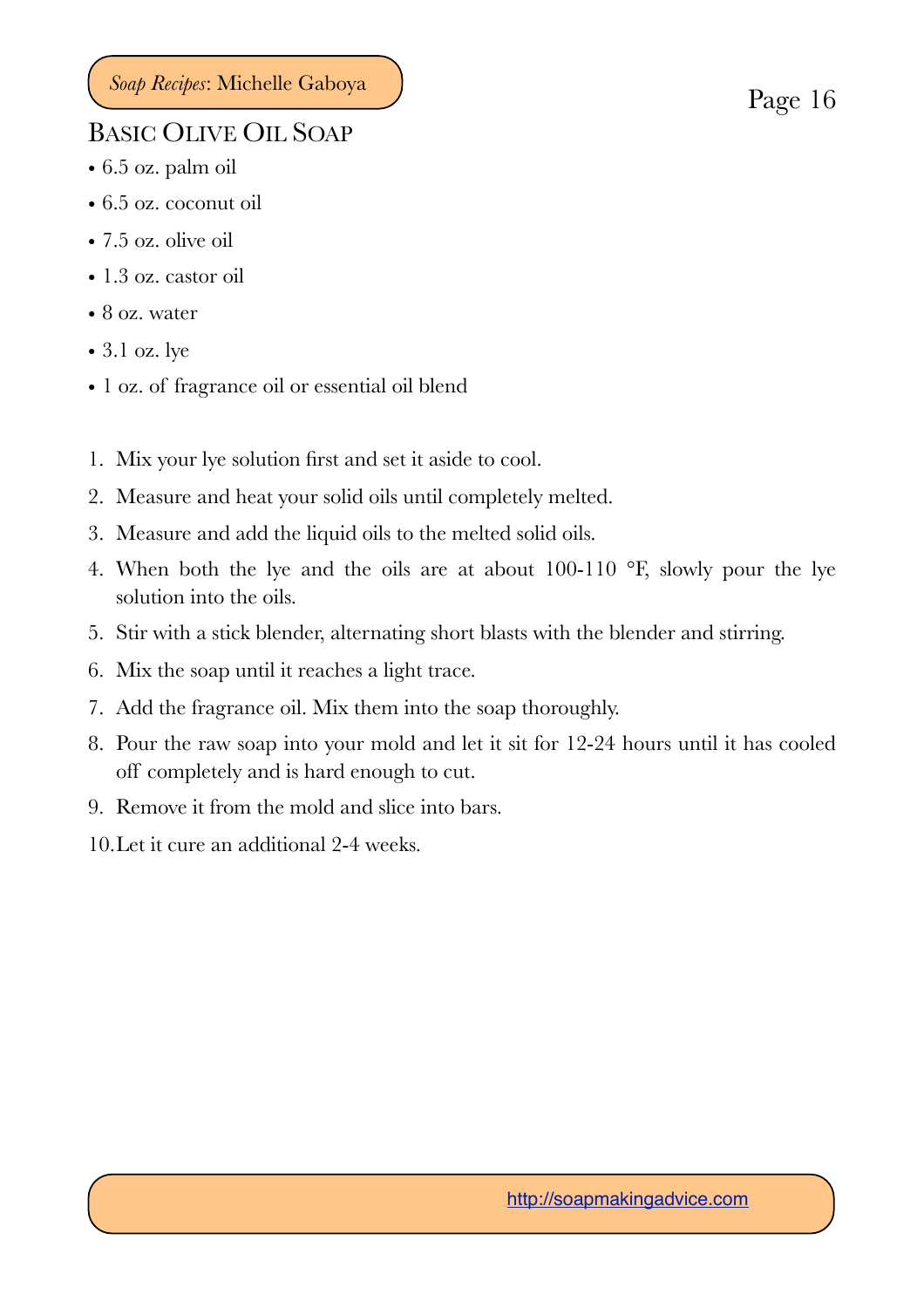#### <span id="page-16-0"></span>BASIC SUPERMARKET SOAP

- $30\%$  olive oil
- $30\%$  lard
- 25% coconut oil
- 10% sunflower oil
- $5\%$  castor oil
- Fragrance oil (optional)
- Colorants (optional)
- 1. Mix your lye solution first and set it aside to cool.
- 2. Measure and heat your solid oils until completely melted.
- 3. Measure and add the liquid oils to the melted solid oils.
- 4. When both the lye and the oils are at about 100-110 °F, slowly pour the lye solution into the oils.
- 5. Stir with a stick blender, alternating short blasts with the blender and stirring.
- 6. Mix the soap until it reaches a light trace.
- 7. Add the fragrance oil and colorants, if desired.
- 8. Mix them into the soap thoroughly.
- 9. Pour the raw soap into your mold and let it sit for 12-24 hours until it has cooled off completely and is hard enough to cut.
- 10.Remove it from the mold and slice into bars.
- 11.Let it cure an additional 2-4 weeks.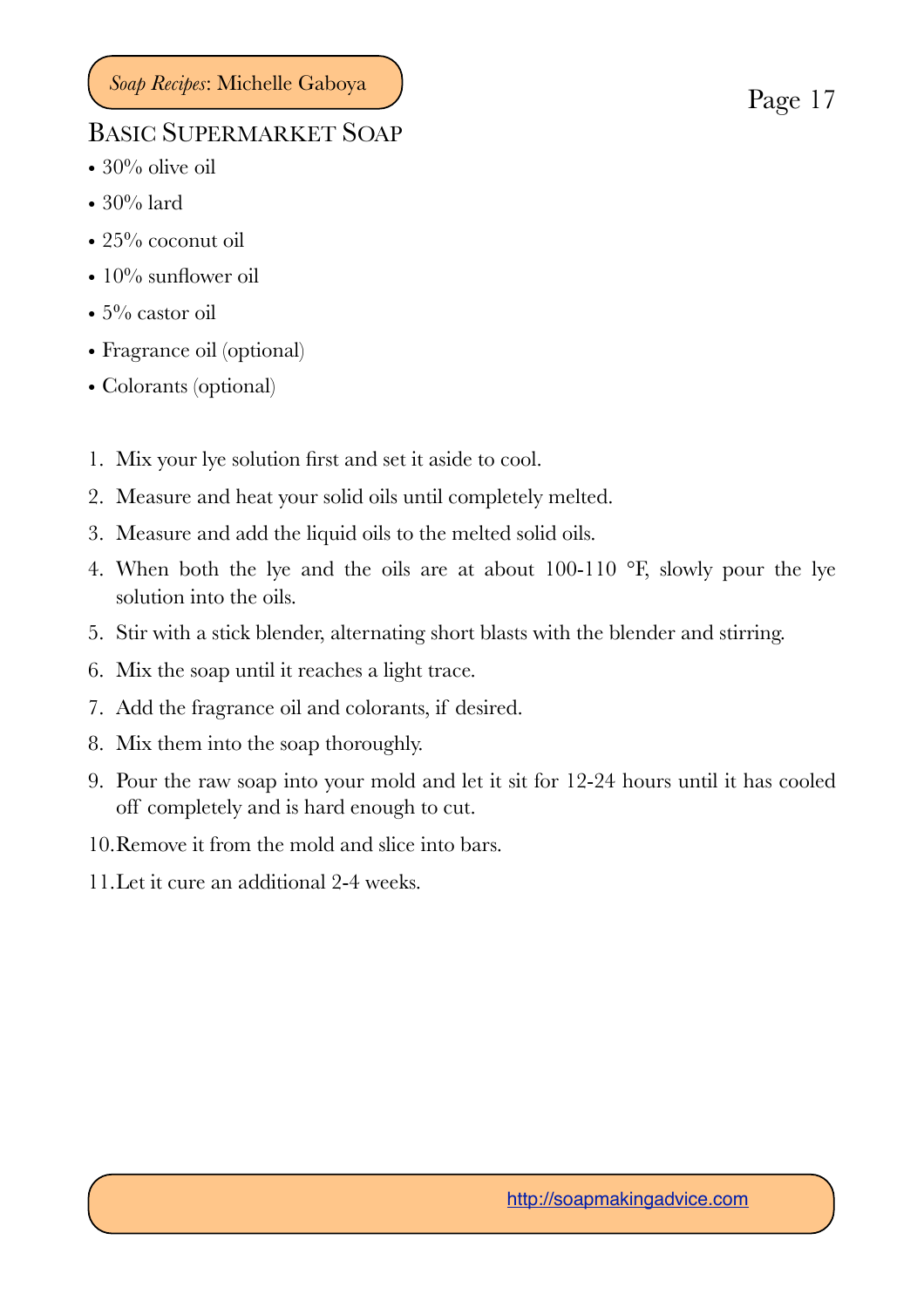#### <span id="page-17-0"></span>HONEY BEE SOAP

- 32 oz. olive oil
- 16 oz. palm oil
- 24 oz. tallow
- 9.477 oz. lye  $(5\%$  superfat)
- 23.760 oz. water
- Fragrance oil (optional)
- 1 tbsp. honey
- 1. Mix your lye solution first and set it aside to cool.
- 2. Measure and heat your solid oils until completely melted.
- 3. Measure and add the liquid oils to the melted solid oils.
- 4. When both the lye and the oils are at about 100-110 °F, slowly pour the lye solution into the oils.
- 5. Stir with a stick blender, alternating short blasts with the blender and stirring.
- 6. Mix the soap until it reaches a light trace.
- 7. At trace, add fragrance (if desired) and honey.
- 8. Mix them into the soap thoroughly.
- 9. Do not insulate the soap molds, as the honey may cause the soap mixture to overheat.
- 10.Pour the raw soap into your mold and let it sit for 12-24 hours until it has cooled off completely and is hard enough to cut.
- 11.Remove it from the mold and slice into bars.
- 12.Let it cure an additional 2-4 weeks.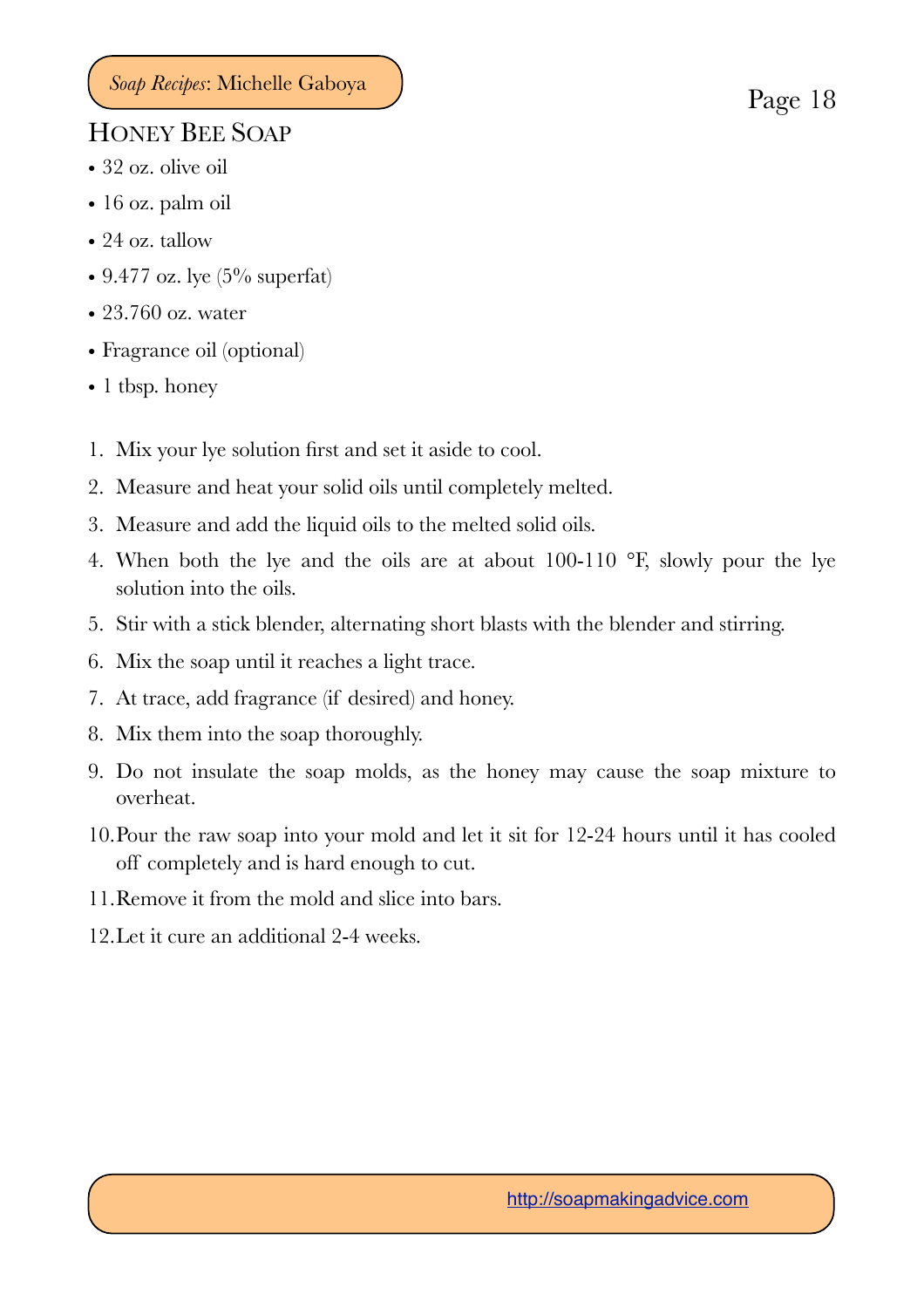#### <span id="page-18-0"></span>SHEA BUTTER SOAP

- 16 oz. coconut oil
- 18 oz. olive oil
- 16 oz. palm oil
- 4 oz. shea butter
- 16 oz. tallow
- 9.815 oz. lye  $(5\%$  superfat)
- 23.100 oz. water
- 1. Mix your lye solution first and set it aside to cool.
- 2. Measure and heat your solid oils until completely melted.
- 3. Measure and add the liquid oils to the melted solid oils.
- 4. When both the lye and the oils are at about 100-110 °F, slowly pour the lye solution into the oils.
- 5. Stir with a stick blender, alternating short blasts with the blender and stirring.
- 6. Mix the soap until it reaches a light trace.
- 7. Pour the raw soap into your mold and let it sit for 12-24 hours until it has cooled off completely and is hard enough to cut.
- 8. Remove it from the mold and slice into bars.
- 9. Let it cure an additional 2-4 weeks.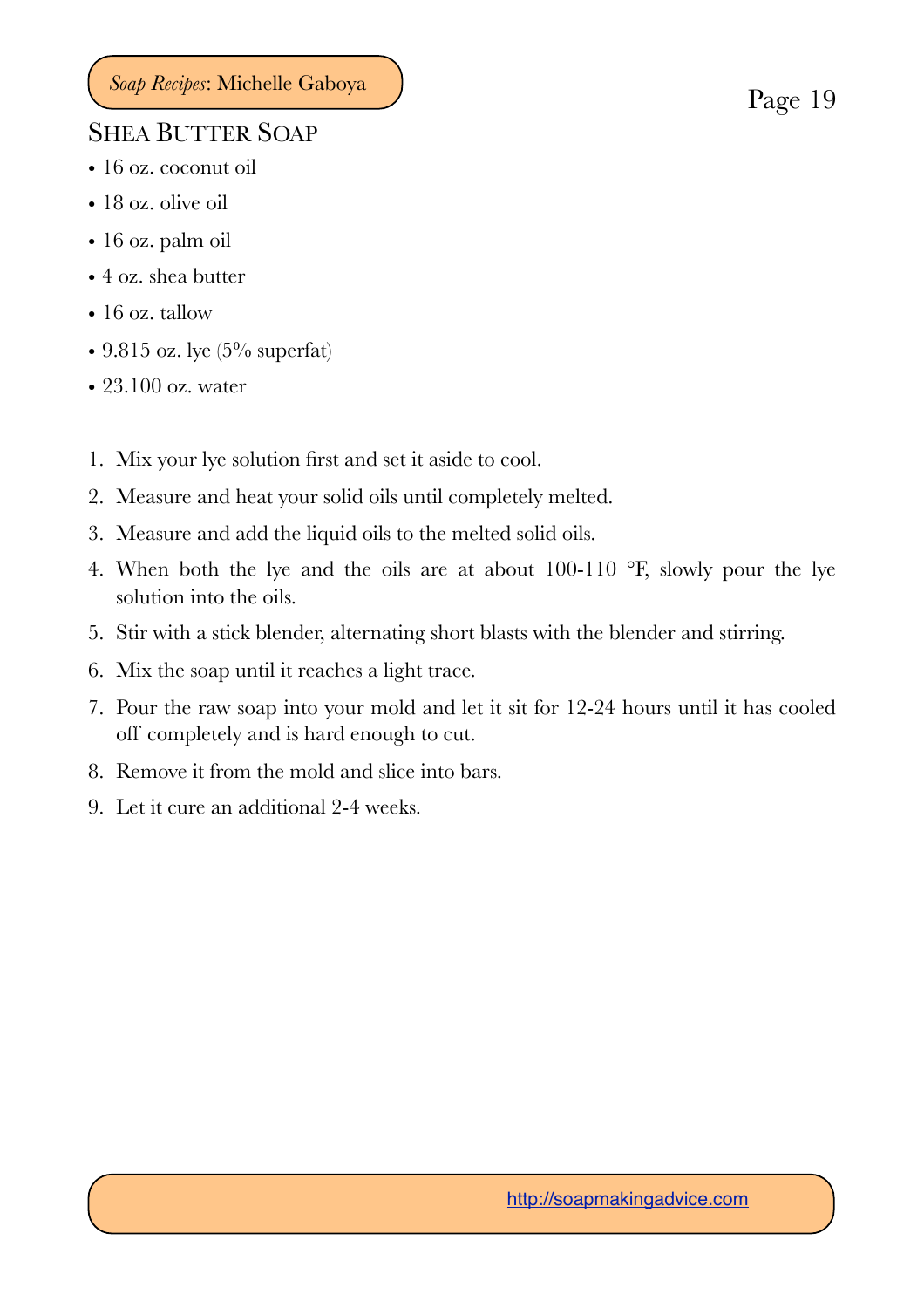#### <span id="page-19-0"></span>HEMP/COCONUT/OLIVE OIL SOAP

- 5 oz. coconut oil
- 5 oz. hempseed oil
- 6 oz. olive oil
- 2.3 oz. lye
- 6 oz. water
- 0.7 oz. fragrance/essential oil (optional)
- 1. Mix your lye solution first and set it aside to cool.
- 2. Measure and heat your solid oils until completely melted.
- 3. Measure and add the liquid oils to the melted solid oils.
- 4. When both the lye and the oils are at about 100-110 °F, slowly pour the lye solution into the oils.
- 5. Stir with a stick blender, alternating short blasts with the blender and stirring.
- 6. Mix the soap until it reaches a light trace.
- 7. Mix the fragrance oils in at trace.
- 8. Pour the raw soap into your mold and let it sit for 12-24 hours until it has cooled off completely and is hard enough to cut.
- 9. Remove it from the mold and slice into bars.
- 10.Let it cure an additional 2-4 weeks.

<http://soapmakingadvice.com>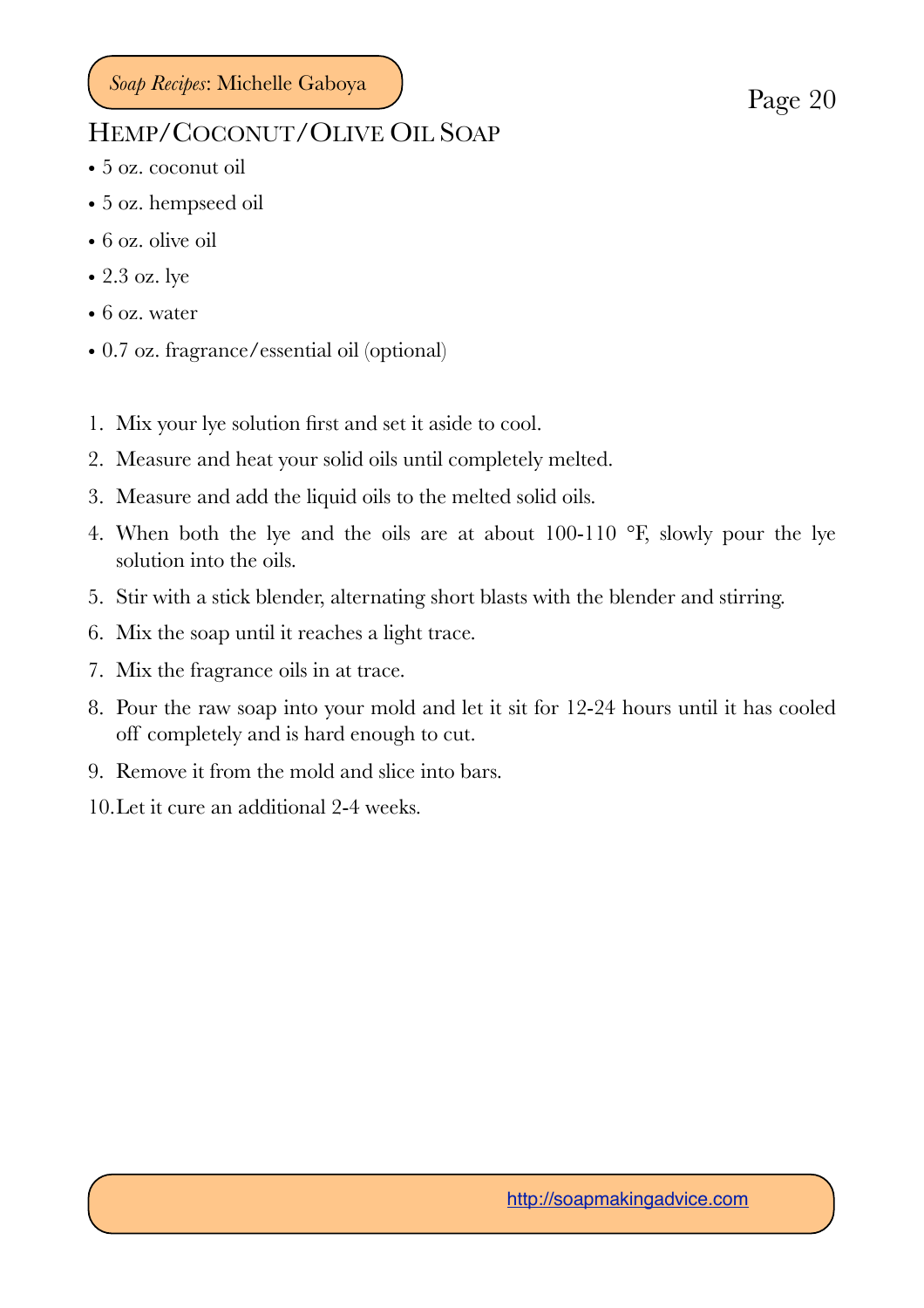#### <span id="page-20-0"></span>PALM/COCONUT/SESAME SOAP

- 15 oz. palm oil
- 5 oz. coconut oil
- 2 oz. sesame oil
- 2 oz. shea butter
- 1 oz. castor oil
- 3.49 oz lye  $(6\%$  superfat)
- 9 oz. water
- $\cdot$   $\frac{1}{2}$  tsp. borax (optional)
- 1. Mix your lye solution first and set it aside to cool. (The borax is an optional ingredient that can make soap work better in hard water; if you choose to include it, dissolve it in the water before you mix in the lye.)
- 2. Measure and heat your solid oils until completely melted.
- 3. Measure and add the liquid oils to the melted solid oils.
- 4. When both the lye and the oils are at about 100-110 °F, slowly pour the lye solution into the oils.
- 5. Stir with a stick blender, alternating short blasts with the blender and stirring.
- 6. Mix the soap until it reaches a light trace.
- 7. Pour the raw soap into your mold and let it sit for 12-24 hours until it has cooled off completely and is hard enough to cut.
- 8. Remove it from the mold and slice into bars.
- 9. Let it cure an additional 2-4 weeks.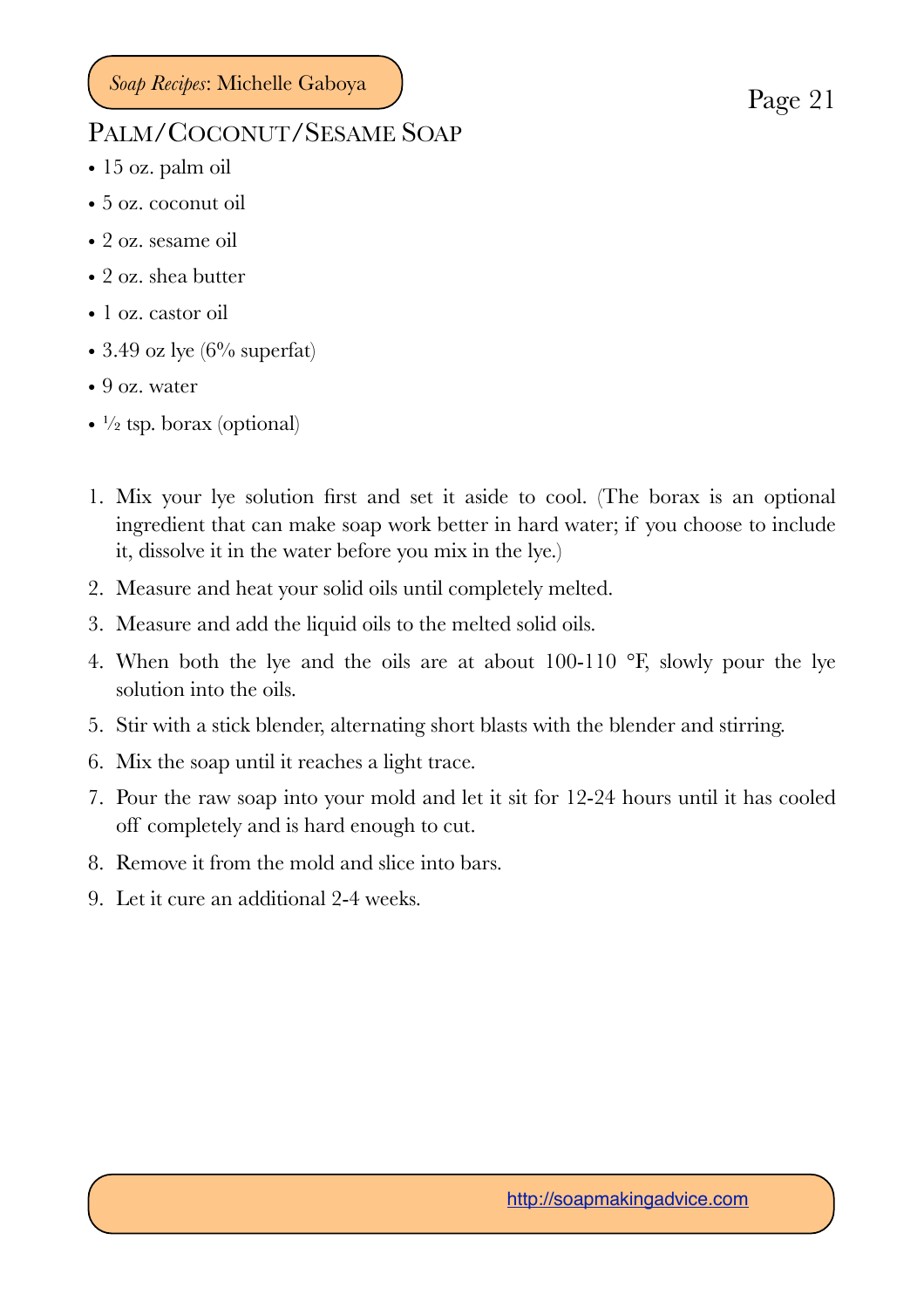#### <span id="page-21-0"></span>COCOA BUTTER AND GOAT'S MILK SOAP

- 1095g coconut oil
- 375g cocoa butter
- 500g frozen goat's milk
- 238g lye
- 45g fragrance oil (optional)
- 1. Melt cocoa butter, and maintain it at 130°F for 20 minutes.
- 2. Melt coconut oil.
- 3. Cool all oils to 100F.
- 4. Break the frozen goat's milk into chunks in a container, and place the container in an ice-water bath.
- 5. Add the lye VERY slowly; do not let the temperature of the mixture exceed 90-95°F.
- 6. Quickly add the lye solution to the oils, and stir by hand, until the mixture reaches a light trace.
- 7. Add fragrance, stir quickly and pour into uninsulated molds.
- 8. The soap should be ready to unmold in approximately 8 hours.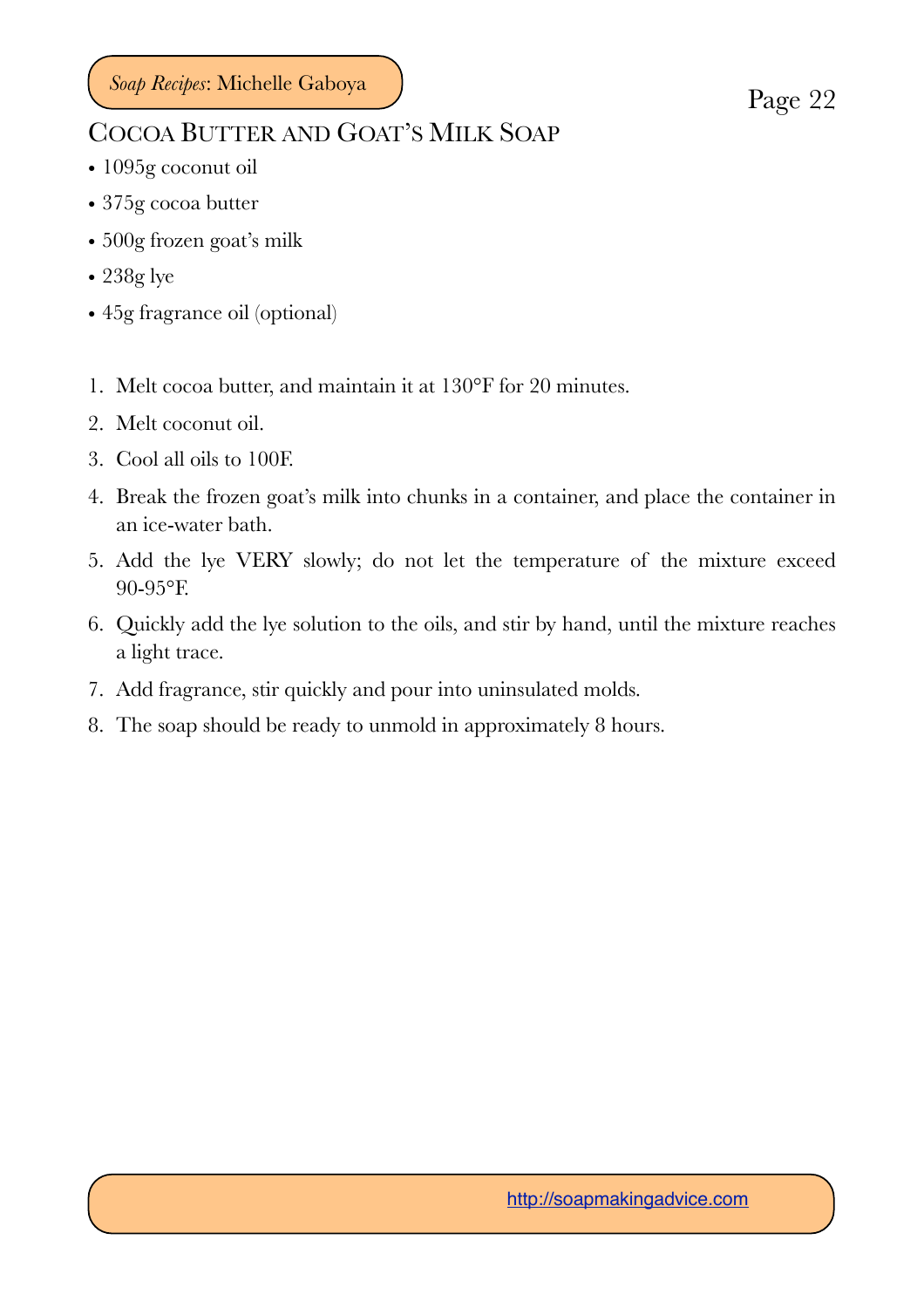### <span id="page-22-0"></span>LAVENDER, ORANGE AND PATCHOULI SOAP

- 6.8 oz. palm oil
- 10.2 oz. coconut oil
- 1.7 oz cocoa butter
- 10.2 oz. olive oil
- 1.7 oz. castor oil
- 3.4 oz. sunflower oil
- 4.9 oz. lye  $(5\%$  superfat)
- $\bullet$  11.3 oz. water
- 2 tbsp. lightly ground lavender buds
- 0.4 oz. orange essential oil
- 0.4 oz. patchouli essential oil
- 0.8 oz. lavender essential oil
- Colorant (optional)
- 1. Mix your lye solution first and set it aside to cool.
- 2. Measure and heat your solid oils until completely melted.
- 3. Measure and add the liquid oils to the melted solid oils.
- 4. When both the lye and the oils are at about 100-110 °F, slowly pour the lye solution into the oils.
- 5. Stir with a stick blender, alternating short blasts with the blender and stirring.
- 6. Mix the soap until it reaches a light trace.
- 7. Add the fragrance oils, lavender buds and colorant, if desired.
- 8. Mix them into the soap thoroughly.
- 9. Pour the raw soap into your mold and let it sit for 12-24 hours until it has cooled off completely and is hard enough to cut.
- 10.Remove it from the mold and slice into bars. Let it cure an additional 2-4 weeks.

**Note:** The lavender buds may turn brown in the soap, which is unappealing to some. To avoid this problem, rebatch the soap and add the lavender buds then.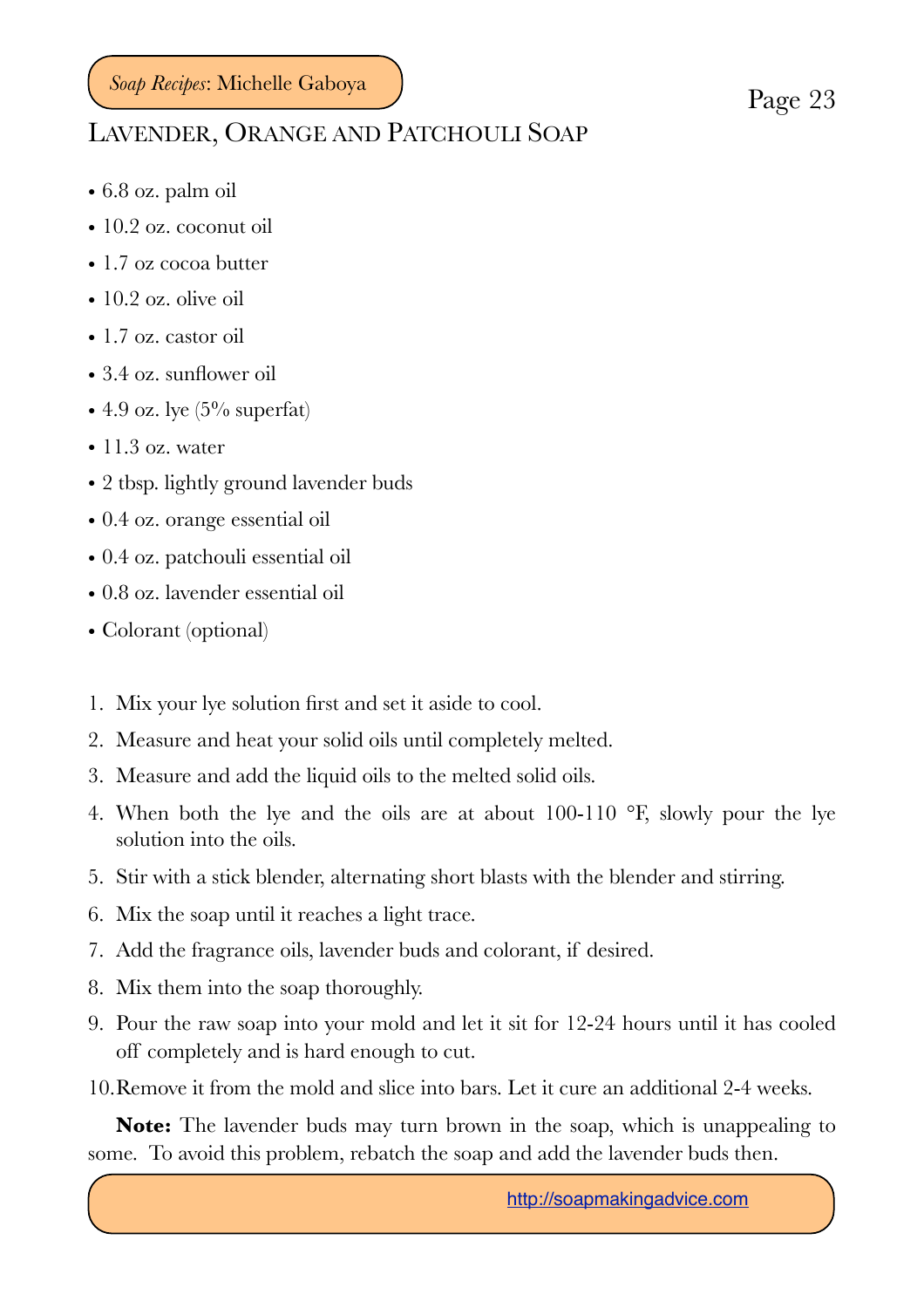#### <span id="page-23-0"></span>CITRUS HONEY BOCK SOAP

- 6.8 oz. palm oil
- 10.2 oz. coconut oil
- 1.7 oz cocoa butter
- 10.2 oz. olive oil
- 1.7 oz. castor oil
- 3.4 oz. sunflower oil
- 4.9 oz. lye  $(5\%$  superfat)
- 11.3 oz. FLAT, room-temperature amber or dark beer
- 2 tbsp. of honey
- 0.4 oz. orange essential oil
- 0.4 oz. litsea cubea (or lemon) essential oil
- 0.4 oz. grapefruit essential oil
- 0.4 oz. lime essential oil
- 1. Pour the beer into a large pitcher, and stir vigorously to make it bubble and foam.
- 2. Put a lid on it and let it sit at room temperature for several days, stirring it once or twice a day to help it go flat quicker.
- 3. **Note:** Wait until the beer is completely flat to proceed; if beer is not completely flat, it may react with the lye, causing a potentially dangerous "volcano" effect.
- 4. Add the lye to the beer very, very slowly; when mixed, set it aside to cool.
- 5. Measure and heat your solid oils until completely melted.
- 6. Measure and add the liquid oils to the melted solid oils.
- 7. When the lye and oils are at 100-110 °F, slowly pour the lye solution into the oils.
- 8. Stir with a stick blender, alternating short blasts with the blender and stirring.
- 9. Mix the soap until it reaches a light trace.
- 10.Add the honey and fragrance oils, and mix them into the soap batter thoroughly.
- 11.Pour the raw soap into your mold and let it sit for 12-24 hours until it has cooled off completely and is hard enough to cut.
- 12.Remove it from the mold and slice into bars. Let it cure an additional 2-4 weeks.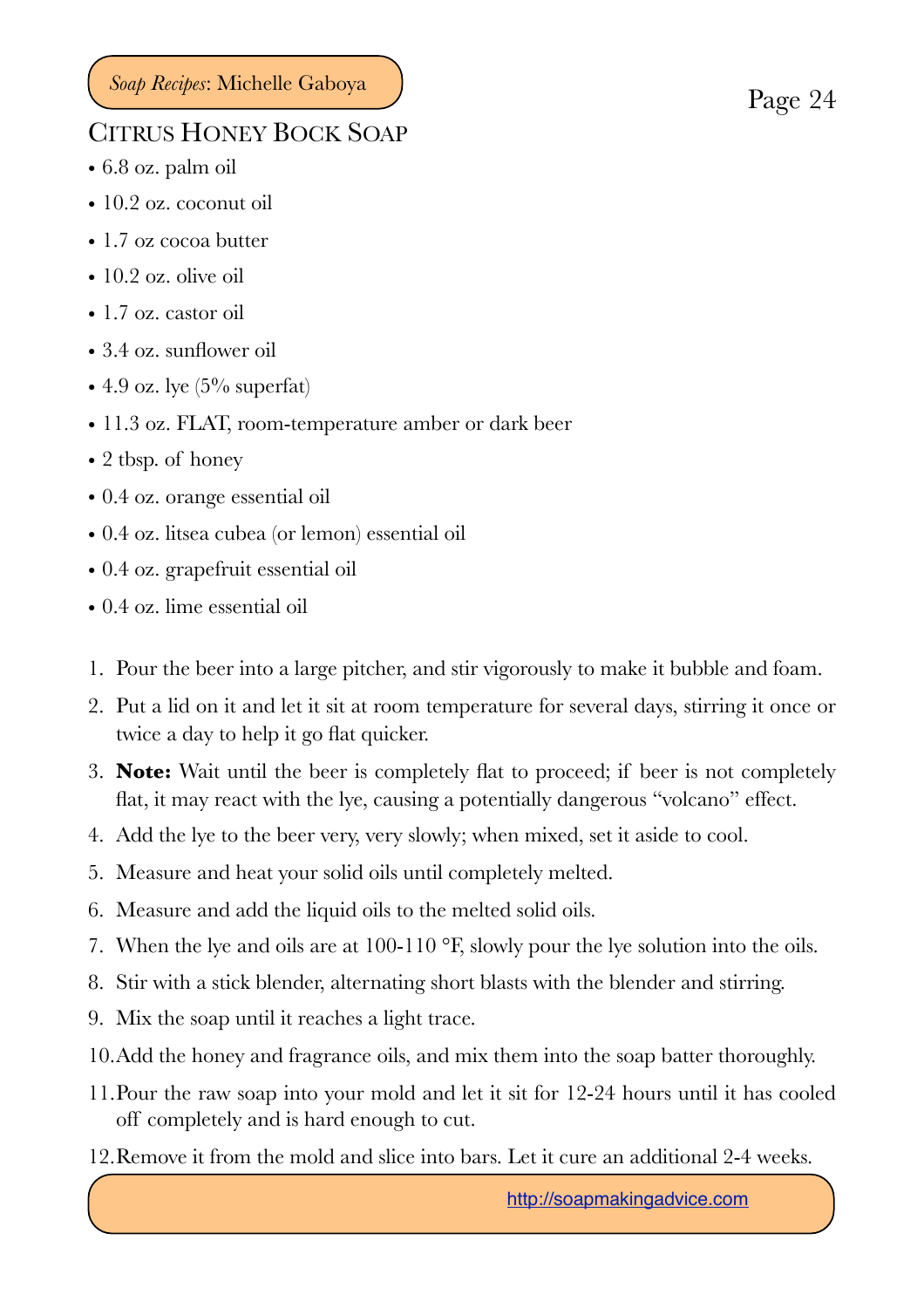#### <span id="page-24-0"></span>GREEN TEA AND LEMONGRASS SOAP

- 8.3 oz. palm oil
- 5.5 oz. palm kernel oil
- 6.4 oz. coconut oil
- 2.3 oz. cocoa butter
- 11 oz. olive oil
- 2.8 oz. castor oil
- 4.6 oz. soybean oil
- 5 oz. sunflower oil
- 6.4 oz. lye  $(5\%$  superfat)
- 13 oz. water
- 4-8 tsp. steeped green tea leaves
- 1 oz. eucalyptus essential oil
- 1 oz. lemongrass essential oil
- Yellow and green colorants (optional)
- 1. Heat the water to boiling, and double-steep the green tea leaves in it.
- 2. Let the tea cool completely; you may want to refrigerate it to cool it faster.
- 3. Mix the lye into the cold tea very, very slowly, and set it aside to cool.
- 4. Measure and heat your solid oils until completely melted.
- 5. Measure and add the liquid oils to the melted solid oils.
- 6. When both the lye and the oils are at about 100-110  $\textdegree$ F, slowly pour the lye solution into the oils.
- 7. Stir with a stick blender, alternating short blasts with the blender and stirring.
- 8. Mix the soap until it reaches a light trace.
- 9. At trace, add in the lemongrass and eucalyptus essential oils, and the tea leaves; mix them into the soap thoroughly.
- 10.Pour the raw soap into your mold and let it sit for 12-24 hours until it has cooled off completely and is hard enough to cut.
- 11.Remove it from the mold and slice into bars. Let it cure an additional 2-4 weeks.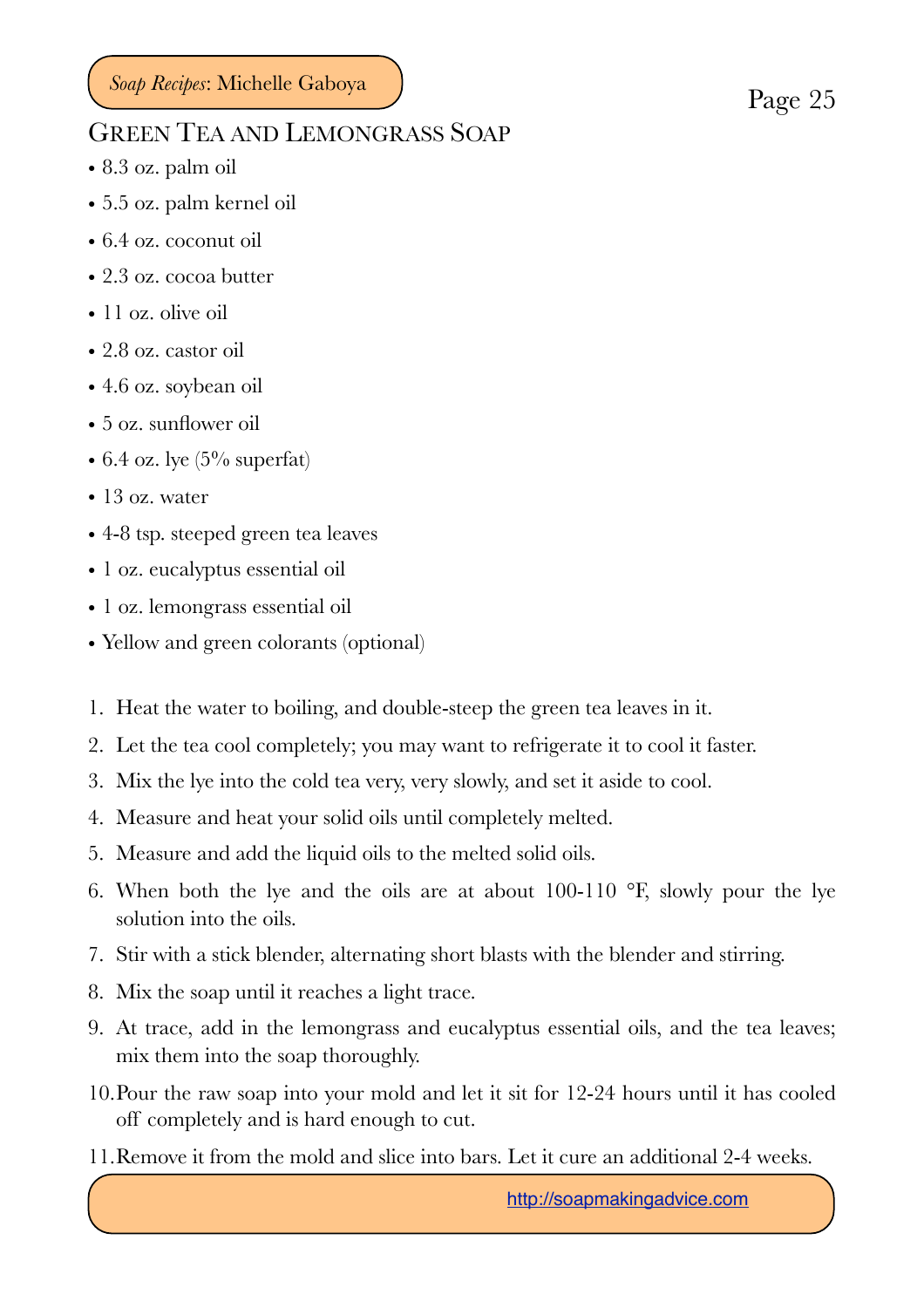### <span id="page-25-0"></span>TOMATO SOAP

- 7.5 oz. olive oil
- 7.5 oz. coconut oil
- 7 oz. palm oil
- 1.5 oz. castor oil
- 1.5 oz. cocoa butter
- 7.5 oz. tomato liquid (3-4 large tomatoes, well pureed)
- 3.6 oz. lye
- 1-2 tbsp. tomato paste and/or 1-2 tsp. of finely ground sun-dried tomatoes
- 1. Mix the lye into the tomato liquid very, very slowly, making sure that the mixture doesn't overheat and/or adversely react.
- 2. Set the lye mixture aside to cool.
- 3. Measure and heat your solid oils until completely melted.
- 4. Measure and add the liquid oils to the melted solid oils.
- 5. When both the lye and the oils are at about 100-110 °F, slowly pour the lye solution into the oils.
- 6. Stir with a stick blender, alternating short blasts with the blender and stirring.
- 7. Mix the soap until it reaches a light trace.
- 8. Add the tomato paste, or ground sun-dried tomatoes, if desired, and mix them into the soap thoroughly.
- 9. Pour the raw soap into your mold and let it sit for 12-24 hours until it has cooled off completely and is hard enough to cut.
- 10.Remove it from the mold and slice into bars.
- 11.Let it cure an additional 2-4 weeks.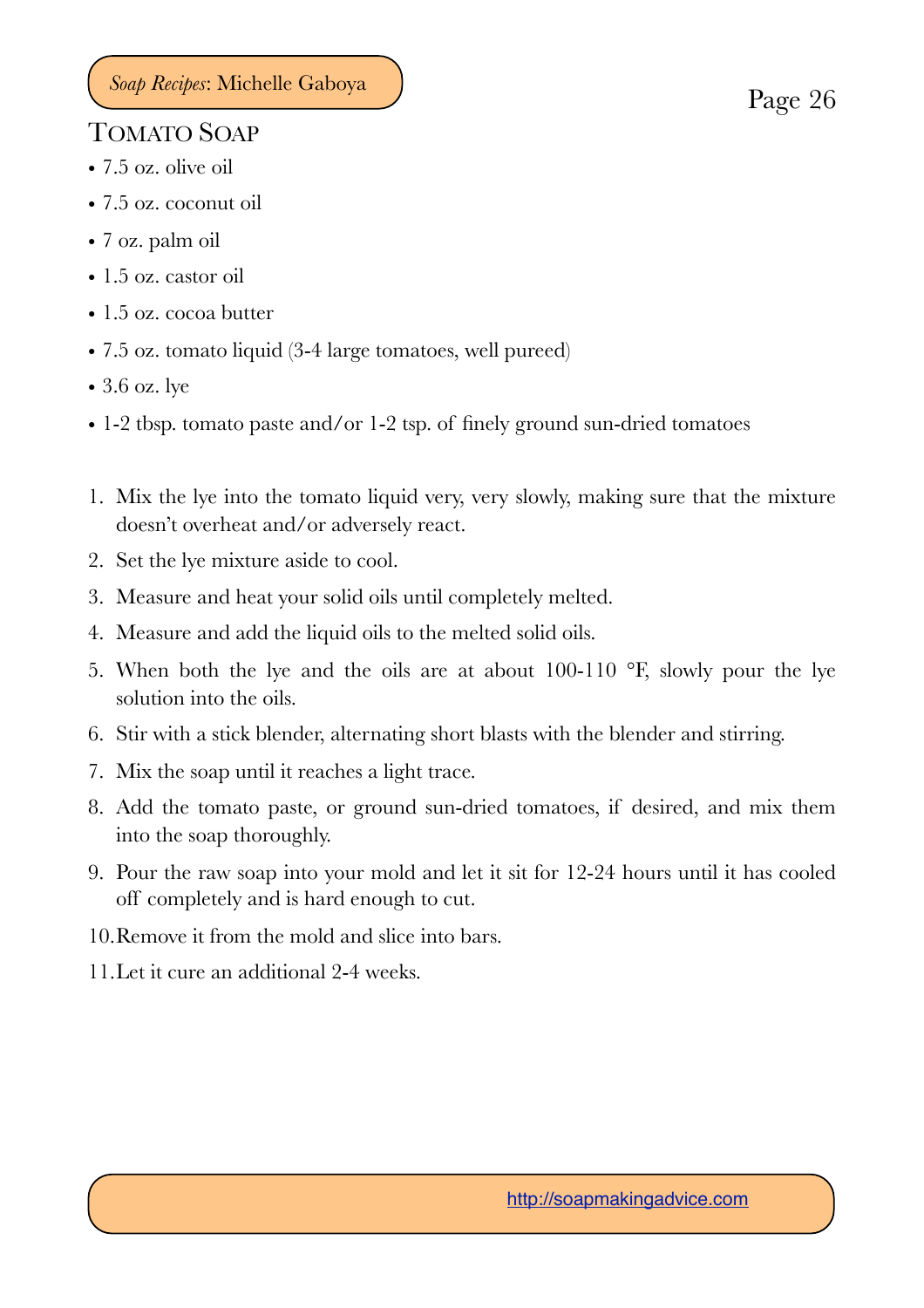### <span id="page-26-0"></span>FLOWER POWER SOAP

- 2 oz. sweet almond oil
- 1 oz. cocoa butter
- 2 oz. coconut oil
- 3 oz. palm oil
- 3 oz. palm kernel oil
- 1 oz. shea butter
- 2 oz. sunflower oil
- 2 oz. lanolin
- $\bullet$  2.05 oz. lye
- 6 oz. distilled water
- 0.3 oz. floral fragrance oil (optional)
- Colorant (optional)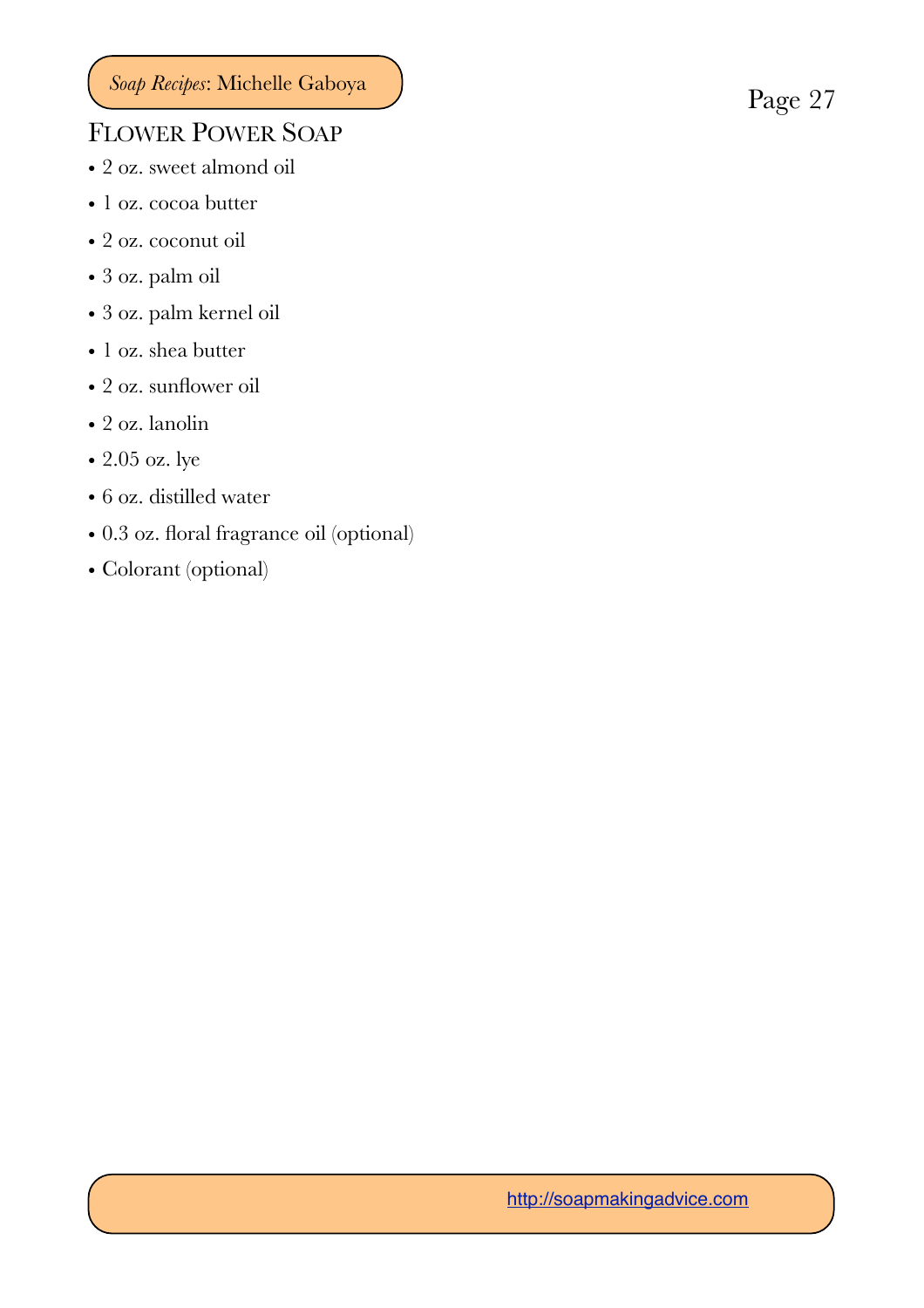#### <span id="page-27-0"></span>GOOD MORNING SOAP

- 8 oz. apricot kernel oil
- 8 oz. castor oil
- 32 oz. coconut oil
- 16 oz. palm kernel oil
- 16 oz. emu oil
- 168 oz. vegetable tallow
- 93 oz. distilled water
- 34.49 oz. lye
- 10 tsp. tea tree essential oil
- 6 tsp. peppermint essential oil
- 1 tsp. patchouli essential oil
- 1. Mix your lye solution first and set it aside to cool.
- 2. Measure and heat your solid oils until completely melted.
- 3. Measure and add the liquid oils to the melted solid oils.
- 4. When both the lye and the oils are at about 100-110 °F, slowly pour the lye solution into the oils.
- 5. Stir with a stick blender, alternating short blasts with the blender and stirring.
- 6. Mix the soap until it reaches a light trace.
- 7. Add the fragrance oil and colorant, if desired.
- 8. Mix them into the soap thoroughly.
- 9. Pour the raw soap into your mold and let it sit for 12-24 hours until it has cooled off completely and is hard enough to cut.
- 10.Remove it from the mold and slice into bars.
- 11.Let it cure an additional 2-4 weeks.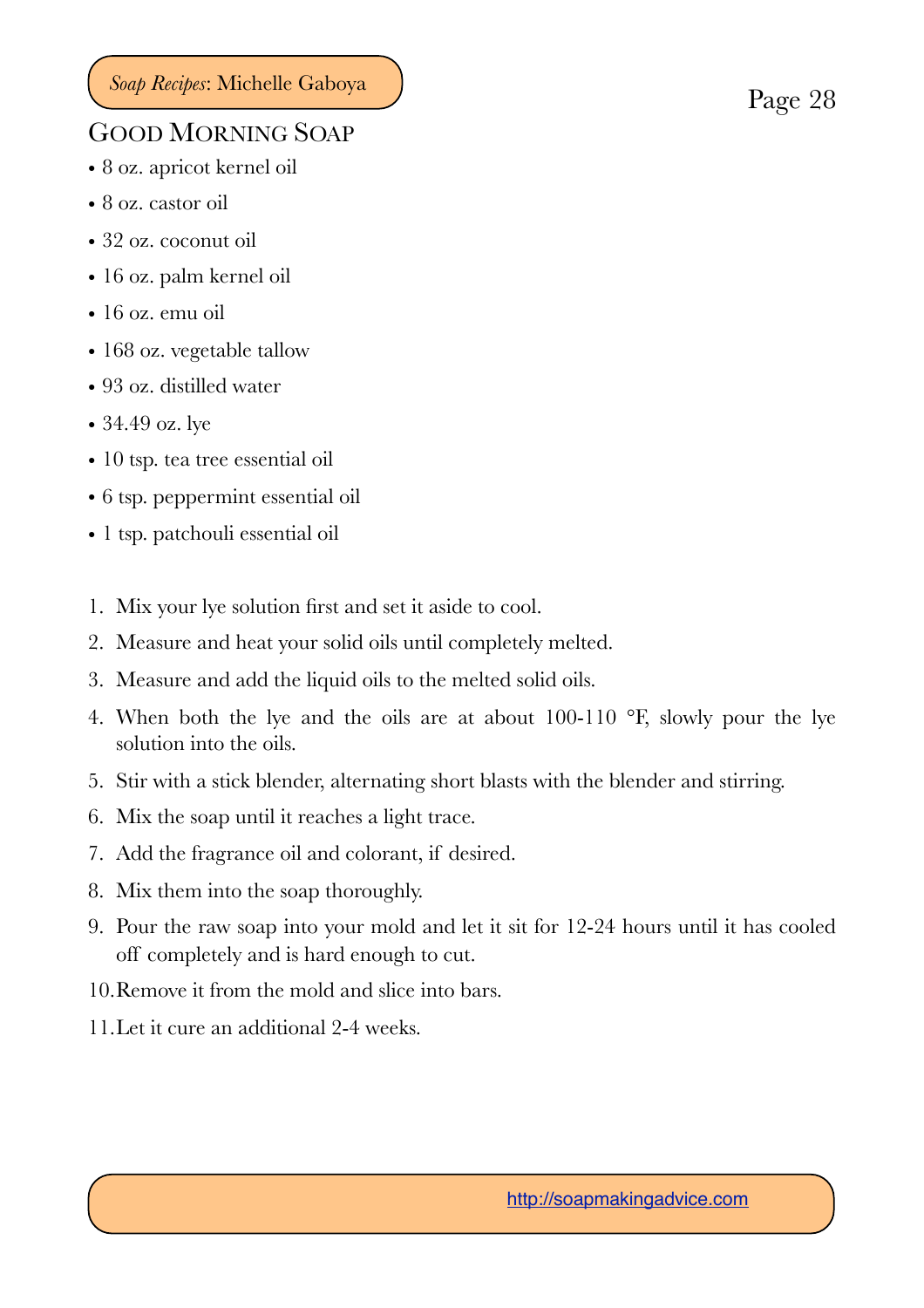#### <span id="page-28-0"></span>APRICOT AND ALMOND SOAP

- 36 oz. olive oil
- 22.5 oz. coconut oil
- 13.5 oz. palm oil
- 15 oz. distilled water
- 10.5 oz. lye
- 15 ml. apricot kernel oil
- 15 ml. apricot liquid extract
- 175g ground almonds
- 15 ml annatto colorant
- 1. Mix your lye solution first and set it aside to cool.
- 2. Measure and heat your solid oils until completely melted.
- 3. Measure and add the liquid oils to the melted solid oils.
- 4. When both the lye and the oils are at about 100-110 °F, slowly pour the lye solution into the oils.
- 5. Stir with a stick blender, alternating short blasts with the blender and stirring.
- 6. Mix the soap until it reaches a light trace.
- 7. Add the fragrance oil and colorant, if desired.
- 8. Mix them into the soap thoroughly.
- 9. Pour the raw soap into your mold and let it sit for 12-24 hours until it has cooled off completely and is hard enough to cut.
- 10.Remove it from the mold and slice into bars.
- 11.Let it cure an additional 2-4 weeks.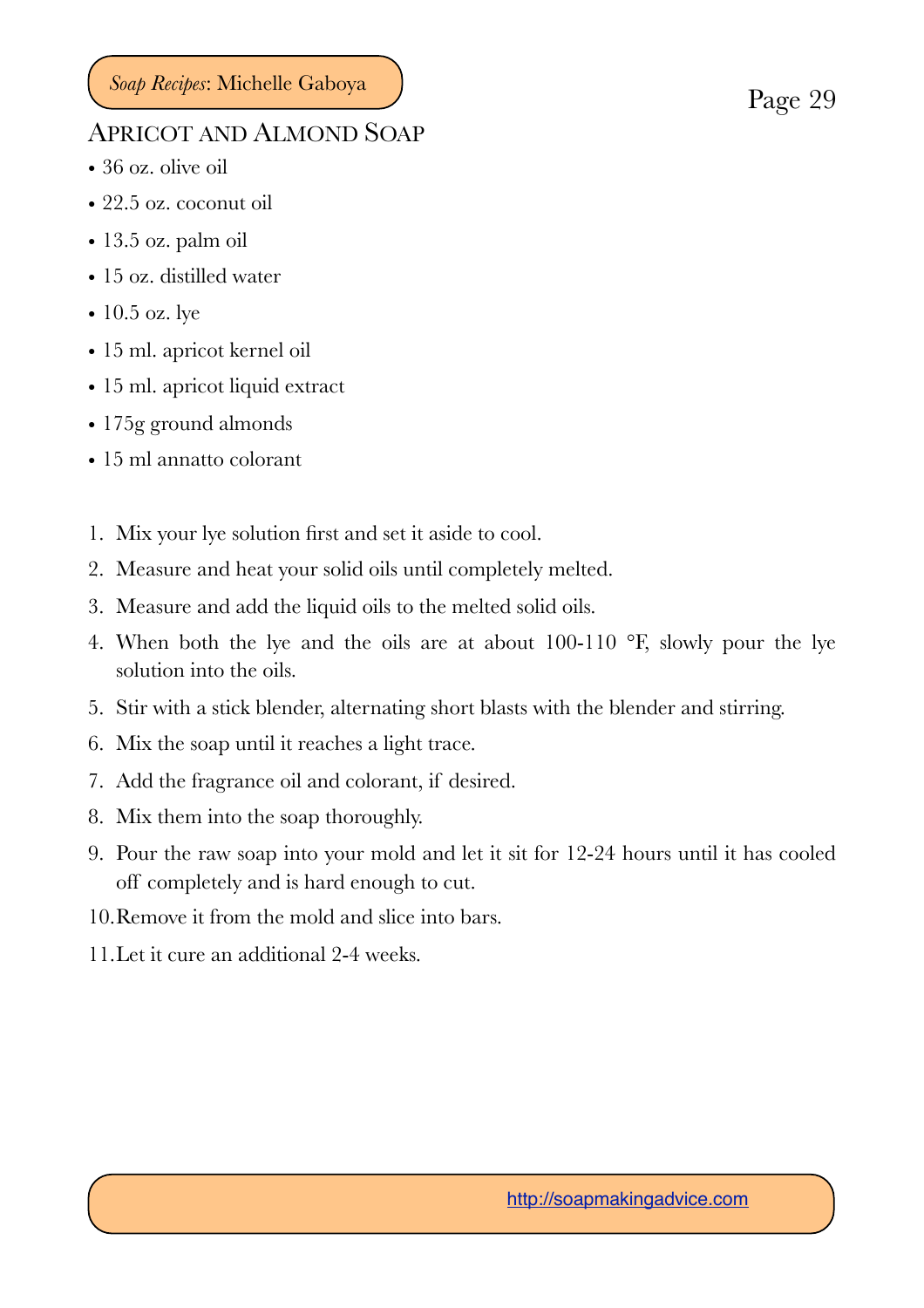#### <span id="page-29-0"></span>SOY MILK AND SPICE SOAP

- 1000g olive oil
- 581g grapeseed oil
- 20g canola oil
- 500g coconut oil
- 200g palm oil
- 100g shea butter
- 20g castor oil
- 720g soy milk
- 1 tbsp. black tea
- $\cdot$   $\frac{1}{2}$  tsp. ginger
- $\cdot$   $\frac{1}{2}$  cinnamon stick
- $\cdot$  <sup>1</sup>/<sub>2</sub> tsp. cardamom
- $\bullet$   $\frac{3}{4}$  tsp. pepper
- $\frac{3}{4}$  tsp. caraway
- 328g lye
- 25 ml vanilla fragrance/essential oil
- 1. Heat the milk, being careful not to scald it, and steep the spices in it for approximately  $\frac{1}{2}$  hour.
- 2. Let the milk cool completely; refrigerate it if necessary.
- 3. Add the lye to the spiced milk very, very slowly; if it gets too hot, the milk mixture will be ruined.
- 4. Set aside to cool.
- 5. Measure and heat your solid oils until completely melted.
- 6. Measure and add the liquid oils to the melted solid oils.
- 7. When both the lye/milk mixture and the oils are at about 100-110 °F, slowly pour the lye solution into the oils.
- 8. Stir with a stick blender, alternating short blasts with the blender and stirring.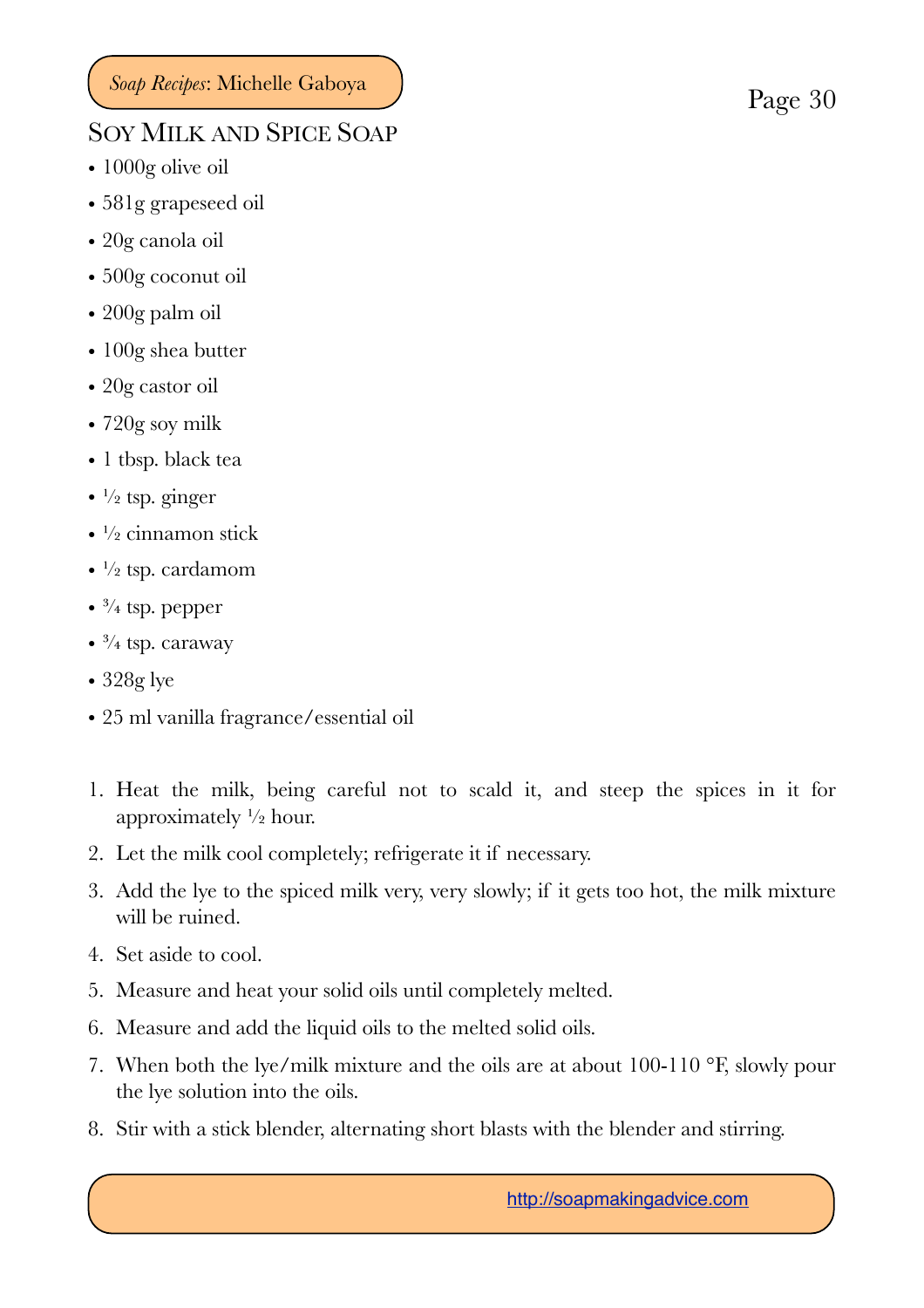- 9. Mix the soap until it reaches a light trace.
- 10.Add the castor oil, fragrance oil and colorant, if desired.
- 11.Mix them into the soap thoroughly.
- 12.Pour the raw soap into your mold and let it sit for 12-24 hours until it has cooled off completely and is hard enough to cut.
- 13.Remove it from the mold and slice into bars.
- 14.Let it cure an additional 2-4 weeks.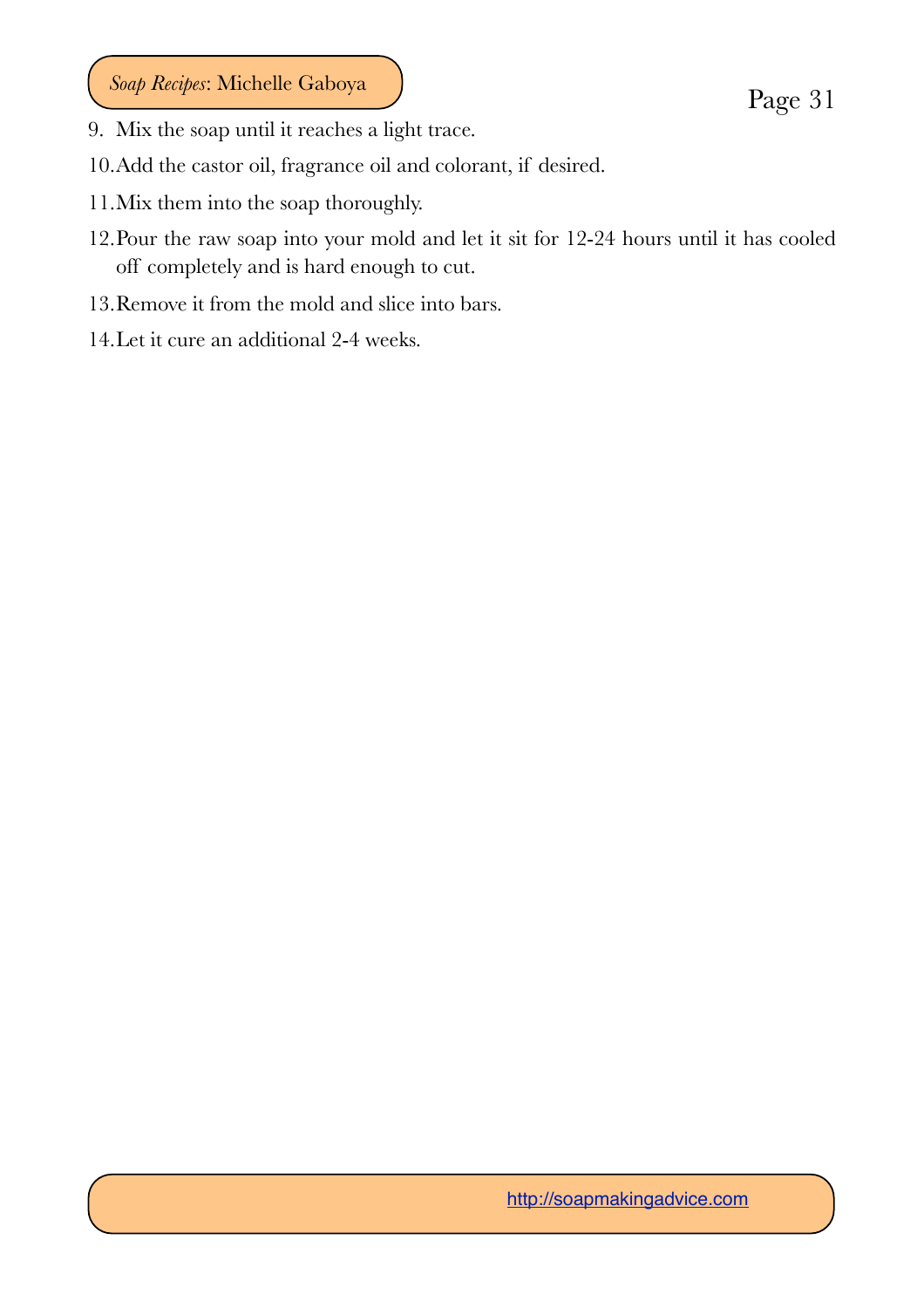#### <span id="page-31-0"></span>CREAMY LAVENDER SOAP

- 4 oz. olive oil
- 2.5 oz. coconut oil
- 1.5 oz. palm oil
- $\bullet$  1.12 oz. lye
- 2.5 oz. lavender-infused water
- 1 oz. half-and-half creamer
- ¼ oz. lavender essential oil
- $\cdot$   $\frac{1}{4}$  tsp. freesia fragrance oil
- 1. Mix your lye solution and lavender water first, and set it aside to cool.
- 2. After it has cooled, add the half-and-half.
- 3. Measure and heat your solid oils until completely melted.
- 4. Measure and add the liquid oils to the melted solid oils.
- 5. When both the lye and the oils are at about 100-110 °F, slowly pour the lye solution into the oils.
- 6. Stir with a stick blender, alternating short blasts with the blender and stirring.
- 7. Mix the soap until it reaches a light trace.
- 8. Add the fragrance oil and colorant, if desired.
- 9. Mix them into the soap thoroughly.
- 10.Pour the raw soap into your mold and let it sit for 12-24 hours until it has cooled off completely and is hard enough to cut.
- 11.Remove it from the mold and slice into bars.
- 12.Let it cure an additional 2-4 weeks.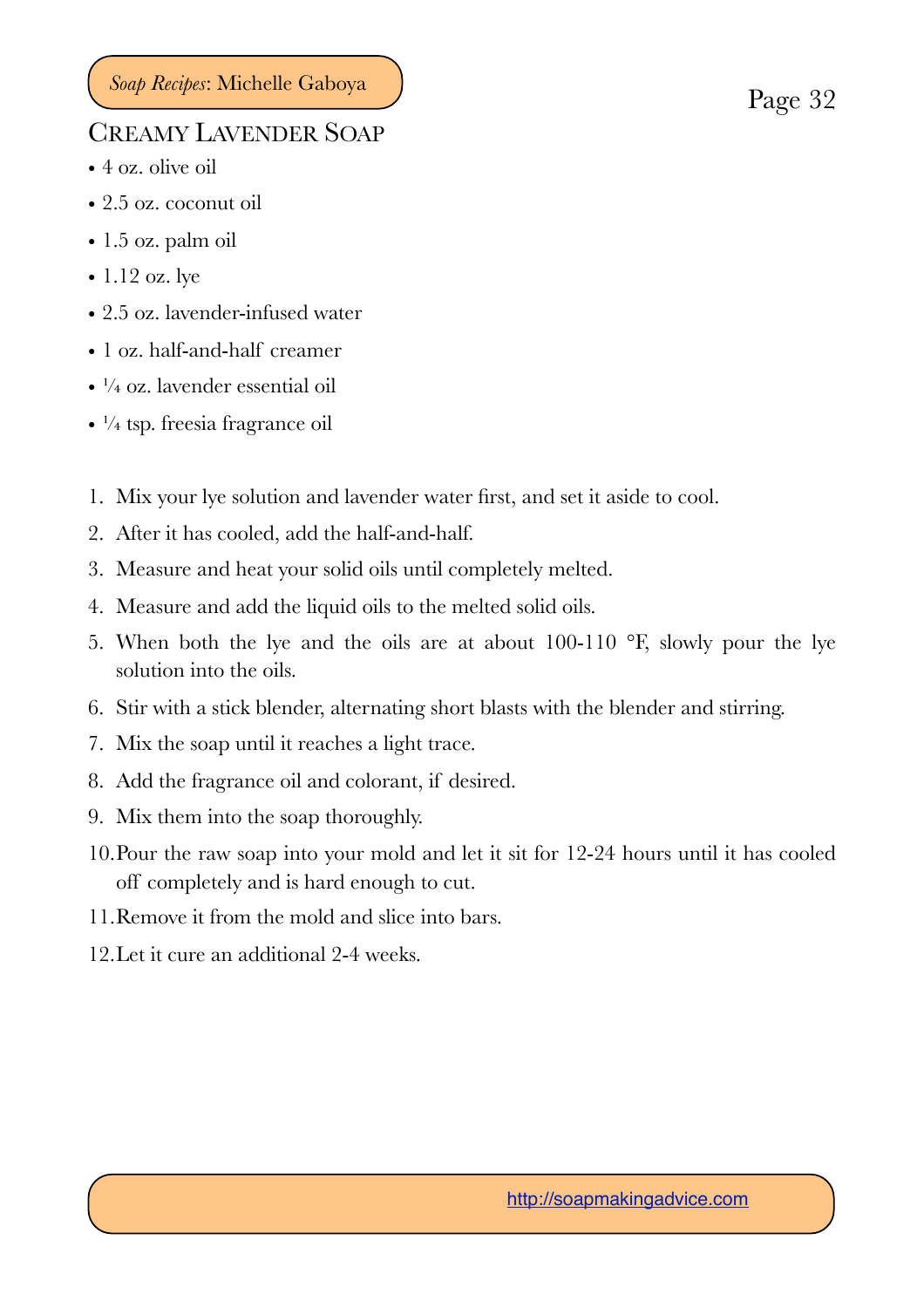#### <span id="page-32-0"></span>PEAR-LICIOUS SOAP

- 6.4 oz coconut oil
- 1.9 oz. illipe butter
- 4.8 oz. kokum butter
- 2.2 oz lanolin
- 3.8 oz mango butter
- 6.4 oz. palm kernal oil
- 3.2 oz. palm oil
- 3.2 oz. shea butter
- $\cdot$  11.5 oz water
- 4.5 oz. lye
- superfat with 1.1 oz meadowfoam oil and 1.1 oz of avocado oil
- 0.7 oz to 1.0 oz pearberry fragrance
- 1. Warm oils over low/medium heat, just until melted.
- 2. Mix lye/water in heat-proof glass.
- 3. Cool water/lye and oils to 80 to 90 °F.
- 4. Slowly pour lye/water mixture into oil, stirring gently.
- 5. Continue to stir to light trace.
- 6. Add meadowfoam/avocado oil and fragrance, continue to stir to trace.
- 7. Pour into molds.
- 8. Cover and insulate 24 hrs.
- 9. This recipe seems to work in any mold, and pops out easily after a day or two.
- 10.Cure for 3 to 4 weeks.
- 11.Makes 2 pounds or 6 to 8 bars of soap, depending on your mold.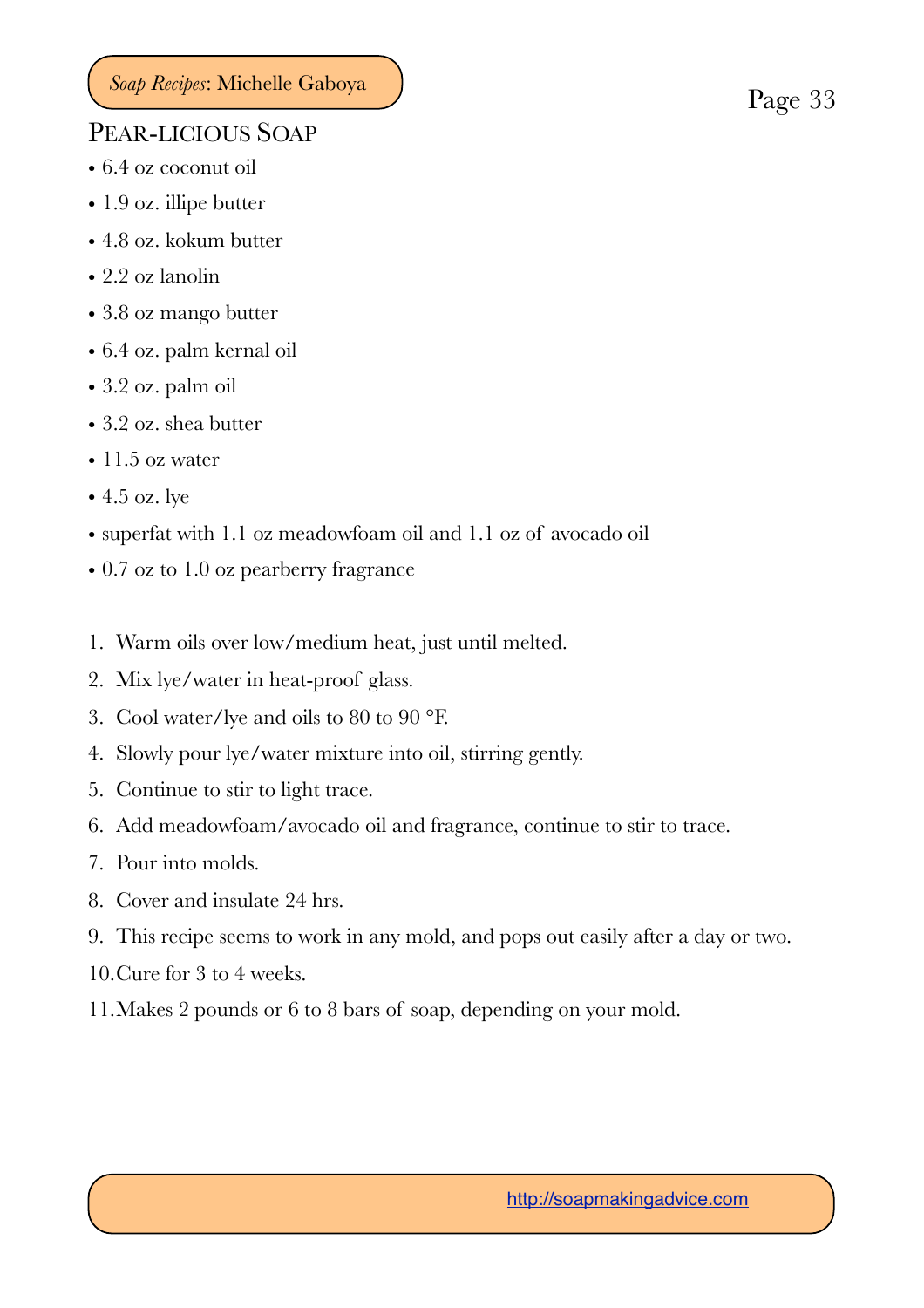#### <span id="page-33-0"></span>BUBBLE GUM SOAP

- 8 oz. soft water
- $\bullet$  3 oz. lye
- 7 oz. Crisco, palm oil or tallow
- 7 oz. coconut oil
- 6 oz. olive oil
- 1 oz. jojoba oil
- 1 oz. bubble gum fragrance oil
- Imperial Red Mica to color
- 1. Mix water and lye together. Let cool to 100 °F.
- 2. Blend all oils (except essential and fragrance oils) together over a double boiler; melt, and cool to 100 °F.
- 3. Blend the lye mixture and oils together slowly, and stir until it traces.
- 4. Mix the mica with the fragrance oils, and stir until well-blended, and there are no clumps; add the mica and fragrance to the soap batter.
- 5. Pour mixture into a mold and insulate the mold with a blanket.
- 6. Use a thermometer to ensure that the soap stays at an even 100 °F.
- 7. When it cools to 80 °F it's ready to unmold; cut the soap into bars, or pop it out of the molds.
- 8. Let cure for 2 weeks.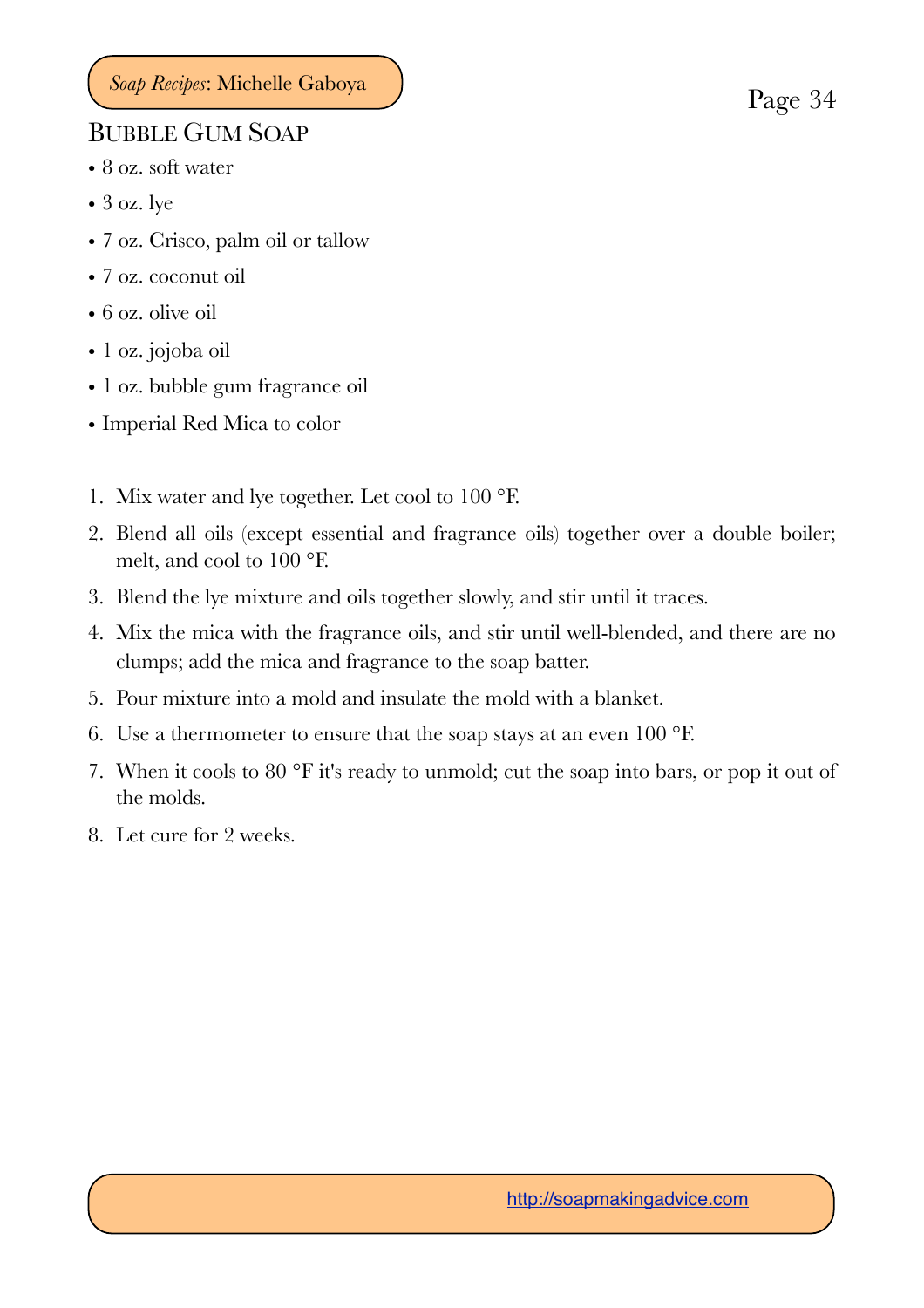#### <span id="page-34-0"></span>CAMPER'S BUG-REPELLENT SOAP

- 19.2 ounces coconut oil
- 22.4 ounces olive Oil
- 16.0 ounces palm Oil
- 6.4 ounces Shea Butter
- 6.4 ounces Neem Oil
- 23.0 ounces water
- 9.6 ounces Sodium Hydroxide
- 4 tsp. citronella essential oil
- 4 tsp. eucalyptus essential oil
- 4 tsp. geranium essential oil
- 4tsp. rosemary essential oil
- 1. Dissolve lye in water, and allow mixture to cool.
- 2. Combine oils and shea butter in large pot, and warm over low until various components have melted.
- 3. Remove from heat to cool.
- 4. When both the lye and oil mixtures reach 95 °F, combine them in a large pot and stir briskly until the soap reaches trace.
- 5. Add the essential oils and stir well.
- 6. Pour into insulated molds and allow to set for 24 hours.
- 7. Unmold and cut as desired.
- 8. Allow soap to cure for at least three weeks before using.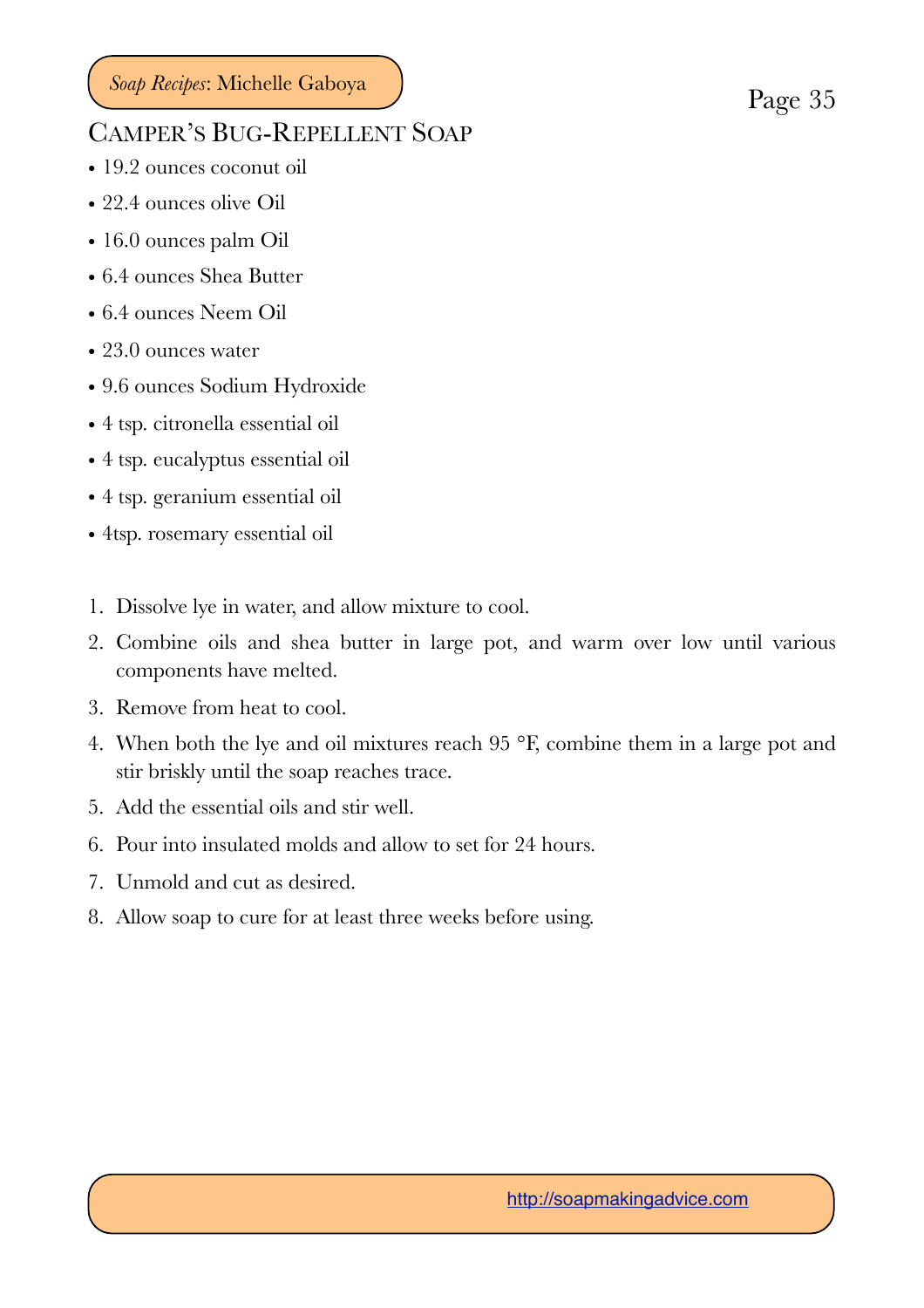#### <span id="page-35-0"></span>CARROT SOAP

- 2 oz. sweet almond oil
- 4 oz. canola oil
- 8 oz. coconut oil
- 2 oz. palm kernel oil
- 8 oz. hydrogenated soybean oil (or Crisco)
- 1 tbsp. olive oil (for superfatting)
- 2 tbsp. apricot fragrance oil
- 1 cup fresh carrots
- 3.5 oz. lye
- 1. Chop and boil the carrots, puree them.
- 2. Mix with water to total 9 oz. liquid.
- 3. Add 3.5 oz. lye to the carrot water, and let the mixture cool to 100 °F.
- 4. Melt the oils, and let cool to 100 °F.
- 5. Add lye/carrot mixture to oils.
- 6. At light trace, add fragrance oil.
- 7. At heavy trace, pour in molds and let sit 18-24 hours before cutting.
- 8. (Do not wait more than 24 hours, since this recipe makes a very hard soap, and it may be hard to cut.)
- 9. Let cure for 2-4 weeks before using.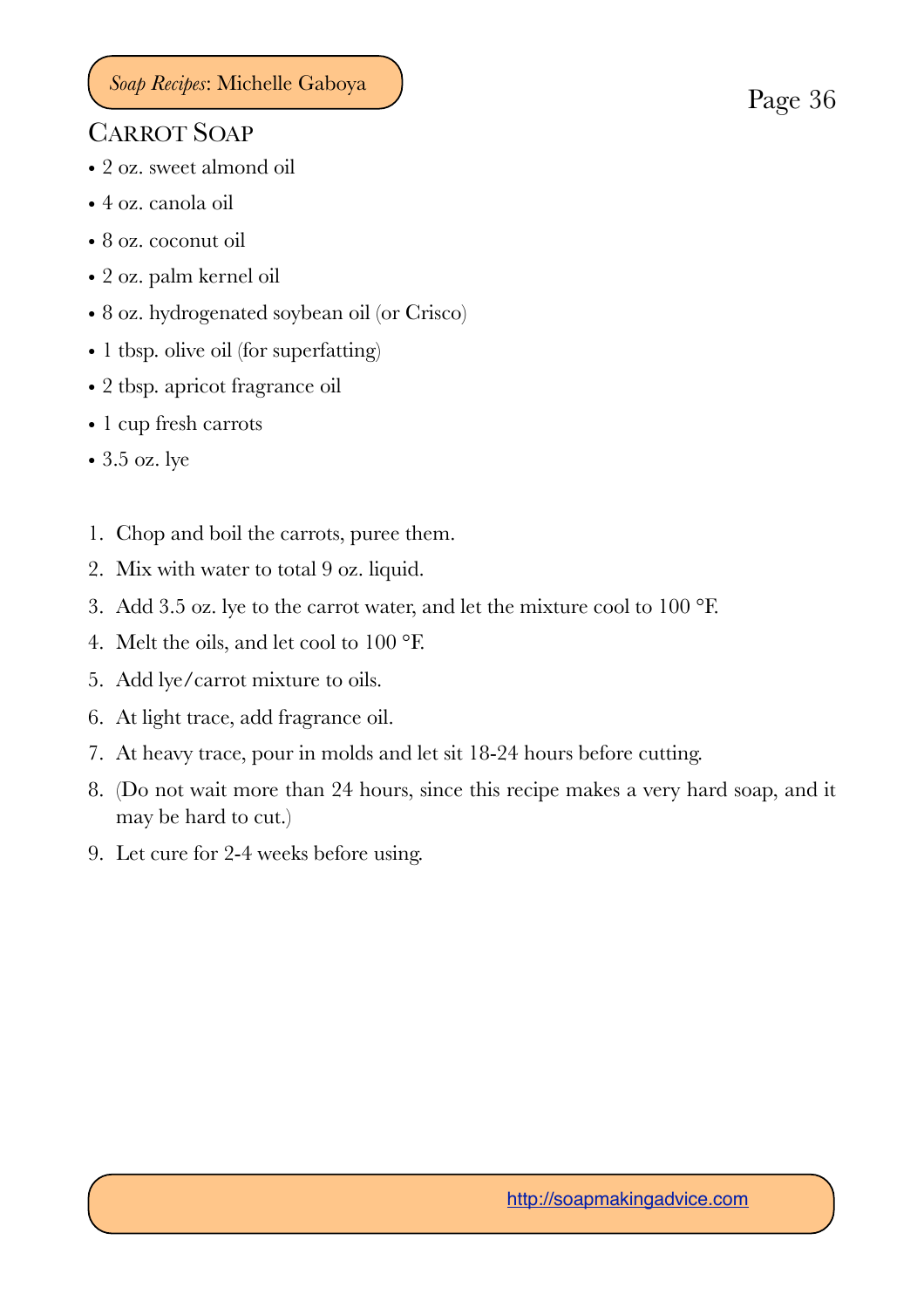#### <span id="page-36-0"></span>ENGLISH COUNTRYSIDE SOAP

- 24 oz. water
- $\bullet$  9 oz. lye
- 20 oz. coconut oil
- 17.5 oz. palm oil
- 4.3 oz. castor oil
- 11.4 oz. canola oil
- 4.1 oz. aloe oil
- 5.1 oz. sweet almond oil
- 0.8 oz. shea butter
- 0.8 oz. cocoa butter
- $1\frac{1}{2}$  tsp. clovebud essential oil
- $\bullet$  1  $\frac{1}{2}$  tsp. spearmint essential oil
- 1 ½ tsp. neroli fragrance oil
- $\cdot$   $\frac{1}{2}$  cup calendula petals
- 1. Blend essential oils and fragrance oils, preferably 24 hours in advance, and cover tightly to avoid evaporation.
- 2. Add the lye to the water, and let the mixture cool to 90-110 °F.
- 3. Melt solid oils, stir in liquid oils and bring to 90-110 °F.
- 4. Slowly add the lye solution to the oils, stirring constantly.
- 5. Stir until mixture reaches trace.
- 6. Add essential oils and calendula petals.
- 7. Pour mixture into molds.
- 8. Let sit for 24 hours, remove from molds, and cut.
- 9. Cure for 2-4 weeks before using.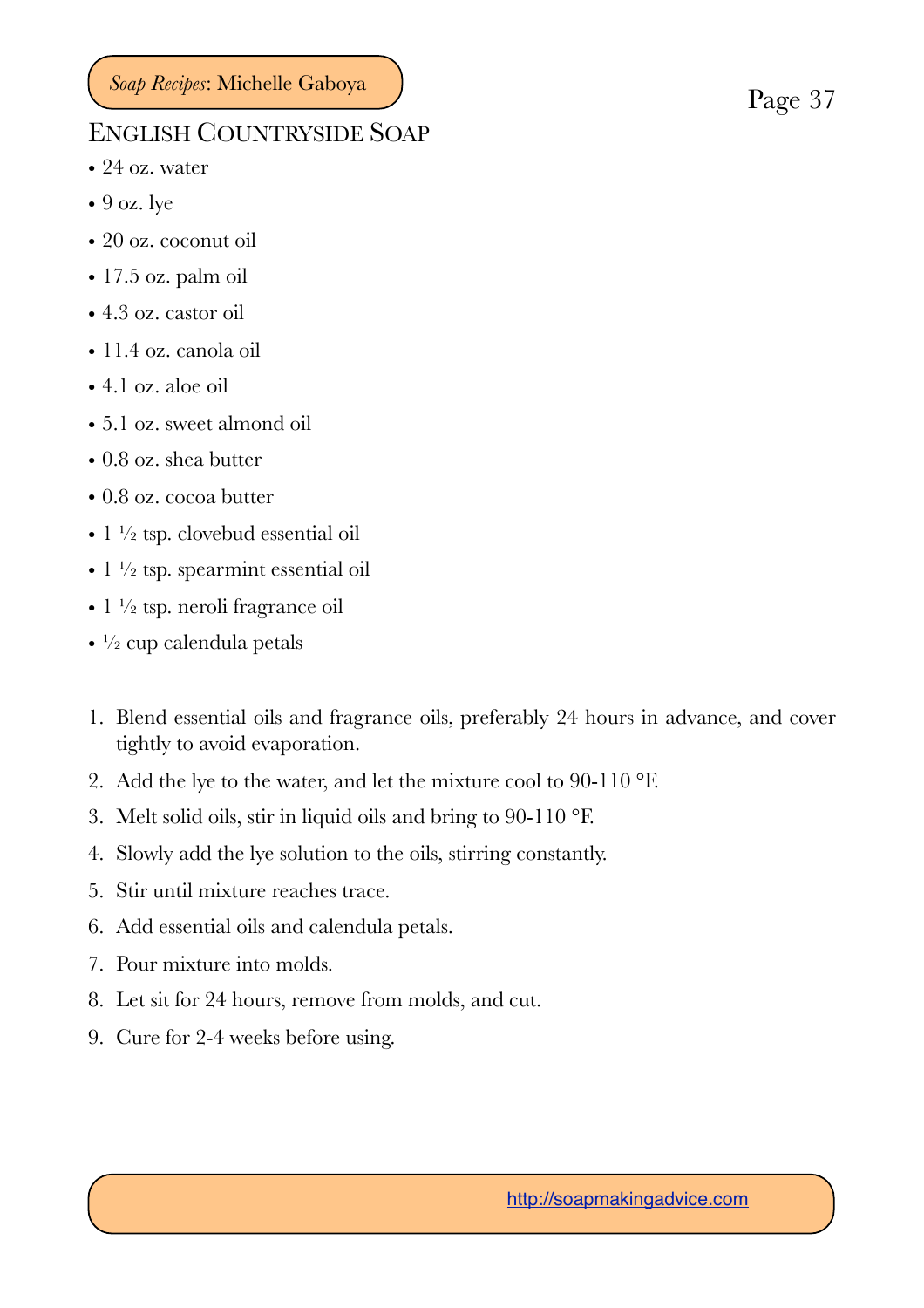### <span id="page-37-0"></span>FLAX OIL SOAP

- 19.2 oz. coconut oil
- 9.6 oz. flax seed oil
- 22.4 oz. olive oil
- 12.8 oz. palm oil
- 9.6 oz. lye
- 23 oz. water
- 10 tsp. essential oil of your choice
- 1. Dissolve lye in water, and allow mixture to cool in a safe place.
- 2. Warm the oils, until the solids are melted.
- 3. When both mixtures have cooled to 95 °F, carefully combine in large pot.
- 4. Stir to trace.
- 5. Add essential oil, and mix thoroughly.
- 6. Pour in large mold, and allow to sit undisturbed, in a warm area, for 24 hours.
- 7. Cut into bars, and cure for about 3 weeks.
- 8. This recipe makes 4 pounds of soap, or about 24 bars.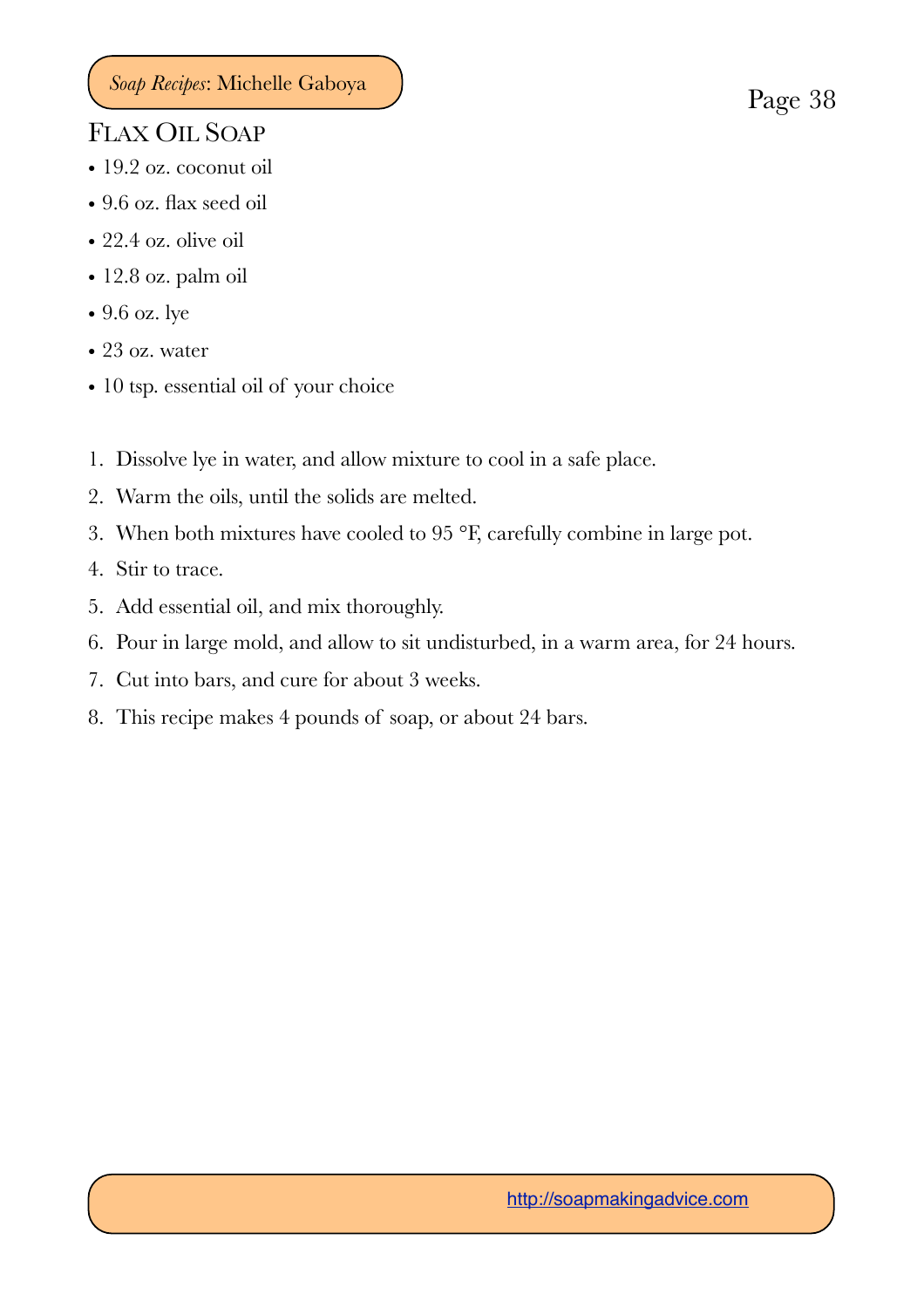#### <span id="page-38-0"></span>LEMON OLIVE COMPLEXION BAR

- 2.6 oz. sweet almond oil
- 2.6 oz. castor oil
- 2.6 oz. coconut oil
- 2.6 oz. grapeseed oil
- 21.4 oz. olive oil
- 4.3 oz. lye
- $\bullet$  11.4 oz. water
- 1.4 oz. lemongrass essential oil
- 0.5 oz. tea tree oil (optional)
- 1. Pour the lye into the water, and stir until the lye is completely dissolved.
- 2. Set the mixture aside to cool to about 100°F.
- 3. Heat/melt all oils, and allow them to cool to about 100°F.
- 4. Pour lye/water mixture, in a slow and steady stream, into the oils.
- 5. Stir until the mixture reaches trace.
- 6. Use the stick blender intermittently (no more than 1 minute at a time), using the spoon the rest of the time.
- 7. Add the essential oils, and pour the mixture into the molds.
- 8. Let the soap mold for about 24 hours; cut or unmold.
- 9. Cure for about 3 weeks.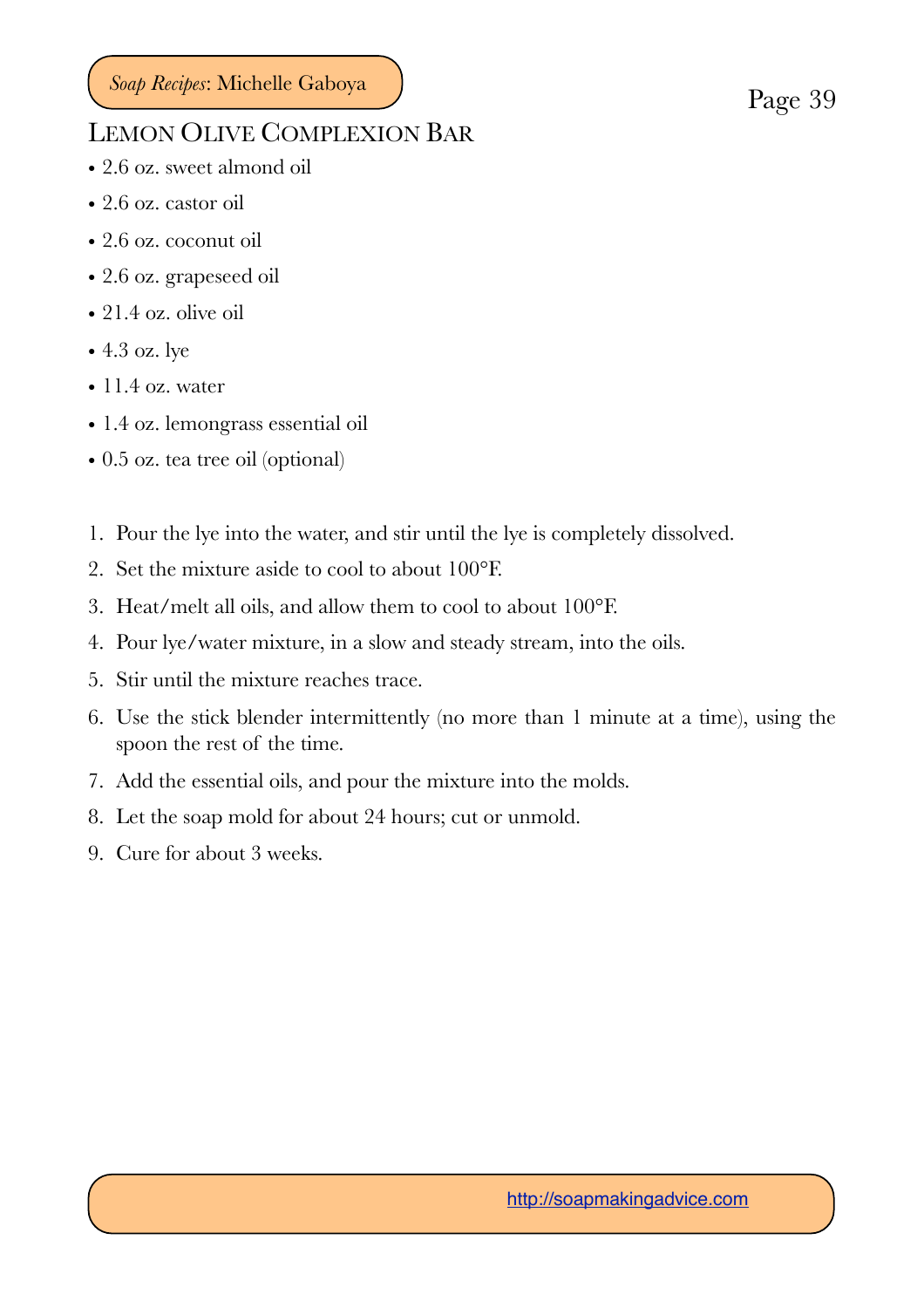#### <span id="page-39-0"></span>CHOCOLATE MINT SWIRL SOAP

- 8 oz. palm oil
- 7 oz. coconut oil
- 10.5 oz. olive oil
- 10.5 oz. canola oil
- 3 oz. cocoa butter
- 16 oz. water
- $\bullet$  6 oz. lye
- 2 oz. peppermint essential oil
- 2 tbsp. cocoa powder
- 2 tbsp. castor oil
- 1. Mix your lye solution first and set it aside to cool.
- 2. Measure and heat your solid oils until completely melted.
- 3. Measure and add the liquid oils (except the castor oil) to the melted solid oils.
- 4. When both the lye and the oils are at about 100-110 °F, slowly pour the lye solution into the oils.
- 5. Stir with a stick blender, alternating short blasts with the blender and stirring.
- 6. Mix the soap until it reaches a light trace.
- 7. Pour about  $\frac{3}{4}$  of the raw soap into your mold.
- 8. Mix the castor oil, peppermint essential oil and cocoa powder; blend well.
- 9. Drizzle/pour the castor oil mixture onto the surface of the raw soap, in your desired pattern.
- 10.Let the molds sit for 12-24 hours, until the soap has cooled off completely and is hard enough to cut.
- 11.Remove it from the mold and slice into bars.
- 12.Let it cure an additional 2-4 weeks.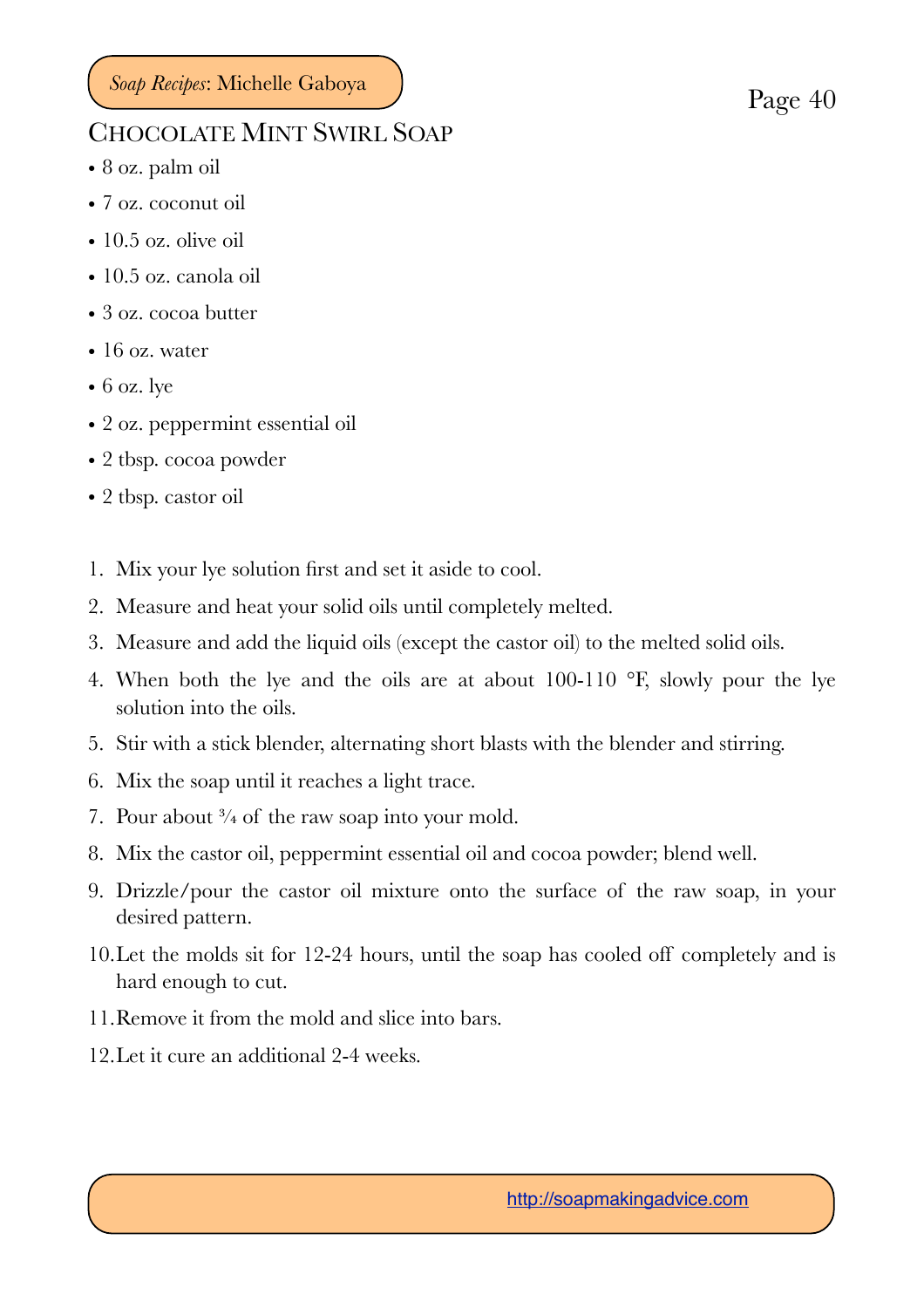### <span id="page-40-0"></span>BAY RUM AND SESAME OIL SOAP

- 10 oz. beef tallow
- 6 oz. sesame seed oil
- 6 oz. olive oil
- 6 oz. coconut oil
- 6 oz. palm kernel oil
- 2 oz. castor oil
- 1 oz. rice bran oil
- 5.28 oz. lye
- 14 oz. distilled water
- 0.5-1 oz. Bay Rum fragrance oil
- 1. Mix your lye solution first and set it aside to cool.
- 2. Measure and heat your solid oils until completely melted.
- 3. Measure and add the liquid oils to the melted solid oils.
- 4. When both the lye and the oils are at about 100-110 °F, slowly pour the lye solution into the oils.
- 5. Mix the soap until it reaches a light trace; add fragrance oil.
- 6. Once the soap mixture reaches trace, it will begin to set quickly, so pour it into the molds as quickly as possible.
- 7. Let the molds sit for 12-24 hours, until the soap has cooled off completely and is hard enough to cut.
- 8. Remove it from the mold and slice into bars.
- 9. Let it cure an additional 2-4 weeks.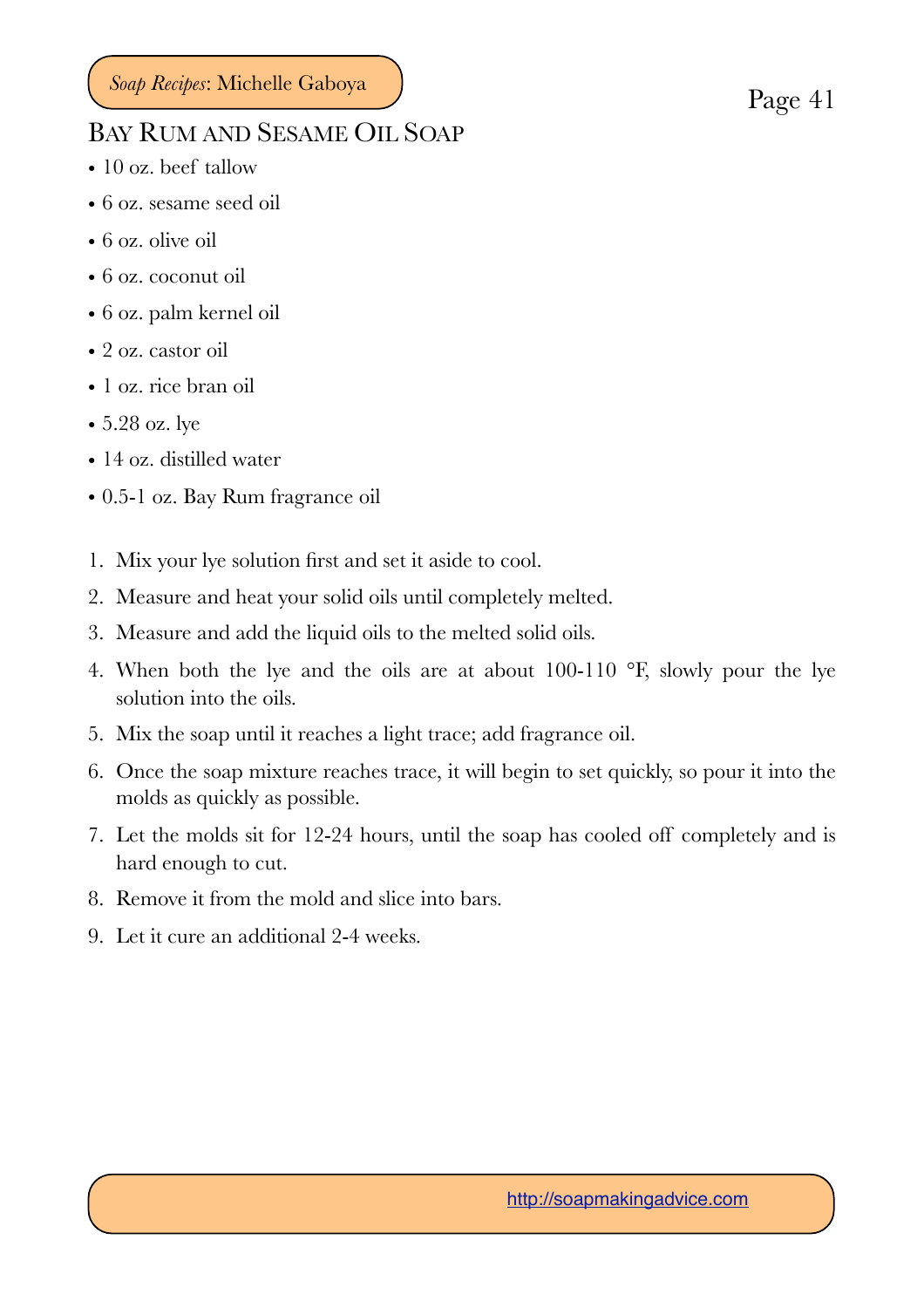#### <span id="page-41-0"></span>NEEM OIL AND HERB SOAP

- 18 oz. canola oil
- 18 oz. olive oil
- 5 oz. virgin coconut oil
- 4 oz. palm oil
- 4 oz. neem oil
- 2 oz. sesame oil
- 12 oz. distilled water
- $6 \frac{1}{2}$  oz. lye
- 1 tsp. tulsi
- 1 tsp. turmeric
- 1 tsp. basil
- 1 tsp. comfrey root
- 1 tsp. neem powder
- 1 tsp. Bentonite Clay
- 1 tsp. Fullers Earth
- 1 tsp. sandalwood essential oil
- 1 tsp. myrrh essential oil
- 1. Mix your lye solution and water first, and set it aside to cool.
- 2. Measure and heat your solid oils until completely melted.
- 3. Measure and add the liquid oils (except the sesame oil) to the melted solid oils.
- 4. When both the lye and the oils are at about 100-110 °F, slowly pour the lye solution into the oils.
- 5. Mix the soap until it reaches a light trace.
- 6. Mix the herbs and clay with the sesame oil, blend thoroughly, and add them to the soap mixture, then stir in the essential oils.
- 7. Pour the soap into your desired molds. Let the molds sit for 12-24 hours, until the soap has cooled off completely and is hard enough to cut.
- 8. Remove it from the mold and slice into bars. Let it cure an additional 2-4 weeks.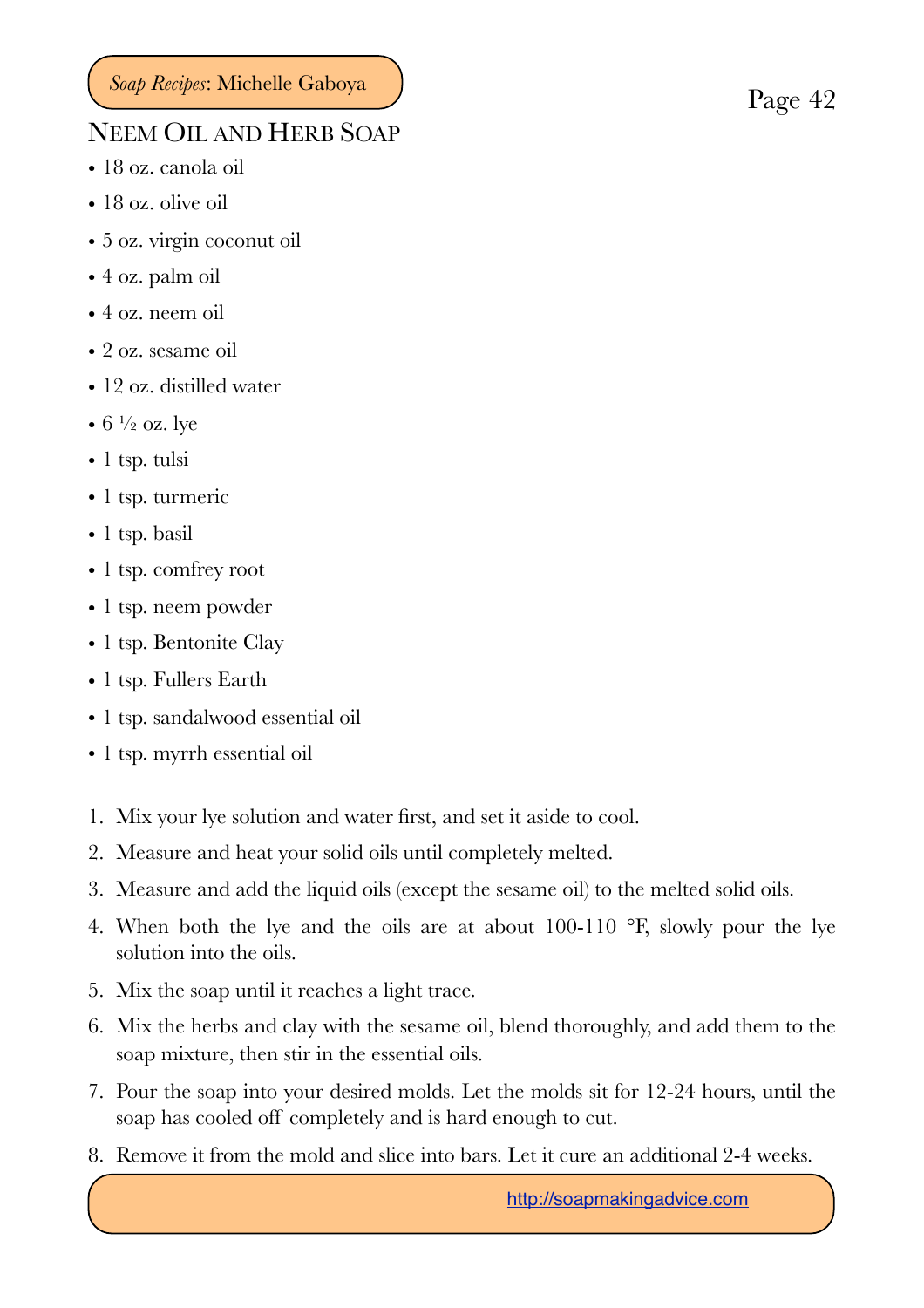#### <span id="page-42-0"></span>PUMPKIN PIE SOAP

- 20.5 oz Coconut Oil
- 22.4 oz. Olive Oil
- 18 oz. Palm Oil
- 4 oz. Shea Butter
- 9.5 oz. Lye
- 16 oz. water
- 8 oz. canned pumpkin
- 16 gm. grapefruit seed extract
- 4-6 oz. pumpkin pie fragrance oil
- 1. Dissolve lye in water and set aside to cool (be sure to stir well it's a dense solution).
- 2. Warm the coconut, olive and palm oils and shea butter until melted.
- 3. When both liquids have cooled to about 100°F carefully combine together.
- 4. Add grapefruit seed extract, and stir to light trace.
- 5. Add the canned pumpkin and fragrance oil.
- 6. Pour into a mold, and let it set for 24 hours.
- 7. Remove from molds, cut into bars.
- 8. Allow to cure for 6 weeks.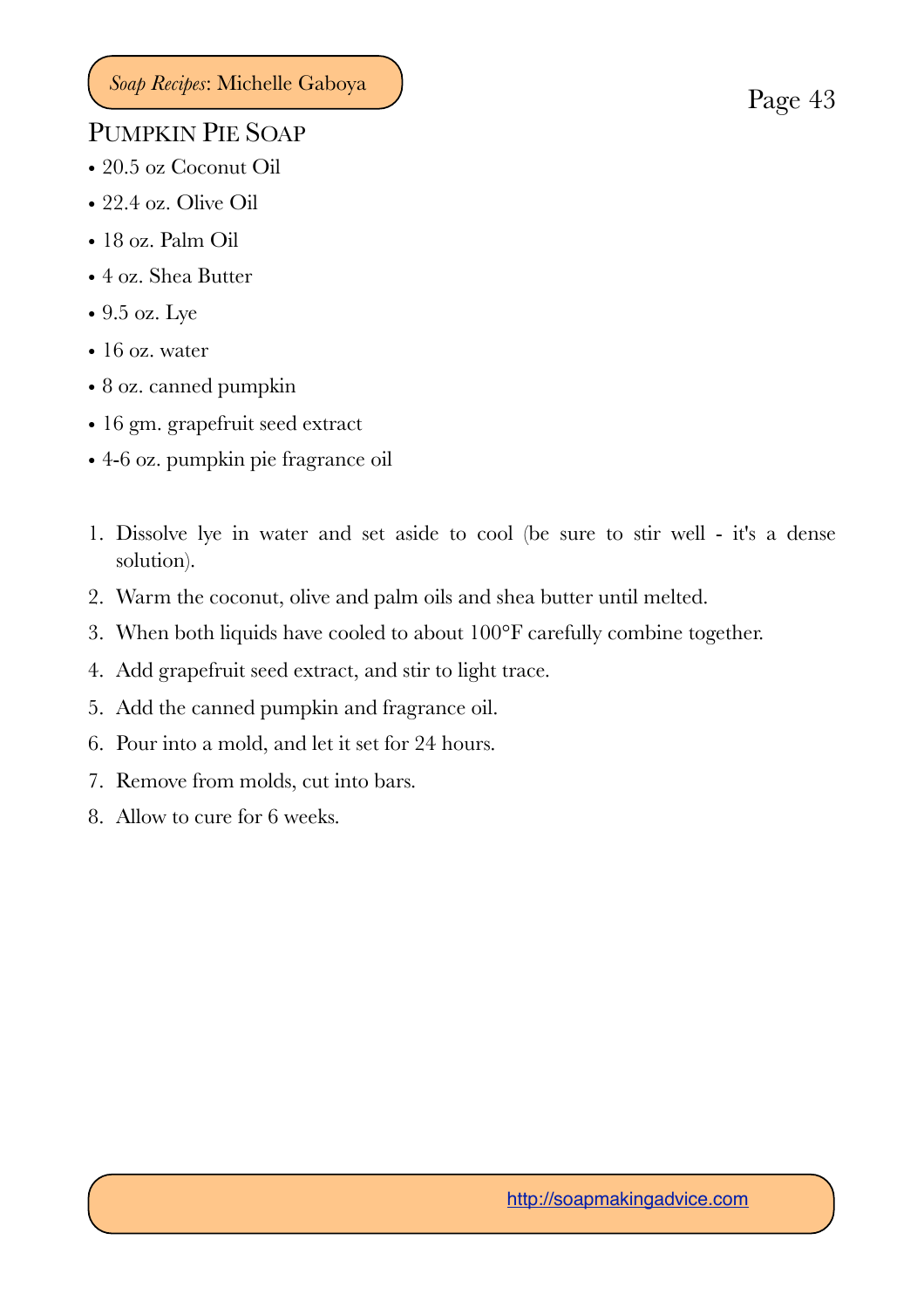### <span id="page-43-0"></span>THREE OIL HERBAL SOAP

- 32 oz. Olive Oil
- 8 oz. Palm Oil
- 8 oz. Coconut Oil
- $\bullet$  6.5 oz. Lye
- 18 oz. Water
- 4-5 tsp. fragrance oil
- 1 heaping tsp. ground chamomile
- 1. Mix your lye solution and water first, and set it aside to cool.
- 2. Measure and heat your solid oils until completely melted.
- 3. Measure and add the liquid oils to the melted solid oils.
- 4. When both the lye and the oils are at about 100-110 °F, slowly pour the lye solution into the oils.
- 5. Mix the soap until it reaches a light trace.
- 6. Add the essential oils and colorant, if desired.
- 7. Pour the soap into your desired molds.
- 8. Let the molds sit for 12-24 hours, until the soap has cooled off completely and is hard enough to cut.
- 9. Remove it from the mold and slice into bars.
- 10.Let it cure an additional 2-4 weeks.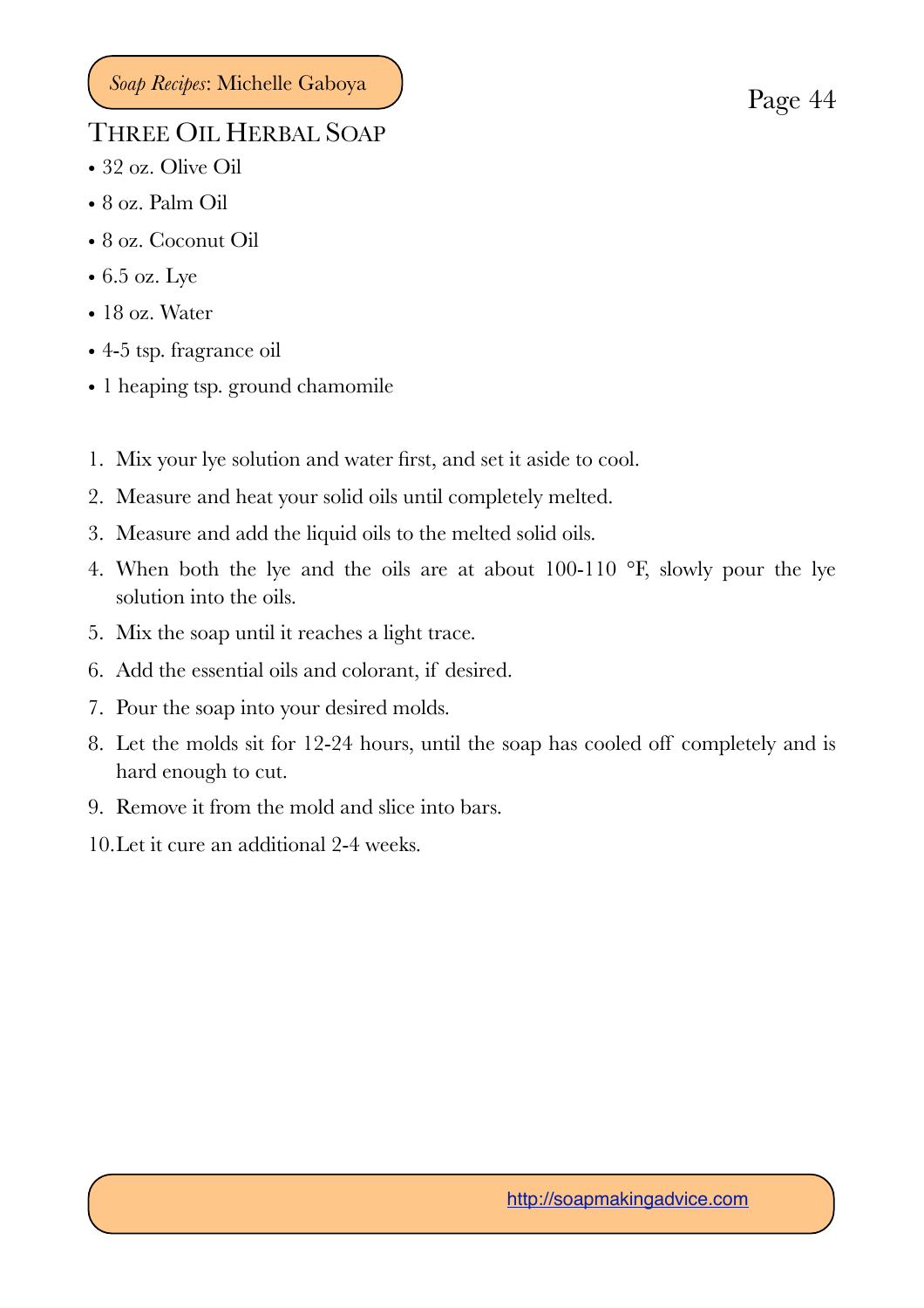# <span id="page-44-0"></span>Liquid Soap Recipes

### <span id="page-44-1"></span>JOJOBA LIQUID SOAP

- 18 oz. coconut oil
- 10 oz. sunflower oil
- 10 oz. castor oil
- 2 oz. jojoba
- 8.9 oz. potassium hydroxide lye
- 96.7 oz. distilled water
- 2.7 oz. fragrance or essential oil (optional)
- 23.7 oz.  $5\%$  borax solution
- 1. Mix the borax with 26.7 oz. of the distilled water; set the rest of the water aside for diluting the mixture after saponification.
- 2. Mix the water with the potassium hydroxide lye, and set the lye/water mixture aside to cool.
- 3. Measure and heat the liquid oils.
- 4. When both the lye and the oils are at about 100-110 °F, slowly pour the lye solution into the oils.
- 5. Stir with a stick blender, alternating short blasts with the blender and stirring.
- 6. Mix the soap until it reaches a light trace.
- 7. Add the fragrance oil and colorant, if desired.
- 8. Mix them into the soap thoroughly.
- 9. Cook the soap batter using either the traditional crock pot method, or the oven process method – for about 4.5 hours.
- 10. Dilute the soap with the remainder of the distilled water.
- 11. Add fragrance and/or color, and let the soap set for 1-2 weeks.
- 12. The unsaponifiables will sink to the bottom of the soap mixture, and if you pour the soap into the final containers carefully, it will be nice and clear.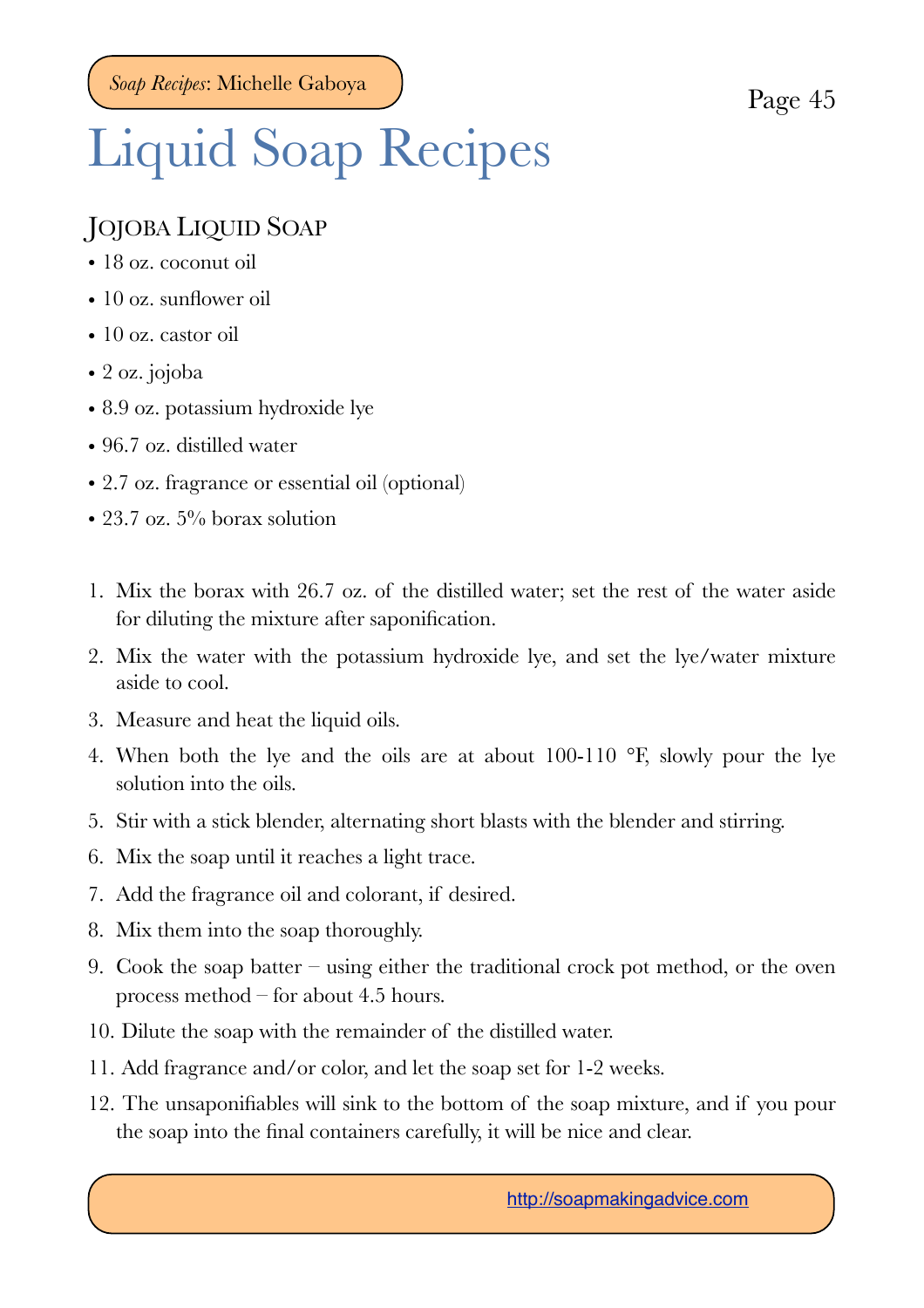#### <span id="page-45-0"></span>SUNFLOWER AND COCONUT LIQUID SOAP

- 16.5 oz. sunflower oil
- 7 oz. coconut oil
- 5.5 oz. potassium hydroxide lye
- 16.5 oz. distilled water (for lye mixture)
- 40 oz. distilled water (for dilution)
- 3 oz. of borax
- 6 oz. water (to mix with borax)
- 3 oz. fragrance or essential oil, as desired
- Soap dye or colorant, if desired
- 1. Mix the oils, and heat them in a crock pot on low. Keep the mixture at approximately 160°F.
- 2. Stir the lye into 16.5 oz. of distilled water.
- 3. When the lye-water is completely mixed and clear, slowly add it into your oils, and hand-stir until it is blended; use a stick-blender to continue mixing, if desired. Be patient; it may take up to 30 minutes to reach trace.
- 4. Continue to cook the soap for 3-4 hours, stirring every 15-20 minutes if you notice the mixture starting to separate.
- 5. When the soap begins to turn translucent, test by mixing an ounce of the paste & two ounces of boiling water; if it's clear, the soap is done, if not, cook it longer.
- 6. Turn the heat off when the soap is done cooking, put the lid on the crock pot, and let it set for approximately 8 hours.
- 7. Turn the crock pot back on and bring the mixture back up to 180 degrees or so.
- 8. In a separate container, mix the borax and 6 oz. of boiling water.
- 9. Very slowly (about ½ ounce at a time), add about 2 oz. of the borax solution to the reheated soap mixture, and stir well.
- 10.Add the fragrance and colorant, if desired, and stir well.
- 11.Let the soap cool, and pour it into containers.
- 12.Let it sit; the suspended particles, if any, should sink to the bottom of the mixture.
- 13.When pouring the soap into a container don't include the milky layer at bottom.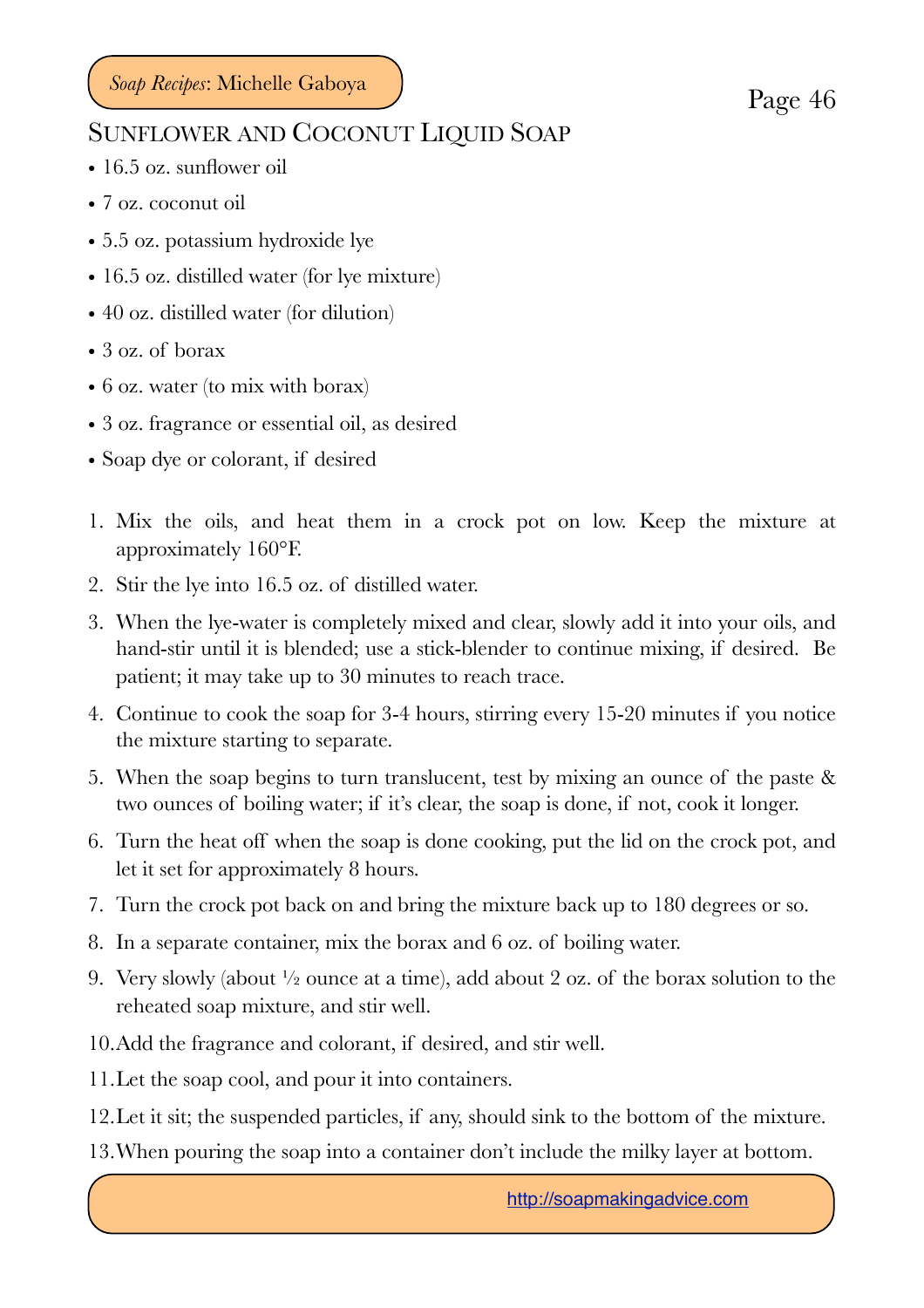#### <span id="page-46-0"></span>EUCALYPTUS CITRUS LIQUID SOAP

- 2 cups of grated (cured) castile soap
- 1 tablespoon of palm oil
- 1 teaspoon vodka
- 1/2 tablespoon glycerin (optional)
- $1/2$  teaspoon lemon essential oil (or any EO)
- 1/2 teaspoon grapefruit essential oil (or any EO)
- 1/2 teaspoon eucalyptus essential oil (or any EO)
- 2 1/2-3 cups of spring or distilled water
- 2 pump or foaming bottles
- 1. Over low heat and in a double-boiler pan, add grated soap, palm oil, glycerin and water.
- 2. Simmer until all the soap has melted and is liquefied.
- 3. Add vodka.
- 4. Remove from heat and let cool slightly before adding the essential oils, mix well.
- 5. Let cool completely before pouring into bottle and check the consistency (if too thick, add more spring water and stir).
- 6. Using a funnel, slowly pour liquid soap into chosen bottle.
- 7. Avoid any lumpy soap that may have not melted from going into the funnel.
- 8. Label and use.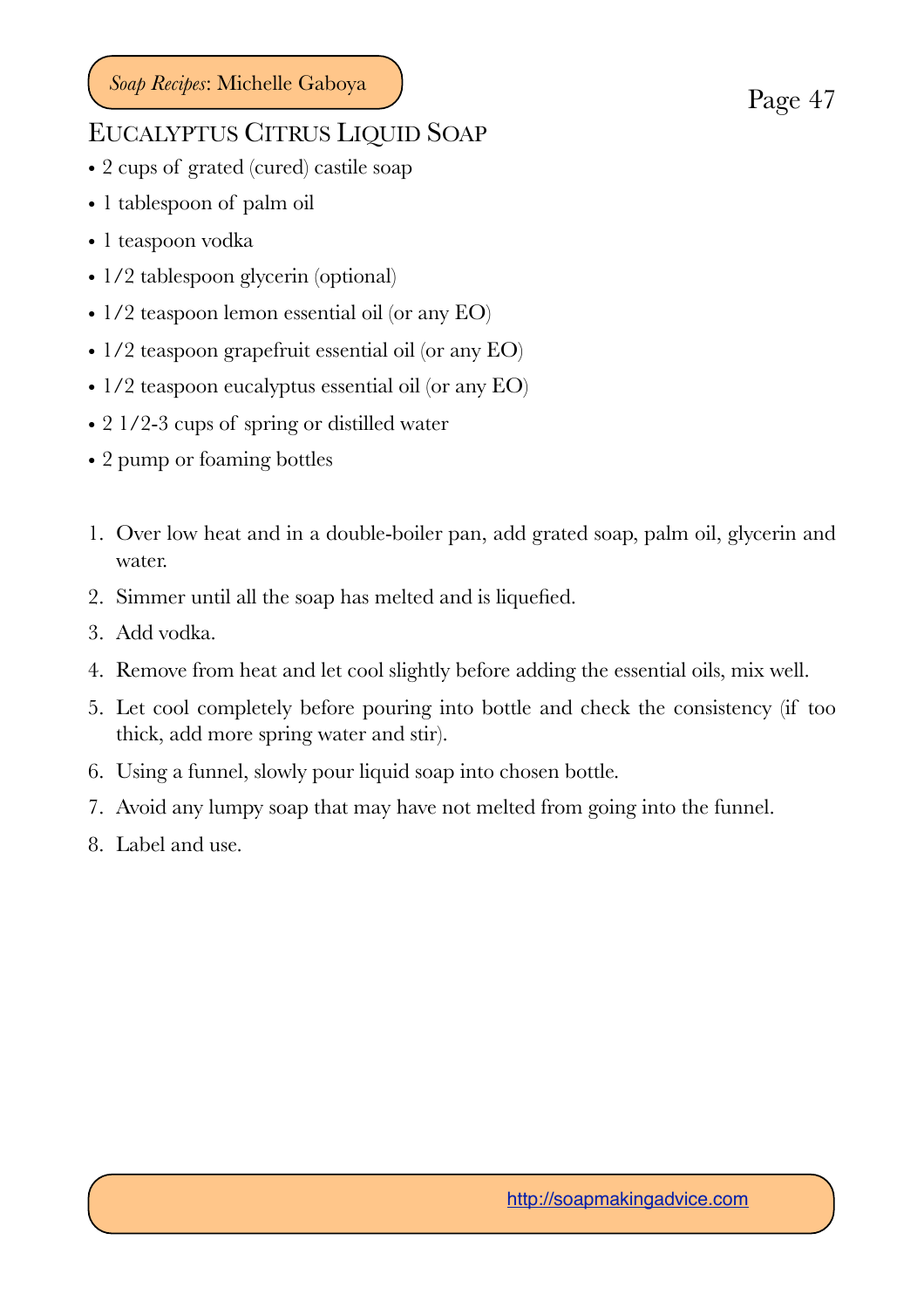# <span id="page-47-0"></span>Shaving Soap Recipes

#### <span id="page-47-1"></span>SHAVING SOAP

- 13 oz. olive oil
- 10 oz. coconut oil
- 7 oz. palm oil
- 2.5 oz. castor oil
- 4.7 oz. lye (about a  $5\%$  discount)
- 9.4 oz. water
- 2 tbsp. Bentonite Clay
- 1-1.4 oz. fragrance or essential oil (optional)
- Colorant (optional)
- 1. Mix your lye solution first and set it aside to cool.
- 2. Measure and heat your solid oils until completely melted.
- 3. Measure and add the liquid oils to the melted solid oils.
- 4. When both the lye and the oils are at about 100-110 °F, slowly pour the lye solution into the oils.
- 5. Stir with a stick blender, alternating short blasts with the blender and stirring.
- 6. Mix the soap until it reaches a light trace.
- 7. Add the fragrance oil and colorant, if desired.
- 8. Mix them into the soap thoroughly.
- 9. Pour the raw soap into your mold and let it sit for 12-24 hours until it has cooled off completely and is hard enough to cut.
- 10.Remove it from the mold and slice into bars.
- 11.Let it cure an additional 2-4 weeks.
- 12.**Note:** The clay can be added to the lye water, the melting oils, or mixed in at trace. Any method works fine.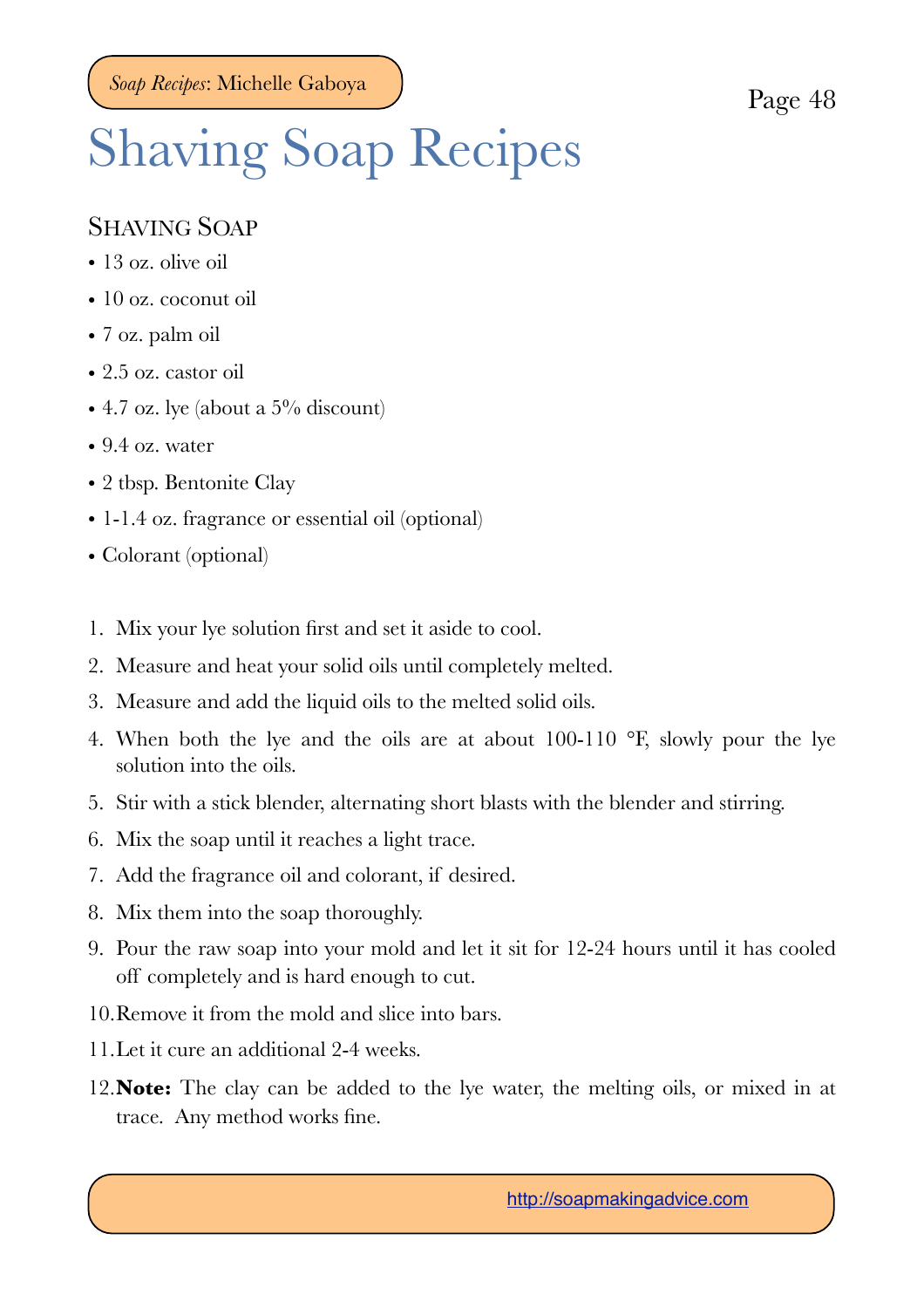#### <span id="page-48-0"></span>SKIN-SOOTHING SHAVING SOAP

- 4 oz. coconut oil
- 1 oz. hemp seed oil
- 5 oz. olive oil
- 6 oz. palm oil
- 7 oz. strong chamomile tea
- 2.28 oz. lye
- 1 tbsp. bentonite clay
- 0.5 oz. natural vitamin E oil
- 0.3-0.4 oz. fragrance/essential oil (optional)
- Colorant (optional)
- 1. Steep the chamomile tea for a good long time to make it nice and strong.
- 2. Make sure it cools completely; you may want to refrigerate it.
- 3. Add the lye to the tea very slowly, and mix thoroughly; set the mixture aside to cool.
- 4. Measure and heat your solid oils until completely melted.
- 5. Measure and add the liquid oils (except for the vitamin E and essential oils) to the melted solid oils.
- 6. When both the lye and the oils are at about 100-110 °F, slowly pour the lye solution into the oils.
- 7. Stir with a stick blender, alternating short blasts with the blender and stirring.
- 8. Mix the soap until it reaches a light trace.
- 9. Add the fragrance oil, bentonite clay, vitamin E and colorant, if desired.
- 10.Mix them into the soap thoroughly.
- 11.Pour the raw soap into your mold and let it sit for 12-24 hours until it has cooled off completely and is hard enough to cut.
- 12.Remove it from the mold and slice into bars.
- 13.Let it cure an additional 2-4 weeks.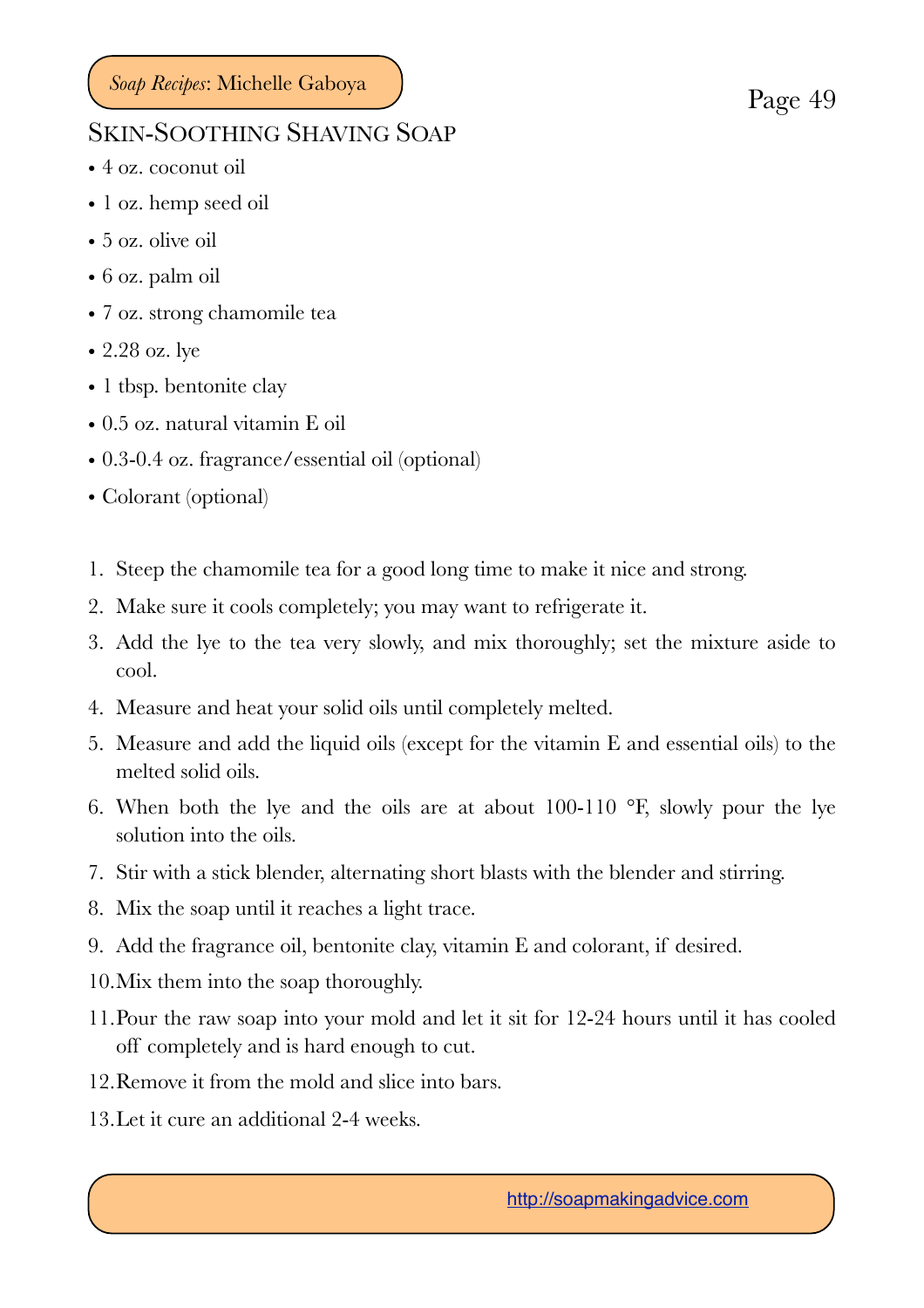#### <span id="page-49-0"></span>BUTTERMILK SHAVING SOAP

- 20 oz. palm kernel oil
- 20 oz. coconut oil
- 40 oz. olive oil
- 30 oz. buttermilk
- $\bullet$  11 oz. lye
- 3 heaping tbsp. bentonite clay
- 3.5 oz. lavender essential oil
- 3 tbsp. castor oil
- 2 tbsp. sweet almond oil
- 1. Partially freeze the buttermilk, until it is slushy (this will help prevent scalding when you add the lye).
- 2. Stir the lye into the buttermilk very, very slowly, without letting the temperature exceed 100°F; set it aside to cool.
- 3. Measure and heat the oils (except the castor and sweet almond oil) to about 100°F, then slowly pour the lye solution into the oils.
- 4. Stir with a stick blender, alternating short blasts with the blender and stirring.
- 5. Mix the soap until it reaches a light trace.
- 6. Add the fragrance oil, castor oil and sweet almond oil (and colorant, if desired).
- 7. Mix them into the soap thoroughly.
- 8. Pour the raw soap into your mold and let it sit for 12-24 hours until it has cooled off completely and is hard enough to cut.
- 9. Remove it from the mold and slice into bars.
- 10.Let it cure an additional 2-4 weeks.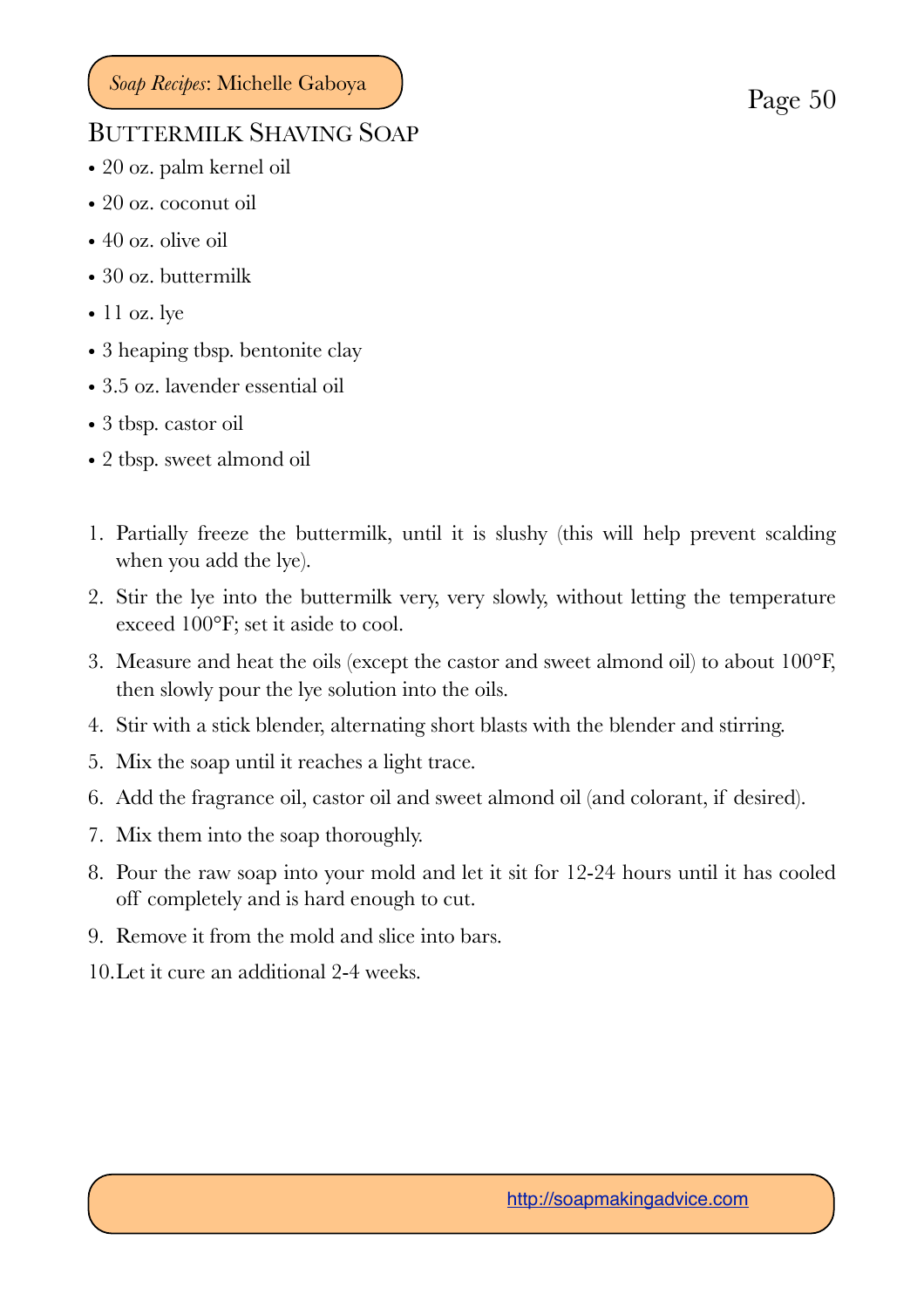# <span id="page-50-0"></span>Exfoliating Soap Recipes

#### <span id="page-50-1"></span>SOLID BROWN SUGAR SCRUB

- 4 oz. clear or opaque soap base
- 8 oz. grapeseed oil or avocado oil
- 3-4 oz. brown sugar
- $\bullet$  1/2 oz. honey
- Fragrance oils or essential oils (20 drops)
- 1. Melt the soap base.
- 2. Mix in the grapeseed/avocado oil and honey.
- 3. Add the brown sugar, and mix thoroughly with your hands.
- 4. Fragrance or essential oils can be added at any point during the mixing process.
- 5. Pour the mixture into jars, or other suitable wide-mouthed containers.
- 6. After 24 to 48 hours, the mixture should thicken, and become semi-solid.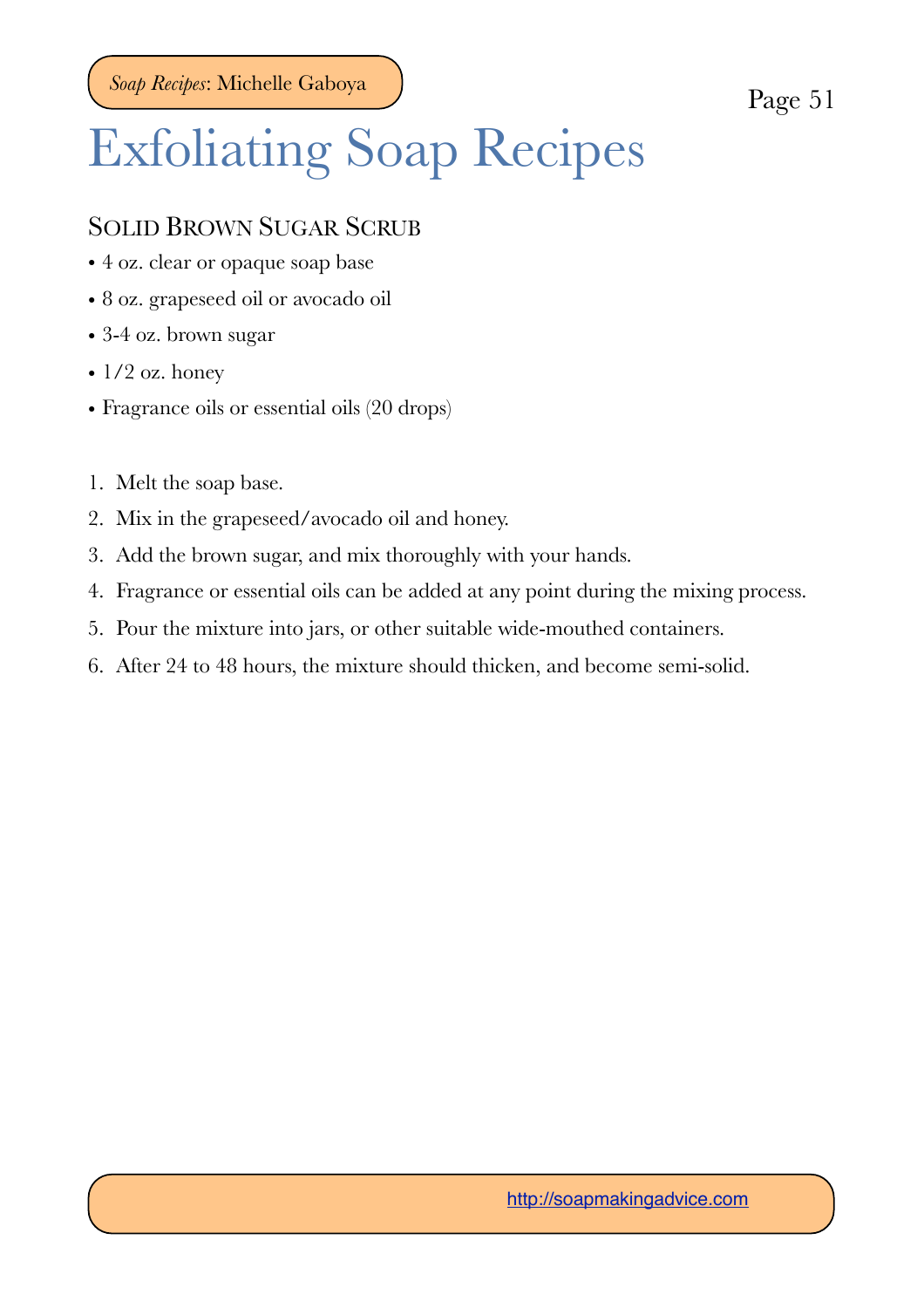#### <span id="page-51-0"></span>OATMEAL SCRUB SOAP

- 4 oz. coconut oil
- 4 oz. palm oil
- 4 oz. palm kernel oil
- 2 oz. shea butter
- 2 oz. sunflower oil
- 2.29 oz. lye
- 6 oz. distilled water
- 2 tbsp. ground oatmeal
- 1. Mix your lye solution first and set it aside to cool.
- 2. Measure and heat your solid oils until completely melted.
- 3. Measure and add the liquid oils to the melted solid oils.
- 4. When both the lye and the oils are at about 100-110 °F, slowly pour the lye solution into the oils.
- 5. Stir with a stick blender, alternating short blasts with the blender and stirring.
- 6. Mix the soap until it reaches a light trace.
- 7. Add the fragrance oil and colorant, if desired.
- 8. Mix them into the soap thoroughly.
- 9. Pour the raw soap into your mold and let it sit for 12-24 hours until it has cooled off completely and is hard enough to cut.
- 10.Remove it from the mold and slice into bars.
- 11.Let it cure an additional 2-4 weeks.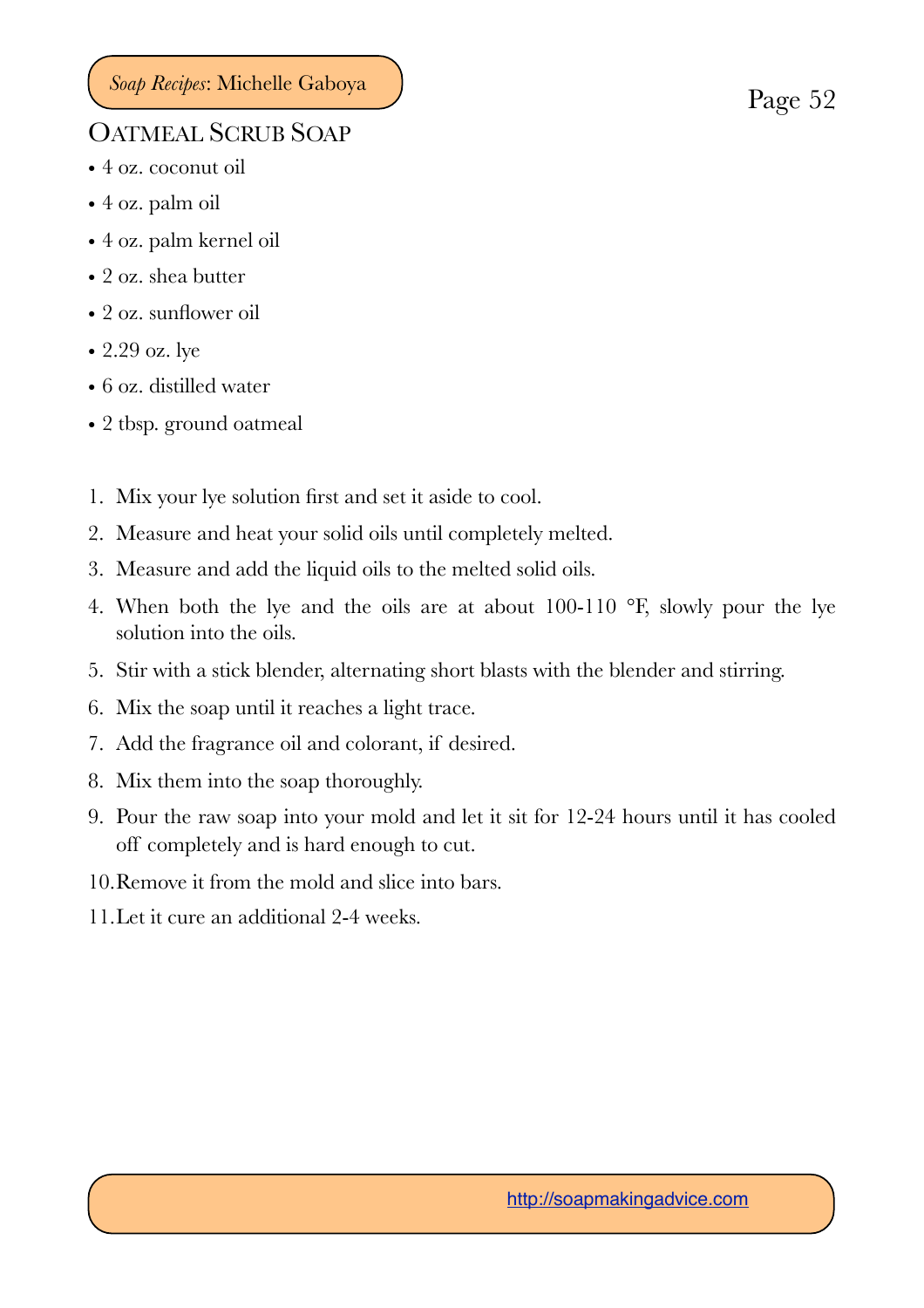#### <span id="page-52-0"></span>COFFEE HOUSE SCRUB SOAP

- 2 oz. cocoa butter
- 4 oz. coconut oil
- 2 oz. grapeseed oil
- 4 oz. palm oil
- 4 oz. palm kernel oil
- 6 oz. double strength coffee
- 2.2 oz. lye
- 0.4 oz. coconut fragrance oil (optional)
- 1. Double-brew the coffee, and let it cool completely.
- 2. You may want to refrigerate it to help it cool faster.
- 3. Set the coffee grounds aside.
- 4. Mix the lye with the coffee very, very slowly.
- 5. Once the coffee and lye are mixed together, set the mixture aside and let it cool.
- 6. Measure and heat your solid oils until completely melted.
- 7. Measure and add the liquid oils to the melted solid oils.
- 8. When both the lye and the oils are at about 100-110 °F, slowly pour the lye solution into the oils.
- 9. Stir with a stick blender, alternating short blasts with the blender and stirring.
- 10.Mix the soap until it reaches a light trace.
- 11.Add the fragrance oil and colorant, if desired; also, if you want the soap to be lightly exfoliating, and have a stronger coffee scent, add the coffee grounds at this stage.
- 12.Mix them into the soap thoroughly.
- 13.Pour the raw soap into your mold and let it sit for 12-24 hours until it has cooled off completely and is hard enough to cut.
- 14.Remove it from the mold and slice into bars.
- 15.Let it cure an additional 2-4 weeks.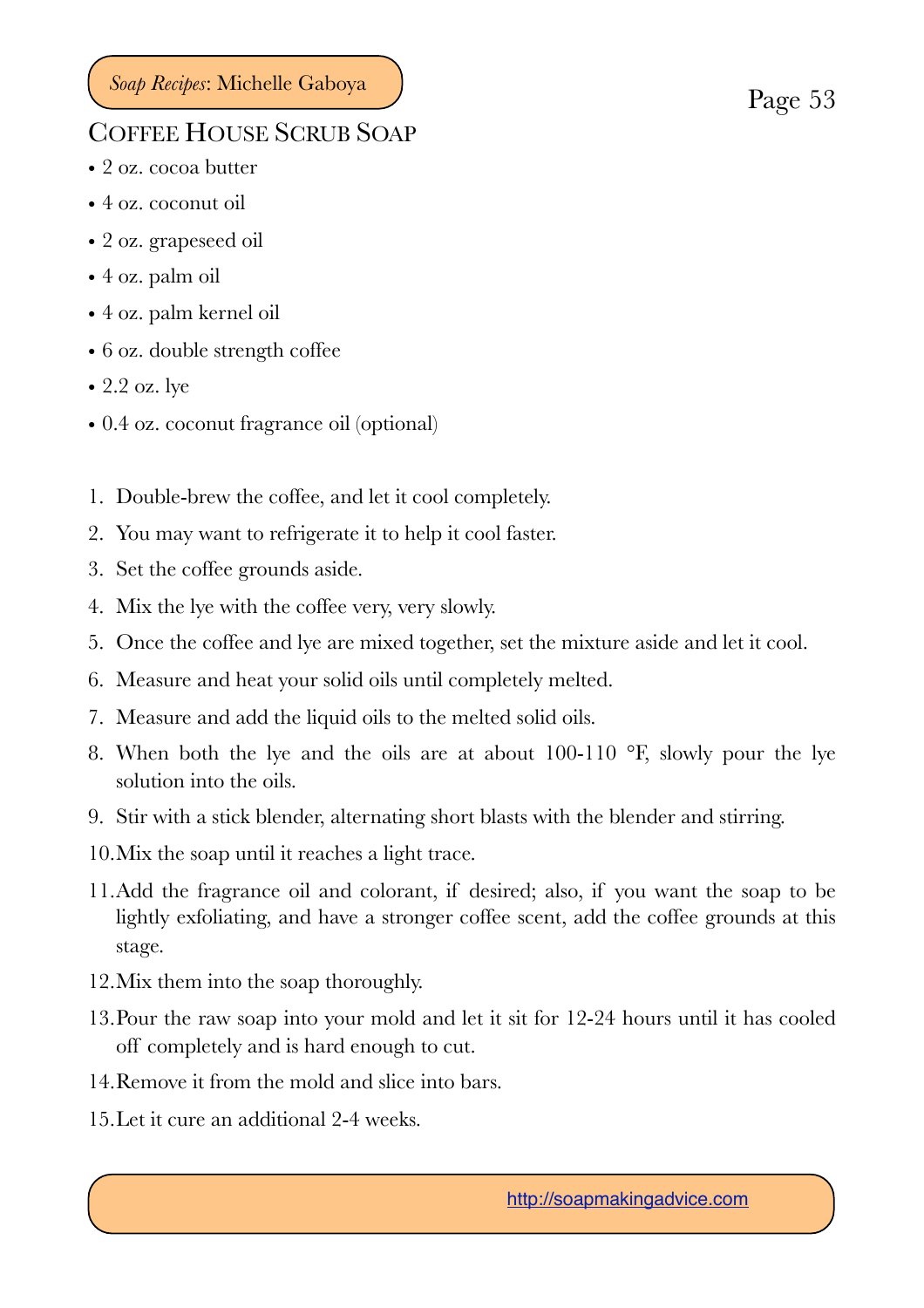# <span id="page-53-0"></span>Shampoo Recipes

#### <span id="page-53-1"></span>SHAMPOO BAR

- 8 oz. sweet almond oil
- 8 oz. canola oil
- 24 oz. castor oil
- 32 oz. coconut oil
- 32 oz. olive oil
- 24 oz. palm oil
- 17.95 oz. lye
- 46 oz. distilled water
- Fragrance/essential oils (optional)
- Colorant (optional)
- 1. Mix your lye solution and water first, and set it aside to cool.
- 2. Measure and heat your solid oils until completely melted.
- 3. Measure and add the liquid oils to the melted solid oils.
- 4. When both the lye and the oils are at about 100-110 °F, slowly pour the lye solution into the oils.
- 5. Mix the soap until it reaches a light trace.
- 6. Add the essential oils and colorant, if desired.
- 7. Pour the soap into your desired molds.
- 8. Let the molds sit for 12-24 hours, until the soap has cooled off completely and is hard enough to cut.
- 9. Remove it from the mold and slice into bars.
- 10.Let it cure an additional 2-4 weeks.